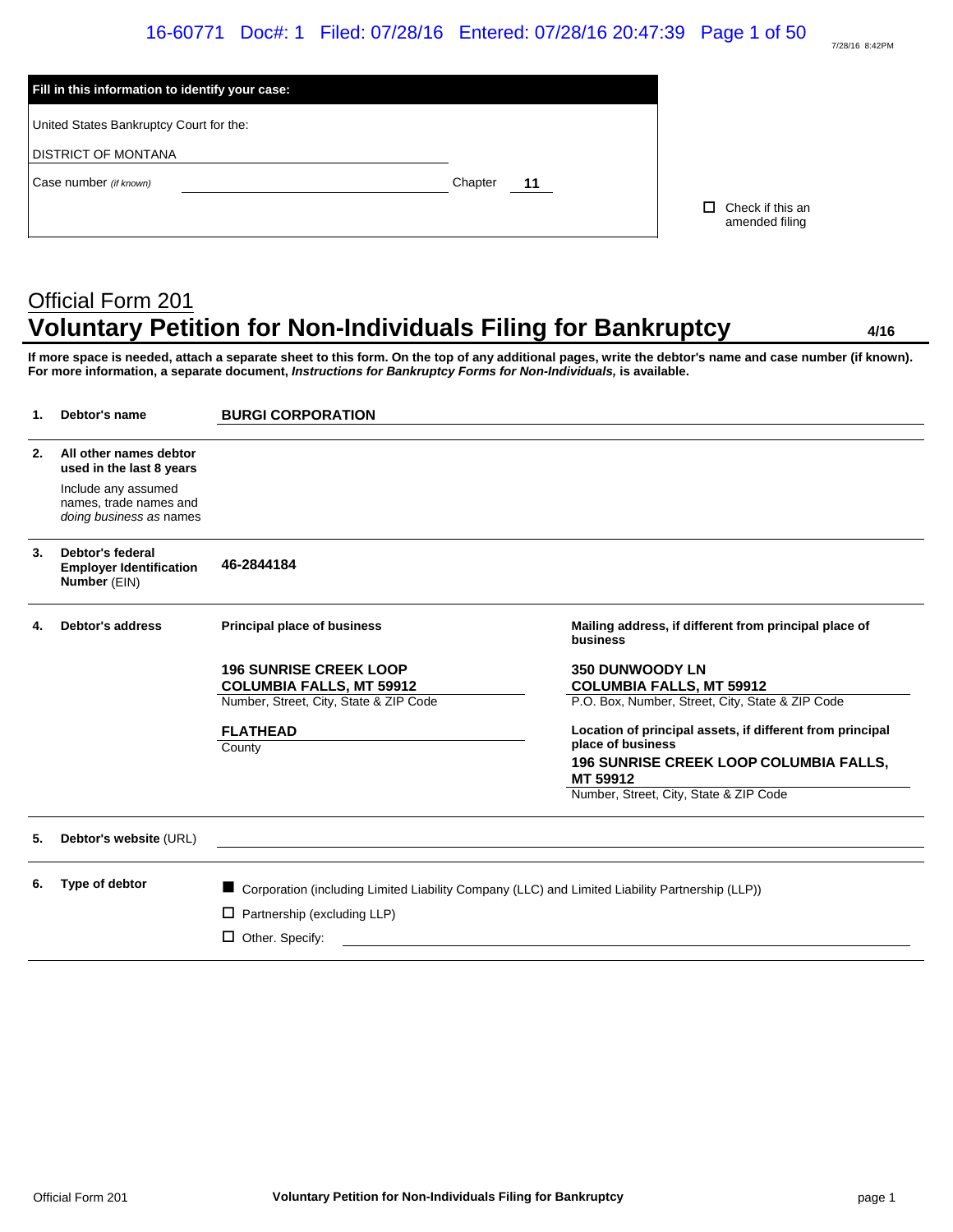# 16-60771 Doc#: 1 Filed: 07/28/16 Entered: 07/28/16 20:47:39 Page 2 of 50

| Debtor | <b>BURGI CORPORATION</b>                                            |                         |                                                                          |                                           | Case number (if known)                                                                                                                                                                                                                                                                               | 7/28/16 8:42PM   |
|--------|---------------------------------------------------------------------|-------------------------|--------------------------------------------------------------------------|-------------------------------------------|------------------------------------------------------------------------------------------------------------------------------------------------------------------------------------------------------------------------------------------------------------------------------------------------------|------------------|
|        | Name                                                                |                         |                                                                          |                                           |                                                                                                                                                                                                                                                                                                      |                  |
| 7.     | <b>Describe debtor's business</b> A. Check one:                     |                         |                                                                          |                                           |                                                                                                                                                                                                                                                                                                      |                  |
|        |                                                                     |                         | $\Box$ Health Care Business (as defined in 11 U.S.C. § 101(27A))         |                                           |                                                                                                                                                                                                                                                                                                      |                  |
|        |                                                                     |                         | $\Box$ Single Asset Real Estate (as defined in 11 U.S.C. § 101(51B))     |                                           |                                                                                                                                                                                                                                                                                                      |                  |
|        |                                                                     |                         | $\Box$ Railroad (as defined in 11 U.S.C. § 101(44))                      |                                           |                                                                                                                                                                                                                                                                                                      |                  |
|        |                                                                     |                         | $\Box$ Stockbroker (as defined in 11 U.S.C. § 101(53A))                  |                                           |                                                                                                                                                                                                                                                                                                      |                  |
|        |                                                                     |                         | □ Commodity Broker (as defined in 11 U.S.C. § 101(6))                    |                                           |                                                                                                                                                                                                                                                                                                      |                  |
|        |                                                                     |                         | $\Box$ Clearing Bank (as defined in 11 U.S.C. § 781(3))                  |                                           |                                                                                                                                                                                                                                                                                                      |                  |
|        |                                                                     | None of the above       |                                                                          |                                           |                                                                                                                                                                                                                                                                                                      |                  |
|        |                                                                     | B. Check all that apply |                                                                          |                                           |                                                                                                                                                                                                                                                                                                      |                  |
|        |                                                                     |                         | $\Box$ Tax-exempt entity (as described in 26 U.S.C. §501)                |                                           |                                                                                                                                                                                                                                                                                                      |                  |
|        |                                                                     |                         |                                                                          |                                           | □ Investment company, including hedge fund or pooled investment vehicle (as defined in 15 U.S.C. §80a-3)                                                                                                                                                                                             |                  |
|        |                                                                     |                         | □ Investment advisor (as defined in 15 U.S.C. §80b-2(a)(11))             |                                           |                                                                                                                                                                                                                                                                                                      |                  |
|        |                                                                     |                         |                                                                          |                                           |                                                                                                                                                                                                                                                                                                      |                  |
|        |                                                                     |                         | See http://www.uscourts.gov/four-digit-national-association-naics-codes. |                                           | C. NAICS (North American Industry Classification System) 4-digit code that best describes debtor.                                                                                                                                                                                                    |                  |
|        |                                                                     |                         |                                                                          |                                           |                                                                                                                                                                                                                                                                                                      |                  |
| 8.     | Under which chapter of the                                          | Check one:              |                                                                          |                                           |                                                                                                                                                                                                                                                                                                      |                  |
|        | <b>Bankruptcy Code is the</b><br>debtor filing?                     | $\Box$ Chapter 7        |                                                                          |                                           |                                                                                                                                                                                                                                                                                                      |                  |
|        |                                                                     | $\Box$ Chapter 9        |                                                                          |                                           |                                                                                                                                                                                                                                                                                                      |                  |
|        |                                                                     |                         | Chapter 11. Check all that apply:                                        |                                           |                                                                                                                                                                                                                                                                                                      |                  |
|        |                                                                     |                         | ப                                                                        |                                           | Debtor's aggregate noncontingent liquidated debts (excluding debts owed to insiders or affiliates)<br>are less than \$2,566,050 (amount subject to adjustment on 4/01/19 and every 3 years after that).                                                                                              |                  |
|        |                                                                     |                         |                                                                          | procedure in 11 U.S.C. § 1116(1)(B).      | The debtor is a small business debtor as defined in 11 U.S.C. § 101(51D). If the debtor is a small<br>business debtor, attach the most recent balance sheet, statement of operations, cash-flow<br>statement, and federal income tax return or if all of these documents do not exist, follow the    |                  |
|        |                                                                     |                         | ш                                                                        | A plan is being filed with this petition. |                                                                                                                                                                                                                                                                                                      |                  |
|        |                                                                     |                         | ப                                                                        | accordance with 11 U.S.C. § 1126(b).      | Acceptances of the plan were solicited prepetition from one or more classes of creditors, in                                                                                                                                                                                                         |                  |
|        |                                                                     |                         | $\mathbf{L}$                                                             | (Official Form 201A) with this form.      | The debtor is required to file periodic reports (for example, 10K and 10Q) with the Securities and<br>Exchange Commission according to § 13 or 15(d) of the Securities Exchange Act of 1934. File the<br>attachment to Voluntary Petition for Non-Individuals Filing for Bankruptcy under Chapter 11 |                  |
|        |                                                                     |                         | П                                                                        |                                           | The debtor is a shell company as defined in the Securities Exchange Act of 1934 Rule 12b-2.                                                                                                                                                                                                          |                  |
|        |                                                                     | $\Box$ Chapter 12       |                                                                          |                                           |                                                                                                                                                                                                                                                                                                      |                  |
| 9.     | Were prior bankruptcy                                               | $\blacksquare$ No.      |                                                                          |                                           |                                                                                                                                                                                                                                                                                                      |                  |
|        | cases filed by or against<br>the debtor within the last 8<br>years? | $\Box$ Yes.             |                                                                          |                                           |                                                                                                                                                                                                                                                                                                      |                  |
|        | If more than 2 cases, attach a<br>separate list.                    | <b>District</b>         |                                                                          | When                                      | Case number                                                                                                                                                                                                                                                                                          |                  |
|        |                                                                     | <b>District</b>         |                                                                          | When                                      | Case number                                                                                                                                                                                                                                                                                          |                  |
|        |                                                                     |                         |                                                                          |                                           |                                                                                                                                                                                                                                                                                                      |                  |
|        | 10. Are any bankruptcy cases<br>pending or being filed by a         | $\Box$ No               |                                                                          |                                           |                                                                                                                                                                                                                                                                                                      |                  |
|        | business partner or an<br>affiliate of the debtor?                  | $\blacksquare$ Yes.     |                                                                          |                                           |                                                                                                                                                                                                                                                                                                      |                  |
|        | List all cases. If more than 1,<br>attach a separate list           | Debtor                  | <b>Burgi Engineers, LLC</b>                                              |                                           | Relationship                                                                                                                                                                                                                                                                                         | <b>Affiliate</b> |
|        |                                                                     | <b>District</b>         | Montana                                                                  | When                                      | 7/28/16<br>Case number, if known                                                                                                                                                                                                                                                                     | <b>Unknown</b>   |
|        |                                                                     |                         |                                                                          |                                           |                                                                                                                                                                                                                                                                                                      |                  |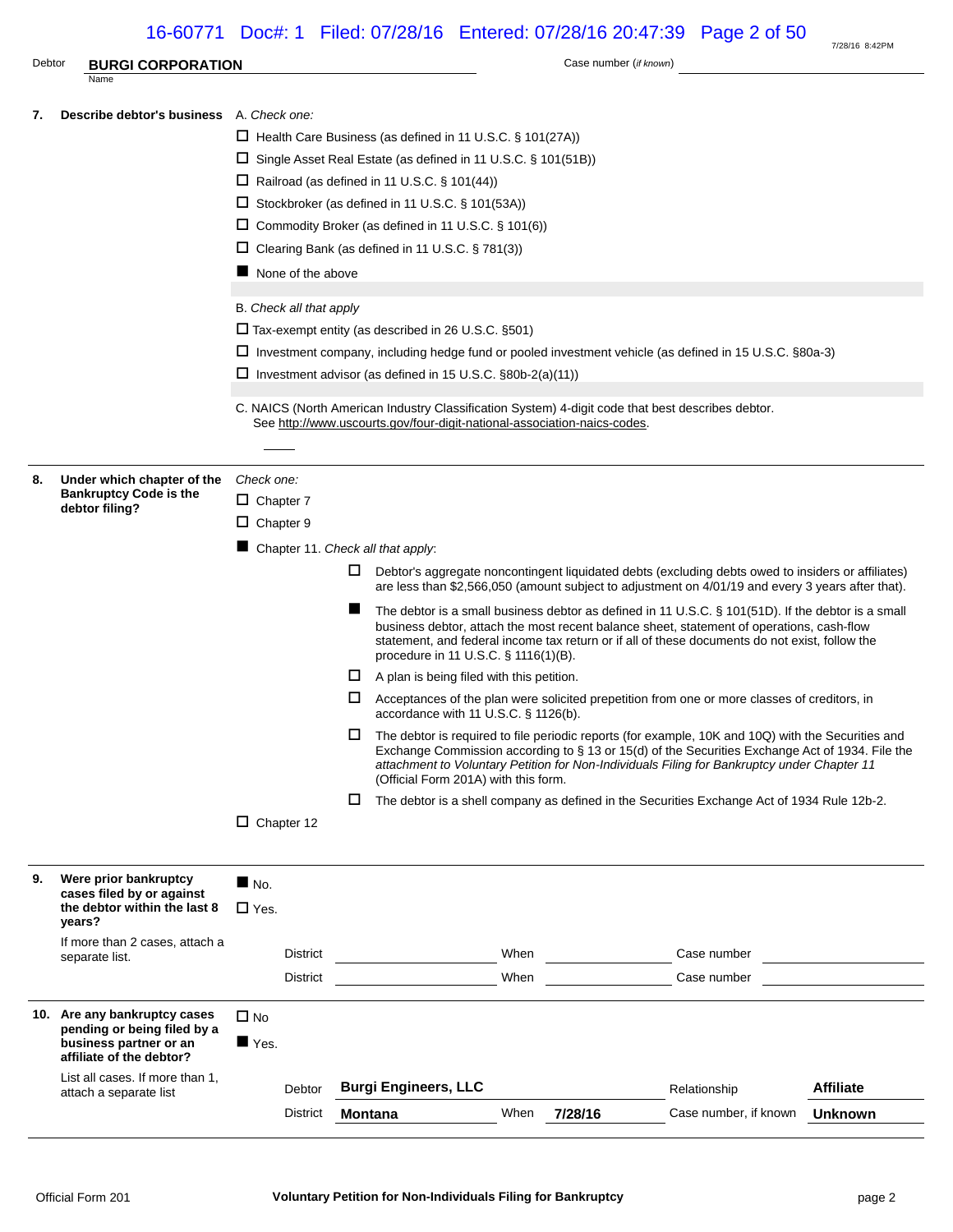# 16-60771 Doc#: 1 Filed: 07/28/16 Entered: 07/28/16 20:47:39 Page 3 of 50

| Debtor | <b>BURGI CORPORATION</b>                            |                                   |                                                                | Case number (if known)                                                                                                                                                                                                           | 7/28/16 8:42PM                                                          |  |  |  |  |
|--------|-----------------------------------------------------|-----------------------------------|----------------------------------------------------------------|----------------------------------------------------------------------------------------------------------------------------------------------------------------------------------------------------------------------------------|-------------------------------------------------------------------------|--|--|--|--|
|        | Name                                                |                                   |                                                                |                                                                                                                                                                                                                                  |                                                                         |  |  |  |  |
|        | 11. Why is the case filed in                        |                                   | Check all that apply:                                          |                                                                                                                                                                                                                                  |                                                                         |  |  |  |  |
|        | this district?                                      | ■                                 |                                                                | Debtor has had its domicile, principal place of business, or principal assets in this district for 180 days immediately<br>preceding the date of this petition or for a longer part of such 180 days than in any other district. |                                                                         |  |  |  |  |
|        |                                                     | □                                 |                                                                | A bankruptcy case concerning debtor's affiliate, general partner, or partnership is pending in this district.                                                                                                                    |                                                                         |  |  |  |  |
|        | 12. Does the debtor own or                          | $\blacksquare$ No                 |                                                                |                                                                                                                                                                                                                                  |                                                                         |  |  |  |  |
|        | have possession of any<br>real property or personal | $\Box$ Yes.                       |                                                                | Answer below for each property that needs immediate attention. Attach additional sheets if needed.                                                                                                                               |                                                                         |  |  |  |  |
|        | property that needs<br>immediate attention?         |                                   |                                                                | Why does the property need immediate attention? (Check all that apply.)                                                                                                                                                          |                                                                         |  |  |  |  |
|        |                                                     |                                   | What is the hazard?                                            | $\Box$ It poses or is alleged to pose a threat of imminent and identifiable hazard to public health or safety.                                                                                                                   |                                                                         |  |  |  |  |
|        |                                                     |                                   |                                                                | $\Box$ It needs to be physically secured or protected from the weather.                                                                                                                                                          |                                                                         |  |  |  |  |
|        |                                                     |                                   |                                                                | $\Box$ It includes perishable goods or assets that could quickly deteriorate or lose value without attention (for example,<br>livestock, seasonal goods, meat, dairy, produce, or securities-related assets or other options).   |                                                                         |  |  |  |  |
|        |                                                     |                                   | $\Box$ Other                                                   |                                                                                                                                                                                                                                  |                                                                         |  |  |  |  |
|        |                                                     |                                   | Where is the property?                                         |                                                                                                                                                                                                                                  |                                                                         |  |  |  |  |
|        |                                                     |                                   |                                                                | Number, Street, City, State & ZIP Code                                                                                                                                                                                           |                                                                         |  |  |  |  |
|        |                                                     |                                   | Is the property insured?                                       |                                                                                                                                                                                                                                  |                                                                         |  |  |  |  |
|        |                                                     |                                   | $\Box$ No                                                      |                                                                                                                                                                                                                                  |                                                                         |  |  |  |  |
|        |                                                     |                                   | Insurance agency<br>$\Box$ Yes.                                | and the control of the control of the control of the control of the control of the control of the control of the                                                                                                                 |                                                                         |  |  |  |  |
|        |                                                     |                                   | Contact name                                                   |                                                                                                                                                                                                                                  |                                                                         |  |  |  |  |
|        |                                                     |                                   | Phone                                                          |                                                                                                                                                                                                                                  |                                                                         |  |  |  |  |
|        | Statistical and administrative information          |                                   |                                                                |                                                                                                                                                                                                                                  |                                                                         |  |  |  |  |
|        | 13. Debtor's estimation of                          |                                   | Check one:                                                     |                                                                                                                                                                                                                                  |                                                                         |  |  |  |  |
|        | available funds                                     |                                   |                                                                | ■ Funds will be available for distribution to unsecured creditors.                                                                                                                                                               |                                                                         |  |  |  |  |
|        |                                                     |                                   |                                                                | $\Box$ After any administrative expenses are paid, no funds will be available to unsecured creditors.                                                                                                                            |                                                                         |  |  |  |  |
|        |                                                     |                                   |                                                                |                                                                                                                                                                                                                                  |                                                                         |  |  |  |  |
|        | 14. Estimated number of<br>creditors                | $1-49$                            |                                                                | $\Box$ 1,000-5,000                                                                                                                                                                                                               | $\Box$ 25,001-50,000                                                    |  |  |  |  |
|        |                                                     | $\square$ 50-99<br>$\Box$ 100-199 |                                                                | $\square$ 5001-10,000<br>$\Box$ 10,001-25,000                                                                                                                                                                                    | $\square$ 50,001-100,000<br>$\Box$ More than 100,000                    |  |  |  |  |
|        |                                                     | $\Box$ 200-999                    |                                                                |                                                                                                                                                                                                                                  |                                                                         |  |  |  |  |
|        | 15. Estimated Assets                                | $\square$ \$0 - \$50,000          |                                                                | $\Box$ \$1,000,001 - \$10 million                                                                                                                                                                                                | $\Box$ \$500.000.001 - \$1 billion                                      |  |  |  |  |
|        |                                                     |                                   | $\square$ \$50,001 - \$100,000                                 | $\Box$ \$10,000,001 - \$50 million                                                                                                                                                                                               | $\Box$ \$1,000,000,001 - \$10 billion                                   |  |  |  |  |
|        |                                                     |                                   | $\Box$ \$100,001 - \$500,000<br>\$500,001 - \$1 million        | $\Box$ \$50,000,001 - \$100 million<br>$\Box$ \$100,000,001 - \$500 million                                                                                                                                                      | $\Box$ \$10,000,000,001 - \$50 billion<br>$\Box$ More than \$50 billion |  |  |  |  |
| 16.    | <b>Estimated liabilities</b>                        | $\square$ \$0 - \$50,000          |                                                                | \$1,000,001 - \$10 million                                                                                                                                                                                                       | $\Box$ \$500,000,001 - \$1 billion                                      |  |  |  |  |
|        |                                                     |                                   | $\Box$ \$50,001 - \$100,000                                    | $\Box$ \$10,000,001 - \$50 million                                                                                                                                                                                               | $\Box$ \$1,000,000,001 - \$10 billion                                   |  |  |  |  |
|        |                                                     |                                   | $\Box$ \$100,001 - \$500,000<br>$\Box$ \$500,001 - \$1 million | $\square$ \$50,000,001 - \$100 million<br>$\square$ \$100,000,001 - \$500 million                                                                                                                                                | $\Box$ \$10,000,000,001 - \$50 billion<br>$\Box$ More than \$50 billion |  |  |  |  |
|        |                                                     |                                   |                                                                |                                                                                                                                                                                                                                  |                                                                         |  |  |  |  |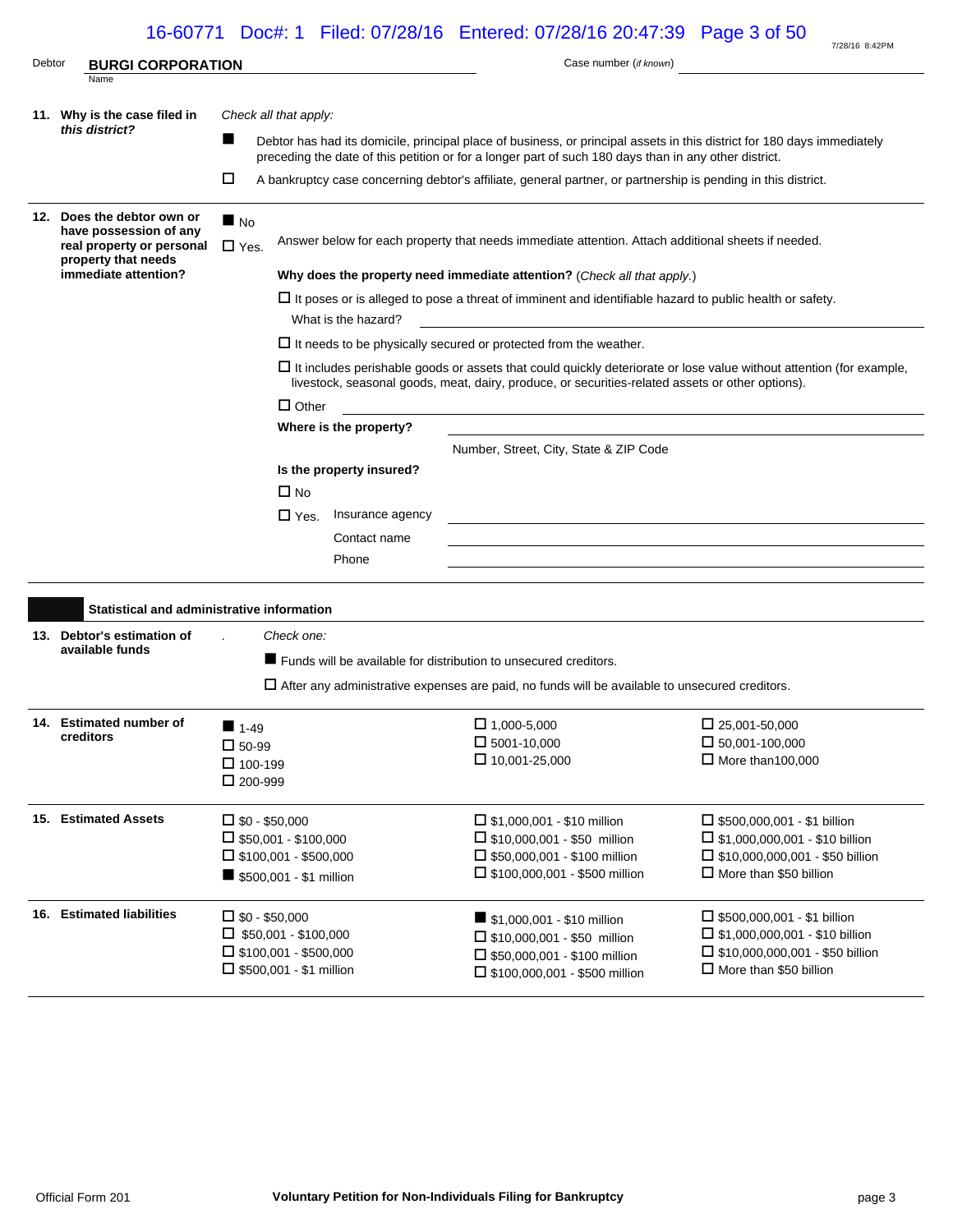|        |                                                                            |                    | 16-60771 Doc#: 1 Filed: 07/28/16 Entered: 07/28/16 20:47:39 Page 4 of 50                                                                                                                                                                  |               |                                      | 7/28/16 8:42PM |
|--------|----------------------------------------------------------------------------|--------------------|-------------------------------------------------------------------------------------------------------------------------------------------------------------------------------------------------------------------------------------------|---------------|--------------------------------------|----------------|
| Debtor | <b>BURGI CORPORATION</b>                                                   |                    |                                                                                                                                                                                                                                           |               | Case number (if known)               |                |
|        | Name                                                                       |                    |                                                                                                                                                                                                                                           |               |                                      |                |
|        | <b>Request for Relief, Declaration, and Signatures</b>                     |                    |                                                                                                                                                                                                                                           |               |                                      |                |
|        |                                                                            |                    |                                                                                                                                                                                                                                           |               |                                      |                |
|        |                                                                            |                    | WARNING -- Bankruptcy fraud is a serious crime. Making a false statement in connection with a bankruptcy case can result in fines up to \$500,000 or<br>imprisonment for up to 20 years, or both. 18 U.S.C. §§ 152, 1341, 1519, and 3571. |               |                                      |                |
|        | 17. Declaration and signature<br>of authorized<br>representative of debtor |                    | The debtor requests relief in accordance with the chapter of title 11, United States Code, specified in this petition.                                                                                                                    |               |                                      |                |
|        |                                                                            |                    | I have been authorized to file this petition on behalf of the debtor.                                                                                                                                                                     |               |                                      |                |
|        |                                                                            |                    | I have examined the information in this petition and have a reasonable belief that the information is trued and correct.                                                                                                                  |               |                                      |                |
|        |                                                                            |                    | I declare under penalty of perjury that the foregoing is true and correct.                                                                                                                                                                |               |                                      |                |
|        |                                                                            |                    |                                                                                                                                                                                                                                           |               |                                      |                |
|        |                                                                            | Executed on        | July 28, 2016<br>MM / DD / YYYY                                                                                                                                                                                                           |               |                                      |                |
|        |                                                                            |                    |                                                                                                                                                                                                                                           |               |                                      |                |
|        |                                                                            |                    | X /s/ ROBERT BURGI                                                                                                                                                                                                                        |               | <b>ROBERT BURGI</b>                  |                |
|        |                                                                            |                    | Signature of authorized representative of debtor                                                                                                                                                                                          |               | Printed name                         |                |
|        |                                                                            | Title              | <b>PRESIDENT</b>                                                                                                                                                                                                                          |               |                                      |                |
|        |                                                                            |                    |                                                                                                                                                                                                                                           |               |                                      |                |
|        |                                                                            |                    |                                                                                                                                                                                                                                           |               |                                      |                |
|        |                                                                            |                    |                                                                                                                                                                                                                                           |               |                                      |                |
|        | 18. Signature of attorney                                                  |                    | $X$ /s/ Maggie W. Stein<br>Signature of attorney for debtor                                                                                                                                                                               |               | Date July 28, 2016<br>MM / DD / YYYY |                |
|        |                                                                            |                    |                                                                                                                                                                                                                                           |               |                                      |                |
|        |                                                                            | Printed name       | Maggie W. Stein                                                                                                                                                                                                                           |               |                                      |                |
|        |                                                                            |                    |                                                                                                                                                                                                                                           |               |                                      |                |
|        |                                                                            |                    | <b>Goodrich &amp; Reely PLLC</b>                                                                                                                                                                                                          |               |                                      |                |
|        |                                                                            | Firm name          |                                                                                                                                                                                                                                           |               |                                      |                |
|        |                                                                            |                    | 2812 1st Ave North, Suite 301                                                                                                                                                                                                             |               |                                      |                |
|        |                                                                            | <b>PO Box 1899</b> |                                                                                                                                                                                                                                           |               |                                      |                |
|        |                                                                            |                    | Billings, MT 59103-1899                                                                                                                                                                                                                   |               |                                      |                |
|        |                                                                            |                    | Number, Street, City, State & ZIP Code                                                                                                                                                                                                    |               |                                      |                |
|        |                                                                            |                    |                                                                                                                                                                                                                                           |               | malcolm@goodrichreely.com;           |                |
|        |                                                                            | Contact phone      | 406-256-3663                                                                                                                                                                                                                              | Email address | maggie@goodrichreely.com             |                |
|        |                                                                            | 8149               |                                                                                                                                                                                                                                           |               |                                      |                |
|        |                                                                            |                    | Bar number and State                                                                                                                                                                                                                      |               |                                      |                |
|        |                                                                            |                    |                                                                                                                                                                                                                                           |               |                                      |                |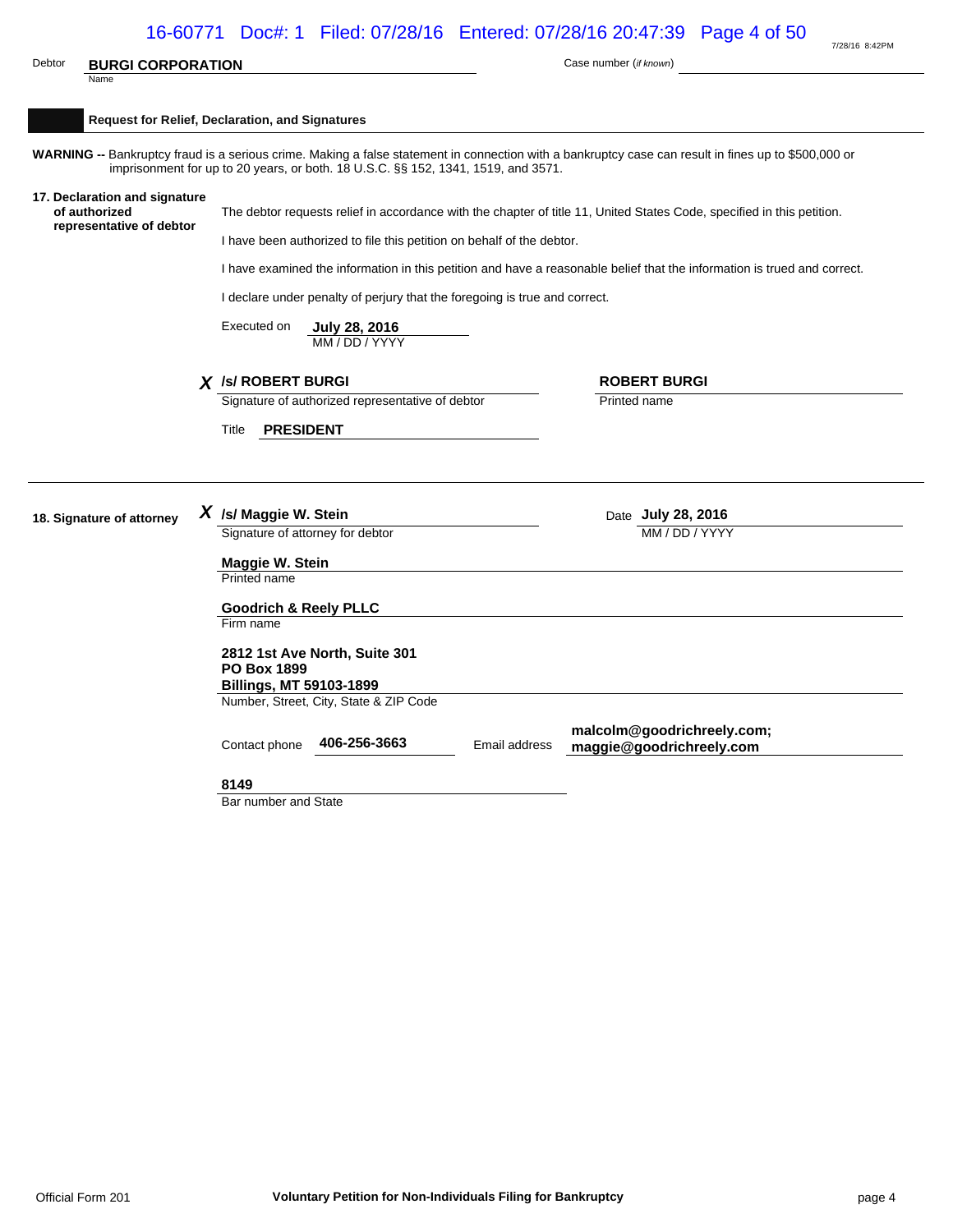| Fill in this information to identify the case:                 |                                       |
|----------------------------------------------------------------|---------------------------------------|
| Debtor name BURGI CORPORATION                                  |                                       |
| DISTRICT OF MONTANA<br>United States Bankruptcy Court for the: |                                       |
| Case number (if known)                                         | Check if this is an<br>amended filing |

# Official Form 202 **Declaration Under Penalty of Perjury for Non-Individual Debtors 12/15**

**An individual who is authorized to act on behalf of a non-individual debtor, such as a corporation or partnership, must sign and submit this form for the schedules of assets and liabilities, any other document that requires a declaration that is not included in the document, and any amendments of those documents. This form must state the individual's position or relationship to the debtor, the identity of the document, and the date. Bankruptcy Rules 1008 and 9011.**

**WARNING -- Bankruptcy fraud is a serious crime. Making a false statement, concealing property, or obtaining money or property by fraud in connection with a bankruptcy case can result in fines up to \$500,000 or imprisonment for up to 20 years, or both. 18 U.S.C. §§ 152, 1341, 1519, and 3571.**

#### **Declaration and signature**

I am the president, another officer, or an authorized agent of the corporation; a member or an authorized agent of the partnership; or another individual serving as a representative of the debtor in this case.

I have examined the information in the documents checked below and I have a reasonable belief that the information is true and correct:

- *Schedule A/B: Assets–Real and Personal Property* (Official Form 206A/B)
- *Schedule D: Creditors Who Have Claims Secured by Property* (Official Form 206D)
- *Schedule E/F: Creditors Who Have Unsecured Claims* (Official Form 206E/F)
- *Schedule G: Executory Contracts and Unexpired Leases* (Official Form 206G)
- *Schedule H: Codebtors* (Official Form 206H)
- *Summary of Assets and Liabilities for Non-Individuals* (Official Form 206Sum)
- Amended *Schedule*
- *Chapter 11 or Chapter 9 Cases: List of Creditors Who Have the 20 Largest Unsecured Claims and Are Not Insiders* (Official Form 204)
- $\Box$  Other document that requires a declaration

I declare under penalty of perjury that the foregoing is true and correct.

#### Executed on **July 28, 2016** *X* **/s/ ROBERT BURGI**

Signature of individual signing on behalf of debtor

#### **ROBERT BURGI**

Printed name

#### **PRESIDENT**

Position or relationship to debtor

Official Form 202 **Declaration Under Penalty of Perjury for Non-Individual Debtors**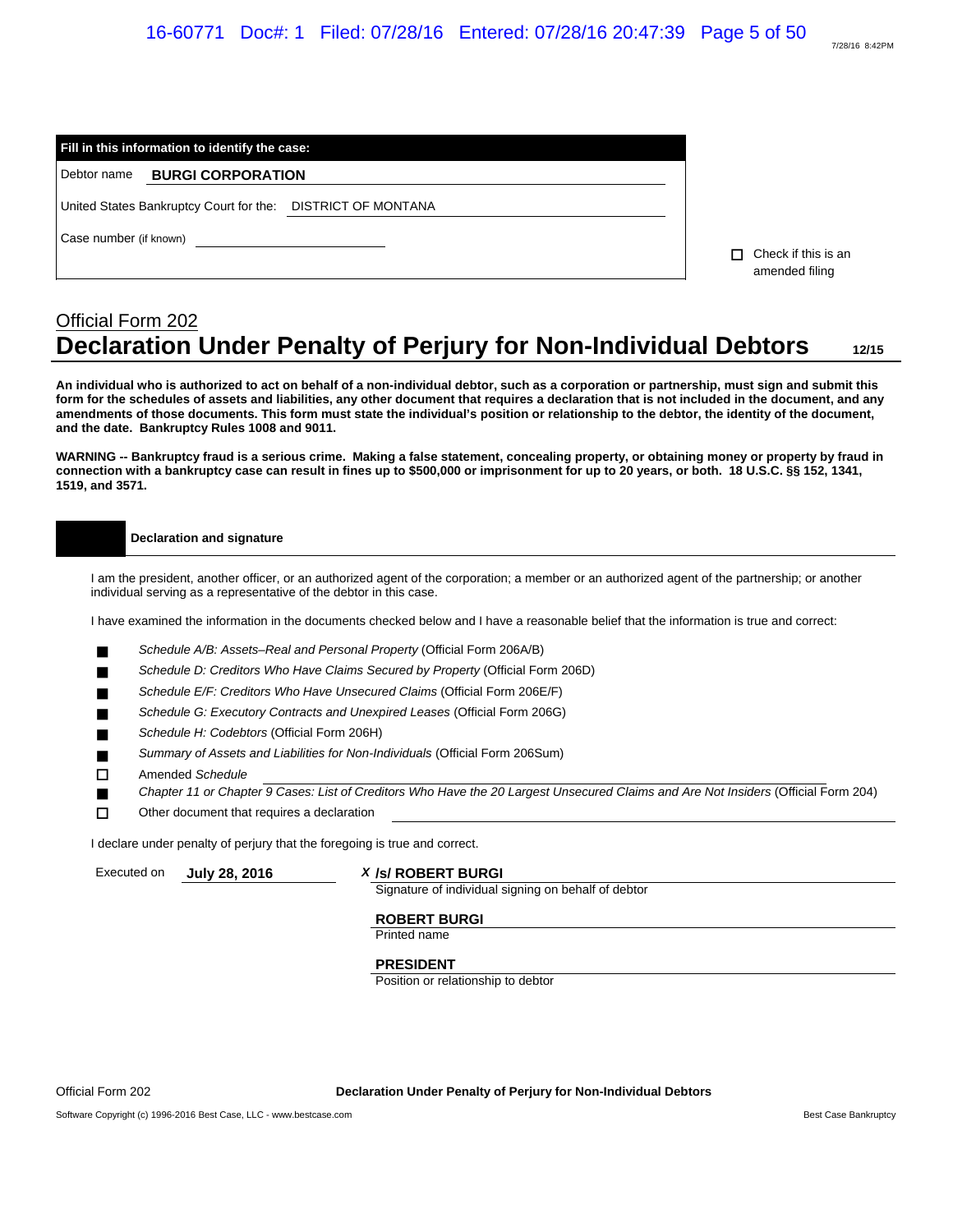# 16-60771 Doc#: 1 Filed: 07/28/16 Entered: 07/28/16 20:47:39 Page 6 of 50

Fill in this information to identify the case:

Debtor name | **BURGI CORPORATION** 

United States Bankruptcy Court for the: **DISTRICT OF MONTANA Check if this is an** 

Case number (if known): **amended filing**  $\blacksquare$ 

# Official Form 204 **Chapter 11 or Chapter 9 Cases: List of Creditors Who Have the 20 Largest Unsecured Claims and Are Not Insiders 12/15**

**A list of creditors holding the 20 largest unsecured claims must be filed in a Chapter 11 or Chapter 9 case. Include claims which the debtor disputes. Do not include claims by any person or entity who is an insider, as defined in 11 U.S.C. § 101(31). Also, do not include claims by secured creditors, unless the unsecured claim resulting from inadequate collateral value places the creditor among the holders of the 20 largest unsecured claims.**

| Name of creditor and<br>complete mailing address,<br>including zip code                                                         | Name, telephone number<br>and email address of<br>creditor contact | Nature of claim<br>(for example, trade<br>debts, bank loans,<br>professional services. | Indicate if claim<br>is contingent,<br>unliquidated, or<br>disputed | Amount of claim                      | If the claim is fully unsecured, fill in only unsecured claim amount. If<br>claim is partially secured, fill in total claim amount and deduction for<br>value of collateral or setoff to calculate unsecured claim. |                 |
|---------------------------------------------------------------------------------------------------------------------------------|--------------------------------------------------------------------|----------------------------------------------------------------------------------------|---------------------------------------------------------------------|--------------------------------------|---------------------------------------------------------------------------------------------------------------------------------------------------------------------------------------------------------------------|-----------------|
|                                                                                                                                 |                                                                    | and government<br>contracts)                                                           |                                                                     | Total claim, if<br>partially secured | <b>Deduction for value</b><br>of collateral or setoff                                                                                                                                                               | Unsecured claim |
| <b>ACME MACHINE</b><br><b>WORKS</b><br>1220 N. Bradley<br>Road<br>Spokane, WA 99212                                             |                                                                    | <b>Trade Debt</b>                                                                      |                                                                     |                                      |                                                                                                                                                                                                                     | \$1,500.00      |
| <b>BETZ INDUSTRIES</b><br><b>2121 BRISTOL</b><br><b>AVENUE</b><br><b>GRAND RAPIDS, MI</b><br>49504                              |                                                                    | <b>TRADE DEBT</b>                                                                      |                                                                     |                                      |                                                                                                                                                                                                                     | \$6,121.17      |
| <b>DELL CREDIT CARD</b><br><b>P.O. BOX 5278</b><br><b>CAROL STREAM, IL</b><br>60197                                             |                                                                    | <b>REVOLVING</b><br><b>CREDIT</b>                                                      |                                                                     |                                      |                                                                                                                                                                                                                     | \$1,623.52      |
| <b>EXPRESS</b><br><b>SERVICES INC.</b><br><b>PO BOX 203901</b><br>Dallas, TX 75320                                              |                                                                    | <b>TRADE DEBT</b>                                                                      |                                                                     |                                      |                                                                                                                                                                                                                     | \$5,310.50      |
| <b>FLATHEAD</b><br><b>COUNTY</b><br><b>TREASURER</b><br>935 1ST AVENUE<br><b>WEST, SUITE 6</b><br><b>KALISPELL, MT</b><br>59901 |                                                                    | <b>TAXES</b>                                                                           |                                                                     |                                      |                                                                                                                                                                                                                     | \$3,303.50      |
| <b>INTERNAL</b><br><b>REVENUE SERVICE</b><br><b>PO BOX 7346</b><br>PHILADELPHIA, PA<br>19101-7346                               |                                                                    | <b>TAXES</b>                                                                           |                                                                     |                                      |                                                                                                                                                                                                                     | \$12,623.79     |
| <b>LASER</b><br><b>LAMINATIONS</b><br>9444 MOUNTAIN<br><b>HIGH ROAD</b><br>WARRIOR, AL 35180                                    |                                                                    | <b>TRADE DEBT</b>                                                                      |                                                                     |                                      |                                                                                                                                                                                                                     | \$14,158.34     |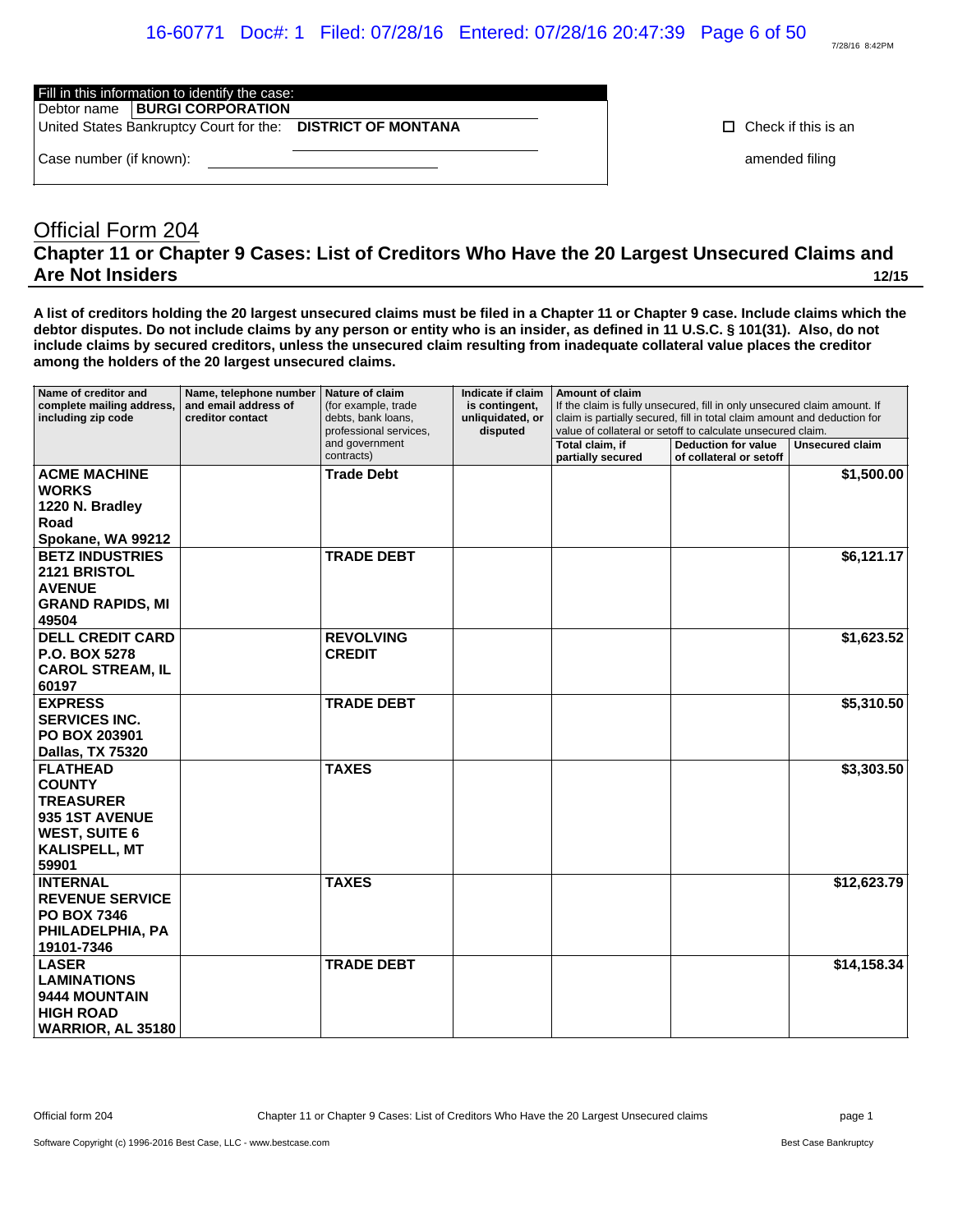7/28/16 8:42PM

#### Debtor **BURGI CORPORATION** Case number *(if known)* Name

| Name of creditor and<br>complete mailing address,<br>including zip code                                                                                          | Name, telephone number<br>and email address of<br>creditor contact | Nature of claim<br>(for example, trade<br>debts, bank loans,<br>professional services. | Indicate if claim<br>is contingent,<br>unliquidated, or | <b>Amount of claim</b>               | If the claim is fully unsecured, fill in only unsecured claim amount. If<br>claim is partially secured, fill in total claim amount and deduction for |                        |
|------------------------------------------------------------------------------------------------------------------------------------------------------------------|--------------------------------------------------------------------|----------------------------------------------------------------------------------------|---------------------------------------------------------|--------------------------------------|------------------------------------------------------------------------------------------------------------------------------------------------------|------------------------|
|                                                                                                                                                                  |                                                                    |                                                                                        | disputed                                                | Total claim, if<br>partially secured | value of collateral or setoff to calculate unsecured claim.<br><b>Deduction for value</b><br>of collateral or setoff                                 | <b>Unsecured claim</b> |
| <b>LASER</b><br><b>TECHNOLOGIES</b><br><b>1120 FRONTENAC</b><br><b>RD</b><br><b>NAPERVILLE, IL</b><br>60540                                                      |                                                                    | <b>TRADE DEBT</b>                                                                      |                                                         |                                      |                                                                                                                                                      | \$1,464.13             |
| <b>MONTANA DEPT OF</b><br><b>REVENUE</b><br><b>KIM DAVIS,</b><br><b>BANKRUPTCY</b><br><b>SPECIALIST</b><br><b>PO BOX 7701</b><br><b>HELENA, MT</b><br>59604-7701 |                                                                    | <b>TAXES</b>                                                                           |                                                         |                                      |                                                                                                                                                      | \$2,290.00             |
| <b>MSC INDUSTRIAL</b><br><b>SUPPLY CO</b><br><b>DEPT CH 0075</b><br>PALATINE, IL 60055                                                                           |                                                                    | <b>TRADE DEBT</b>                                                                      |                                                         |                                      |                                                                                                                                                      | \$6,075.59             |
| <b>REULAND</b><br><b>ELECTRIC</b><br>17969 RAILROAD<br><b>STREET</b><br><b>ROWLAND</b><br><b>HEIGHTS, CA 91748</b>                                               |                                                                    | <b>SETTLEMENT</b><br><b>AGREEMENT/JUD</b><br><b>GMENT</b>                              |                                                         |                                      |                                                                                                                                                      | \$70,776.43            |
| <b>SIVYER STEEL</b><br><b>COMPANY</b><br><b>P.O. BOX 220</b><br><b>BETTENDORF, IA</b><br>52722                                                                   |                                                                    | <b>TRADE DEBT</b>                                                                      |                                                         |                                      |                                                                                                                                                      | \$35,758.75            |
| <b>STAR FOUNDRY</b><br><b>AND MACHINE</b><br>976 PIONEER ROAD<br>Salt Lake City, UT<br>84125                                                                     |                                                                    | <b>TRADE DEBT</b>                                                                      |                                                         |                                      |                                                                                                                                                      | \$17,744.91            |
| <b>SUPERIOR ESSEX</b><br><b>PO BOX 90413</b><br>Chicago, IL 60696                                                                                                |                                                                    | <b>TRADE DEBT</b>                                                                      |                                                         |                                      |                                                                                                                                                      | \$7,690.47             |
| <b>THOMPSON</b><br><b>PRECISION</b><br><b>P.O. BOX 2294</b><br>KALISPELL, MT<br>59903                                                                            |                                                                    | <b>TRADE DEBT</b>                                                                      |                                                         |                                      |                                                                                                                                                      | \$2,000.00             |
| <b>WELLS FARGO</b><br><b>CREDIT CARD</b><br><b>P.O. BOX 29482</b><br><b>PHOENIX, AZ 85038</b>                                                                    |                                                                    | <b>REVOLVING</b><br><b>CREDIT</b>                                                      |                                                         |                                      |                                                                                                                                                      | \$4,898.84             |
| <b>WELLS FARGO</b><br><b>CREDIT CARD</b><br><b>P.O. BOX 29482</b><br><b>PHOENIX, AZ 85038</b>                                                                    |                                                                    | <b>REVOLVING</b><br><b>CREDIT</b>                                                      |                                                         |                                      |                                                                                                                                                      | \$7,011.78             |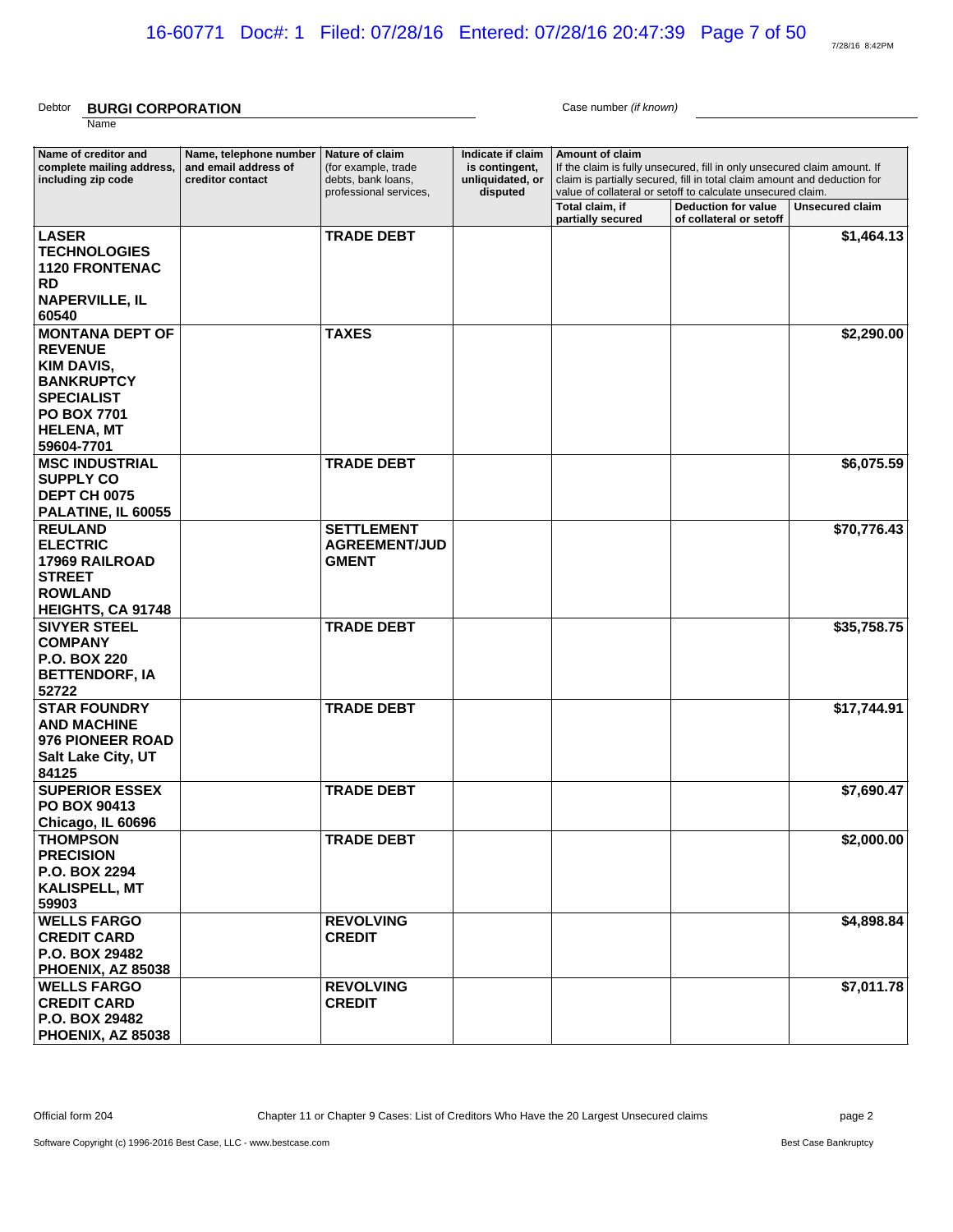7/28/16 8:42PM

#### Debtor **BURGI CORPORATION** Case number *(if known)* Name

| Name of creditor and       | Name, telephone number | Nature of claim        | Indicate if claim | <b>Amount of claim</b> |                                                                          |                 |
|----------------------------|------------------------|------------------------|-------------------|------------------------|--------------------------------------------------------------------------|-----------------|
| complete mailing address,  | and email address of   | (for example, trade    | is contingent,    |                        | If the claim is fully unsecured, fill in only unsecured claim amount. If |                 |
| including zip code         | creditor contact       | debts, bank loans,     | unliquidated, or  |                        | claim is partially secured, fill in total claim amount and deduction for |                 |
|                            |                        | professional services, | disputed          |                        | value of collateral or setoff to calculate unsecured claim.              |                 |
|                            |                        |                        |                   | Total claim, if        | Deduction for value                                                      | Unsecured claim |
|                            |                        |                        |                   | partially secured      | of collateral or setoff                                                  |                 |
| <b>WHITEFISH CREDIT</b>    |                        | <b>EQUIPMENT</b>       | <b>Contingent</b> |                        |                                                                          | \$465,000.00    |
| <b>UNION</b>               |                        | <b>LOAN TAKEN</b>      |                   |                        |                                                                          |                 |
|                            |                        |                        |                   |                        |                                                                          |                 |
| 1845 HWY 93 S              |                        | <b>OUT FOR BURGI</b>   |                   |                        |                                                                          |                 |
| <b>KALISPELL, MT</b>       |                        | <b>ENGINEERS</b>       |                   |                        |                                                                          |                 |
| 59901                      |                        |                        |                   |                        |                                                                          |                 |
| <b>WHITEFISH CREDIT</b>    |                        | <b>LINE OF CREDIT</b>  |                   |                        |                                                                          | \$50,000,00     |
|                            |                        |                        | <b>Contingent</b> |                        |                                                                          |                 |
| <b>UNION</b>               |                        | <b>TAKEN OUT FOR</b>   |                   |                        |                                                                          |                 |
| 1845 HWY 93 S              |                        | <b>BURGI</b>           |                   |                        |                                                                          |                 |
| KALISPELL, MT              |                        | <b>ENGINEERS</b>       |                   |                        |                                                                          |                 |
| 59901                      |                        |                        |                   |                        |                                                                          |                 |
|                            |                        |                        |                   |                        |                                                                          |                 |
| <b>WINGUARD &amp; CO.,</b> |                        | <b>TRADE DEBT</b>      |                   |                        |                                                                          | \$2,979.84      |
| <b>INC</b>                 |                        |                        |                   |                        |                                                                          |                 |
| <b>4205 MENLO DRIVE</b>    |                        |                        |                   |                        |                                                                          |                 |
|                            |                        |                        |                   |                        |                                                                          |                 |
| Baltimore, MD 21215        |                        |                        |                   |                        |                                                                          |                 |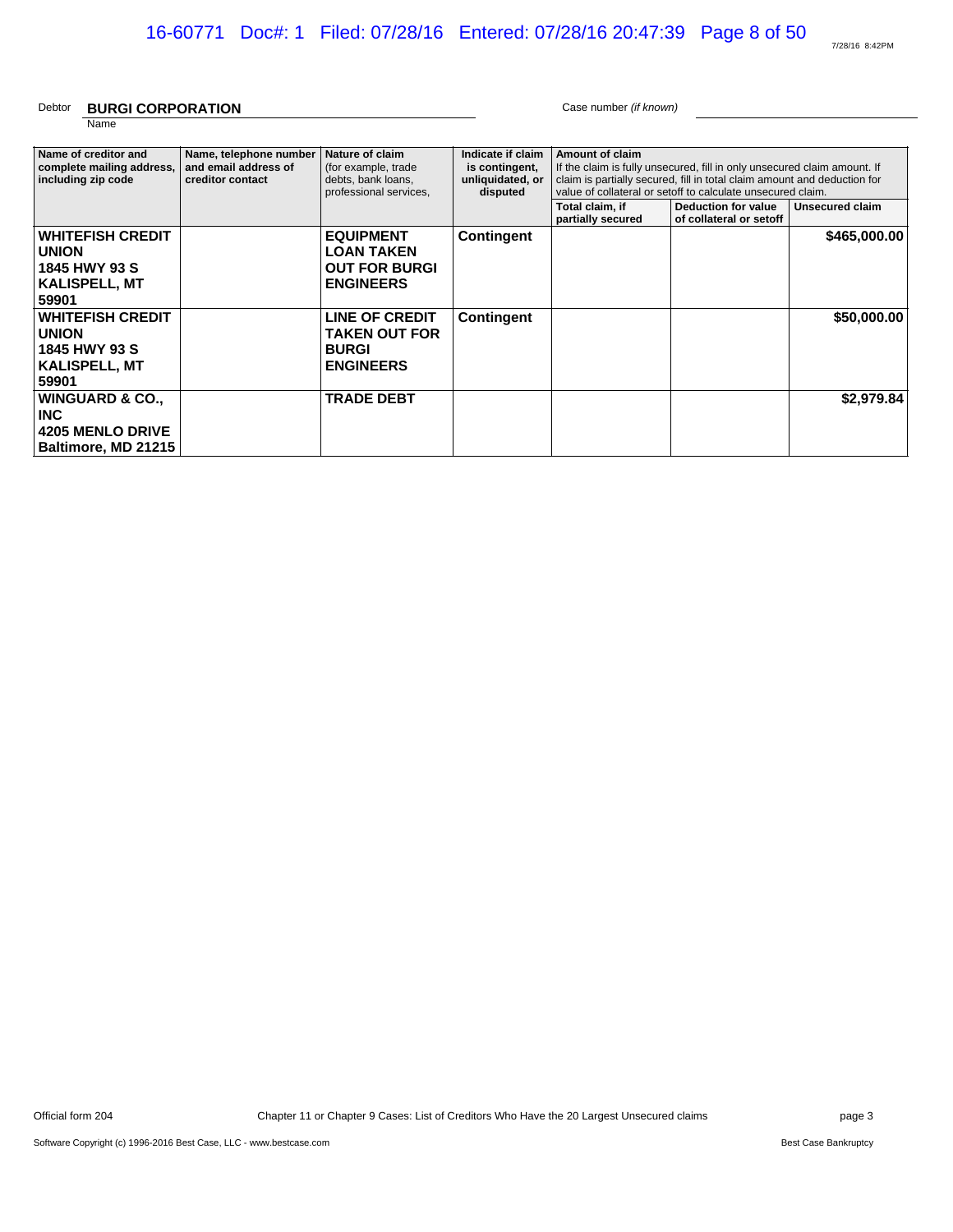|         | 16-60771 Doc#: 1 Filed: 07/28/16 Entered: 07/28/16 20:47:39 Page 9 of 50                    |     | 7/28/16 8:42PM                        |
|---------|---------------------------------------------------------------------------------------------|-----|---------------------------------------|
|         | Fill in this information to identify the case:                                              |     |                                       |
|         | Debtor name<br><b>BURGI CORPORATION</b>                                                     |     |                                       |
|         | United States Bankruptcy Court for the: DISTRICT OF MONTANA                                 |     |                                       |
|         | Case number (if known)<br><u> 1990 - Jan Barbara Barbara, prima popula</u>                  | п   | Check if this is an<br>amended filing |
|         | <b>Official Form 206Sum</b><br><b>Summary of Assets and Liabilities for Non-Individuals</b> |     | 12/15                                 |
|         | Part 1: Summary of Assets                                                                   |     |                                       |
| 1.      | Schedule A/B: Assets-Real and Personal Property (Official Form 206A/B)                      |     |                                       |
|         | 1a. Real property:                                                                          | \$  | 0.00                                  |
|         | 1b. Total personal property:                                                                | \$  | 532,282.30                            |
|         | 1c. Total of all property:                                                                  | \$  | 532,282.30                            |
| Part 2: | <b>Summary of Liabilities</b>                                                               |     |                                       |
| 2.      | Schedule D: Creditors Who Have Claims Secured by Property (Official Form 206D)              | \$  | 355,967.38                            |
| 3.      | Schedule E/F: Creditors Who Have Unsecured Claims (Official Form 206E/F)                    |     |                                       |
|         | 3a. Total claim amounts of priority unsecured claims:                                       | \$  | 19,132.31                             |
|         | 3b. Total amount of claims of nonpriority amount of unsecured claims:                       | +\$ | 707,452.68                            |
| 4.      | Lines $2 + 3a + 3b$                                                                         | \$  | 1,082,552.37                          |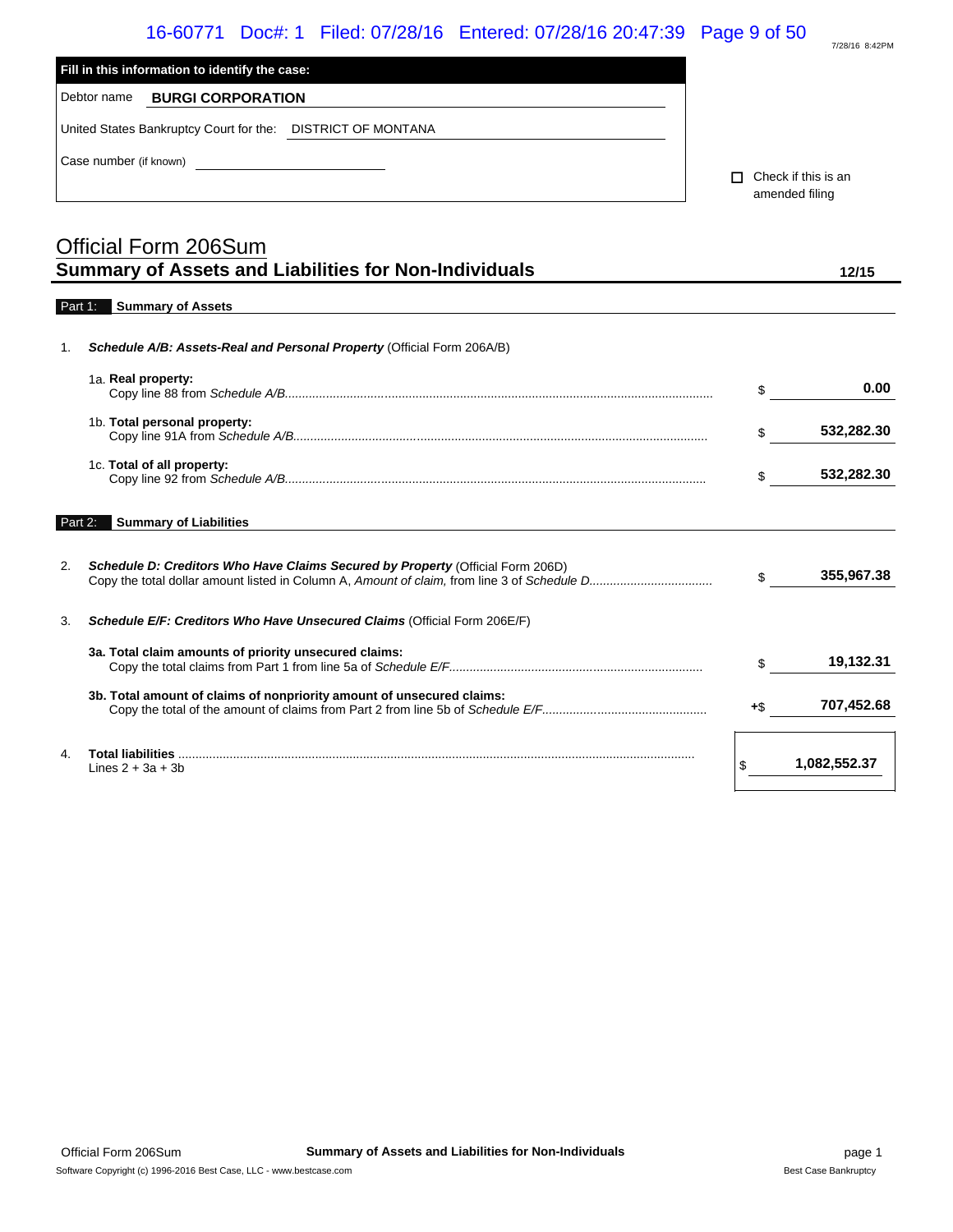| 7/28/16 8:42PM |
|----------------|

| additional sheet is attached, include the amounts from the attachment in the total for the pertinent part.<br>For Part 1 through Part 11, list each asset under the appropriate category or attach separate supporting schedules, such as a fixed asset<br>schedule or depreciation schedule, that gives the details for each asset in a particular category. List each asset only once. In valuing the<br>debtor's interest, do not deduct the value of secured claims. See the instructions to understand the terms used in this form.<br>Cash and cash equivalents<br>1. Does the debtor have any cash or cash equivalents?<br>$\Box$ No. Go to Part 2.<br>Yes Fill in the information below.<br>All cash or cash equivalents owned or controlled by the debtor<br>Checking, savings, money market, or financial brokerage accounts (Identify all)<br>Name of institution (bank or brokerage firm)<br><b>FREEDOM BANK</b> | Type of account<br><b>CHECKING</b> | Last 4 digits of account<br>number<br>6978                  | <b>Current value of</b><br>debtor's interest                                                                                                                                                 | \$0.00                                                                                                                                                                                                                                                                                                                                                                                                                                                                                                                                                                                                                                                                                                                                                            |
|------------------------------------------------------------------------------------------------------------------------------------------------------------------------------------------------------------------------------------------------------------------------------------------------------------------------------------------------------------------------------------------------------------------------------------------------------------------------------------------------------------------------------------------------------------------------------------------------------------------------------------------------------------------------------------------------------------------------------------------------------------------------------------------------------------------------------------------------------------------------------------------------------------------------------|------------------------------------|-------------------------------------------------------------|----------------------------------------------------------------------------------------------------------------------------------------------------------------------------------------------|-------------------------------------------------------------------------------------------------------------------------------------------------------------------------------------------------------------------------------------------------------------------------------------------------------------------------------------------------------------------------------------------------------------------------------------------------------------------------------------------------------------------------------------------------------------------------------------------------------------------------------------------------------------------------------------------------------------------------------------------------------------------|
|                                                                                                                                                                                                                                                                                                                                                                                                                                                                                                                                                                                                                                                                                                                                                                                                                                                                                                                              |                                    |                                                             |                                                                                                                                                                                              |                                                                                                                                                                                                                                                                                                                                                                                                                                                                                                                                                                                                                                                                                                                                                                   |
|                                                                                                                                                                                                                                                                                                                                                                                                                                                                                                                                                                                                                                                                                                                                                                                                                                                                                                                              |                                    |                                                             |                                                                                                                                                                                              |                                                                                                                                                                                                                                                                                                                                                                                                                                                                                                                                                                                                                                                                                                                                                                   |
|                                                                                                                                                                                                                                                                                                                                                                                                                                                                                                                                                                                                                                                                                                                                                                                                                                                                                                                              |                                    |                                                             |                                                                                                                                                                                              |                                                                                                                                                                                                                                                                                                                                                                                                                                                                                                                                                                                                                                                                                                                                                                   |
|                                                                                                                                                                                                                                                                                                                                                                                                                                                                                                                                                                                                                                                                                                                                                                                                                                                                                                                              |                                    |                                                             |                                                                                                                                                                                              |                                                                                                                                                                                                                                                                                                                                                                                                                                                                                                                                                                                                                                                                                                                                                                   |
|                                                                                                                                                                                                                                                                                                                                                                                                                                                                                                                                                                                                                                                                                                                                                                                                                                                                                                                              |                                    |                                                             |                                                                                                                                                                                              |                                                                                                                                                                                                                                                                                                                                                                                                                                                                                                                                                                                                                                                                                                                                                                   |
|                                                                                                                                                                                                                                                                                                                                                                                                                                                                                                                                                                                                                                                                                                                                                                                                                                                                                                                              |                                    |                                                             |                                                                                                                                                                                              |                                                                                                                                                                                                                                                                                                                                                                                                                                                                                                                                                                                                                                                                                                                                                                   |
|                                                                                                                                                                                                                                                                                                                                                                                                                                                                                                                                                                                                                                                                                                                                                                                                                                                                                                                              |                                    |                                                             |                                                                                                                                                                                              |                                                                                                                                                                                                                                                                                                                                                                                                                                                                                                                                                                                                                                                                                                                                                                   |
|                                                                                                                                                                                                                                                                                                                                                                                                                                                                                                                                                                                                                                                                                                                                                                                                                                                                                                                              |                                    |                                                             |                                                                                                                                                                                              |                                                                                                                                                                                                                                                                                                                                                                                                                                                                                                                                                                                                                                                                                                                                                                   |
|                                                                                                                                                                                                                                                                                                                                                                                                                                                                                                                                                                                                                                                                                                                                                                                                                                                                                                                              |                                    |                                                             |                                                                                                                                                                                              |                                                                                                                                                                                                                                                                                                                                                                                                                                                                                                                                                                                                                                                                                                                                                                   |
|                                                                                                                                                                                                                                                                                                                                                                                                                                                                                                                                                                                                                                                                                                                                                                                                                                                                                                                              |                                    |                                                             |                                                                                                                                                                                              |                                                                                                                                                                                                                                                                                                                                                                                                                                                                                                                                                                                                                                                                                                                                                                   |
|                                                                                                                                                                                                                                                                                                                                                                                                                                                                                                                                                                                                                                                                                                                                                                                                                                                                                                                              |                                    |                                                             |                                                                                                                                                                                              |                                                                                                                                                                                                                                                                                                                                                                                                                                                                                                                                                                                                                                                                                                                                                                   |
|                                                                                                                                                                                                                                                                                                                                                                                                                                                                                                                                                                                                                                                                                                                                                                                                                                                                                                                              |                                    |                                                             |                                                                                                                                                                                              | 12/15                                                                                                                                                                                                                                                                                                                                                                                                                                                                                                                                                                                                                                                                                                                                                             |
| Official Form 206A/B                                                                                                                                                                                                                                                                                                                                                                                                                                                                                                                                                                                                                                                                                                                                                                                                                                                                                                         |                                    |                                                             |                                                                                                                                                                                              |                                                                                                                                                                                                                                                                                                                                                                                                                                                                                                                                                                                                                                                                                                                                                                   |
|                                                                                                                                                                                                                                                                                                                                                                                                                                                                                                                                                                                                                                                                                                                                                                                                                                                                                                                              |                                    |                                                             |                                                                                                                                                                                              |                                                                                                                                                                                                                                                                                                                                                                                                                                                                                                                                                                                                                                                                                                                                                                   |
|                                                                                                                                                                                                                                                                                                                                                                                                                                                                                                                                                                                                                                                                                                                                                                                                                                                                                                                              |                                    |                                                             |                                                                                                                                                                                              |                                                                                                                                                                                                                                                                                                                                                                                                                                                                                                                                                                                                                                                                                                                                                                   |
|                                                                                                                                                                                                                                                                                                                                                                                                                                                                                                                                                                                                                                                                                                                                                                                                                                                                                                                              |                                    |                                                             |                                                                                                                                                                                              |                                                                                                                                                                                                                                                                                                                                                                                                                                                                                                                                                                                                                                                                                                                                                                   |
|                                                                                                                                                                                                                                                                                                                                                                                                                                                                                                                                                                                                                                                                                                                                                                                                                                                                                                                              |                                    |                                                             |                                                                                                                                                                                              |                                                                                                                                                                                                                                                                                                                                                                                                                                                                                                                                                                                                                                                                                                                                                                   |
| Debtor name<br><b>BURGI CORPORATION</b>                                                                                                                                                                                                                                                                                                                                                                                                                                                                                                                                                                                                                                                                                                                                                                                                                                                                                      |                                    |                                                             |                                                                                                                                                                                              |                                                                                                                                                                                                                                                                                                                                                                                                                                                                                                                                                                                                                                                                                                                                                                   |
|                                                                                                                                                                                                                                                                                                                                                                                                                                                                                                                                                                                                                                                                                                                                                                                                                                                                                                                              |                                    |                                                             |                                                                                                                                                                                              |                                                                                                                                                                                                                                                                                                                                                                                                                                                                                                                                                                                                                                                                                                                                                                   |
| Fill in this information to identify the case:                                                                                                                                                                                                                                                                                                                                                                                                                                                                                                                                                                                                                                                                                                                                                                                                                                                                               |                                    |                                                             |                                                                                                                                                                                              |                                                                                                                                                                                                                                                                                                                                                                                                                                                                                                                                                                                                                                                                                                                                                                   |
|                                                                                                                                                                                                                                                                                                                                                                                                                                                                                                                                                                                                                                                                                                                                                                                                                                                                                                                              | Case number (if known)             | United States Bankruptcy Court for the: DISTRICT OF MONTANA | Schedule A/B: Assets - Real and Personal Property<br>the debtor's name and case number (if known). Also identify the form and line number to which the additional information applies. If an | $\Box$ Check if this is an<br>amended filing<br>Disclose all property, real and personal, which the debtor owns or in which the debtor has any other legal, equitable, or future interest.<br>Include all property in which the debtor holds rights and powers exercisable for the debtor's own benefit. Also include assets and properties<br>which have no book value, such as fully depreciated assets or assets that were not capitalized. In Schedule A/B, list any executory contracts<br>or unexpired leases. Also list them on Schedule G: Executory Contracts and Unexpired Leases (Official Form 206G).<br>Be as complete and accurate as possible. If more space is needed, attach a separate sheet to this form. At the top of any pages added, write |

| 3.2. | <b>WELLS FARGO</b>           | <b>CHECKING</b> | 9243 | \$0.00      |
|------|------------------------------|-----------------|------|-------------|
| 3.3. | Three Rivers Bank of Montana | Checking        | 4121 | \$25,450.94 |

| 4.      | Other cash equivalents (Identify all)                                                          |             |
|---------|------------------------------------------------------------------------------------------------|-------------|
| 5.      | Total of Part 1.                                                                               | \$25,450.94 |
|         | Add lines 2 through 4 (including amounts on any additional sheets). Copy the total to line 80. |             |
| Part 2: | <b>Deposits and Prepayments</b>                                                                |             |
|         | 6. Does the debtor have any deposits or prepayments?                                           |             |
|         | $\Box$ No. Go to Part 3.                                                                       |             |
|         | $\blacksquare$ Yes Fill in the information below.                                              |             |

- 7. **Deposits, including security deposits and utility deposits** Description, including name of holder of deposit
- 8. **Prepayments, including prepayments on executory contracts, leases, insurance, taxes, and rent** Description, including name of holder of prepayment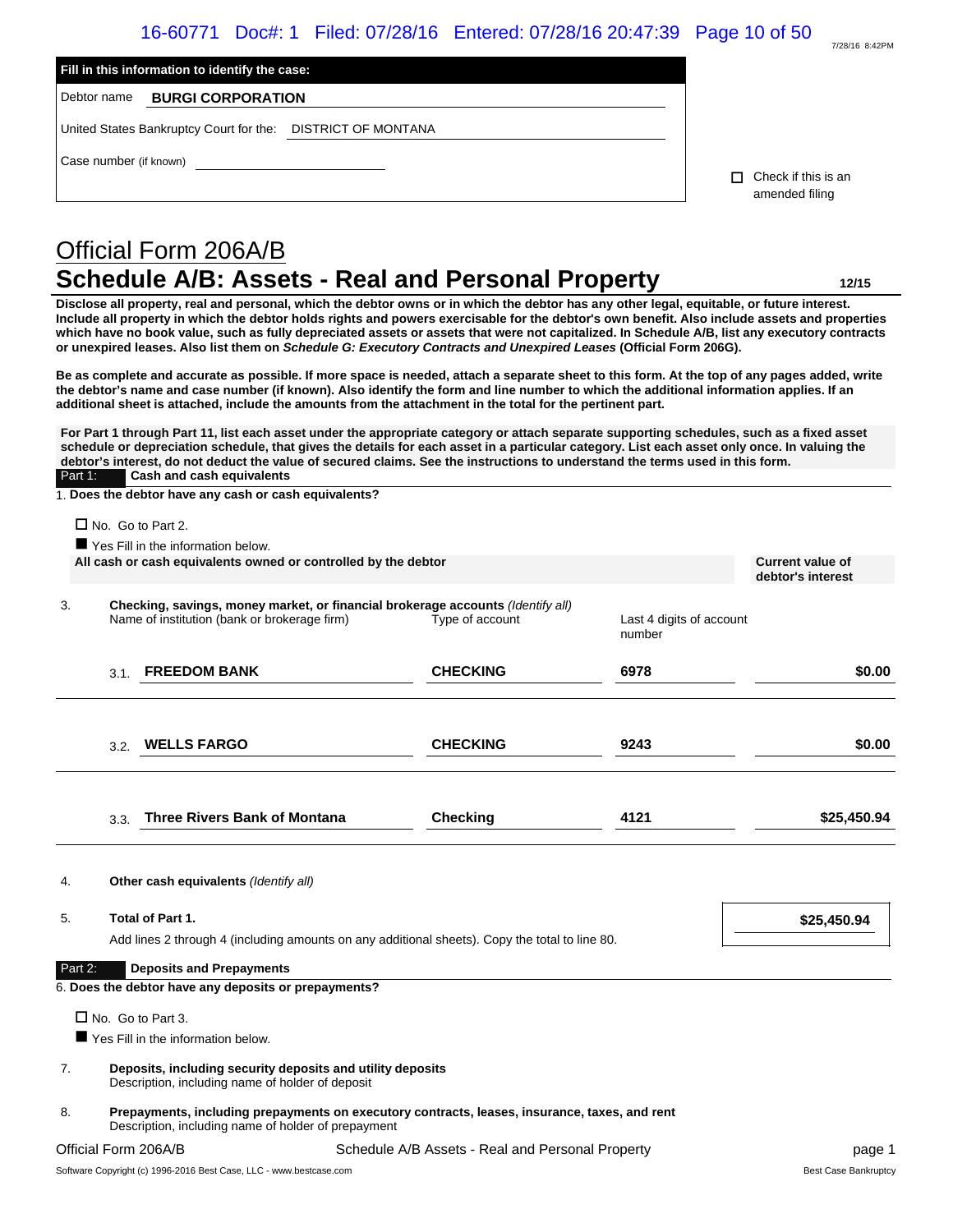# 16-60771 Doc#: 1 Filed: 07/28/16 Entered: 07/28/16 20:47:39 Page 11 of 50

| Debtor  | <b>BURGI CORPORATION</b><br>Name                                                                                                                  |                                        |                                                             | Case number (If known)                            |                                              |
|---------|---------------------------------------------------------------------------------------------------------------------------------------------------|----------------------------------------|-------------------------------------------------------------|---------------------------------------------------|----------------------------------------------|
|         | <b>PRE-PAID RENT</b><br>8.1.                                                                                                                      |                                        |                                                             |                                                   | \$4,400.00                                   |
|         | <b>PRE-PAID INSURANCE</b><br>8.2.                                                                                                                 |                                        |                                                             |                                                   | \$5,190.42                                   |
| 9.      | Total of Part 2.<br>Add lines 7 through 8. Copy the total to line 81.                                                                             |                                        |                                                             |                                                   | \$9,590.42                                   |
| Part 3: | <b>Accounts receivable</b>                                                                                                                        |                                        |                                                             |                                                   |                                              |
| 11.     | 10. Does the debtor have any accounts receivable?<br>$\Box$ No. Go to Part 4.<br>Yes Fill in the information below.<br><b>Accounts receivable</b> |                                        |                                                             |                                                   |                                              |
|         | 11a. 90 days old or less:                                                                                                                         | 78,800.00<br>face amount               | doubtful or uncollectible accounts                          | $0.00 = $                                         | \$78,800.00                                  |
| 12.     | Total of Part 3.<br>Current value on lines $11a + 11b =$ line 12. Copy the total to line 82.                                                      |                                        |                                                             |                                                   | \$78,800.00                                  |
| Part 4: | Investments                                                                                                                                       |                                        |                                                             |                                                   |                                              |
|         | 13. Does the debtor own any investments?<br>No. Go to Part 5.<br>$\Box$ Yes Fill in the information below.                                        |                                        |                                                             |                                                   |                                              |
| Part 5: | Inventory, excluding agriculture assets<br>18. Does the debtor own any inventory (excluding agriculture assets)?                                  |                                        |                                                             |                                                   |                                              |
|         | No. Go to Part 6.<br>Yes Fill in the information below.                                                                                           |                                        |                                                             |                                                   |                                              |
|         | <b>General description</b>                                                                                                                        | Date of the last<br>physical inventory | Net book value of<br>debtor's interest<br>(Where available) | <b>Valuation method used</b><br>for current value | <b>Current value of</b><br>debtor's interest |
| 19.     | <b>Raw materials</b>                                                                                                                              |                                        |                                                             |                                                   |                                              |
| 20.     | Work in progress                                                                                                                                  |                                        |                                                             |                                                   |                                              |
| 21.     | Finished goods, including goods held for resale                                                                                                   |                                        |                                                             |                                                   |                                              |
| 22.     | Other inventory or supplies                                                                                                                       |                                        |                                                             |                                                   |                                              |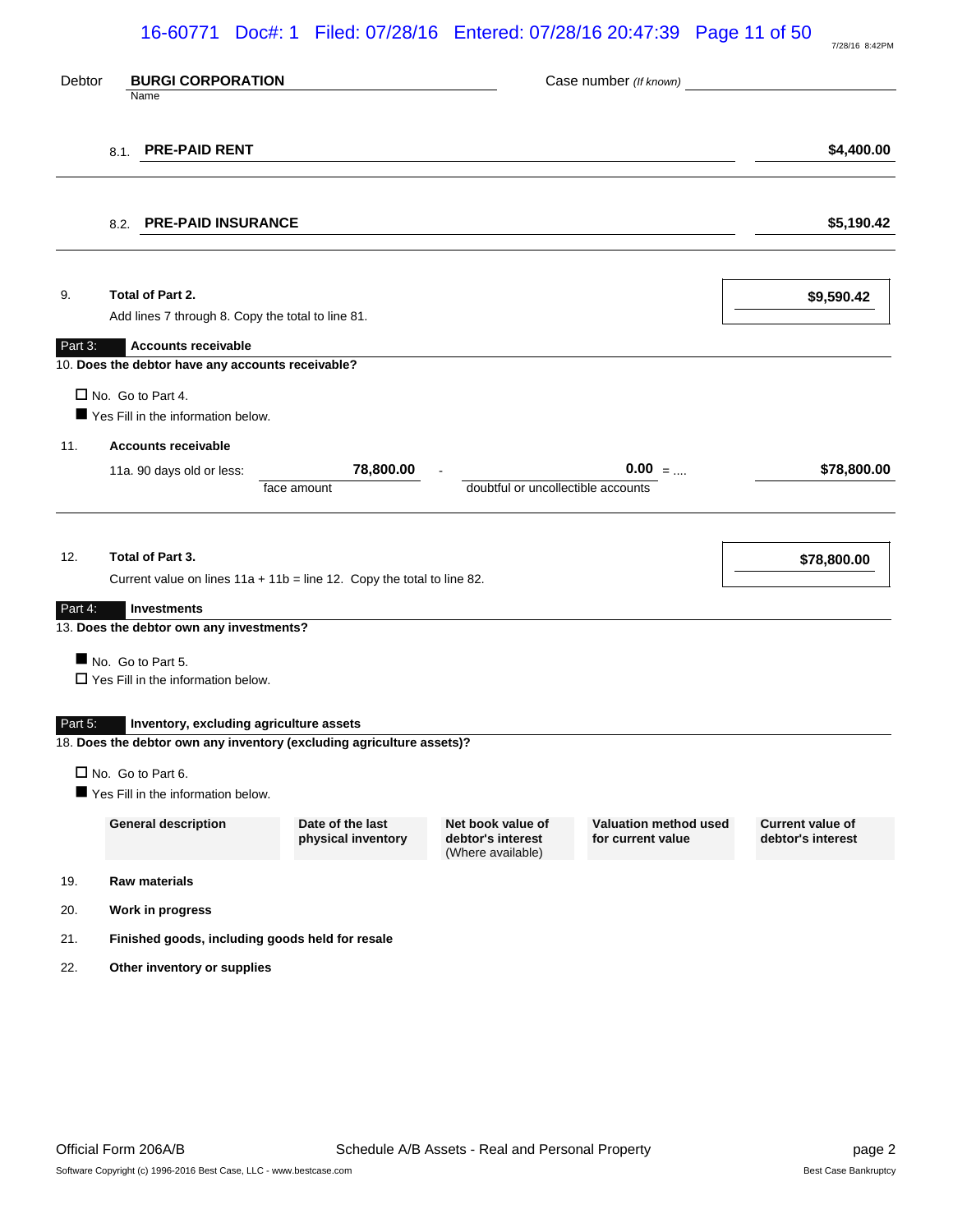| Debtor  | <b>BURGI CORPORATION</b>                                                                                                                                                                                                                                                                                                                                                                                                                                           |                  |                                                             | Case number (If known)                            |                                              |
|---------|--------------------------------------------------------------------------------------------------------------------------------------------------------------------------------------------------------------------------------------------------------------------------------------------------------------------------------------------------------------------------------------------------------------------------------------------------------------------|------------------|-------------------------------------------------------------|---------------------------------------------------|----------------------------------------------|
|         | Name<br><b>1 MAH 28S COOLING</b><br><b>JACKET \$1,954</b><br><b>4 CPM 14 SERIES</b><br><b>ENDBELL CASTING</b><br>\$530.84<br><b>2 STAR FOUNDRY 14L</b><br><b>FRAME CASTING \$618</b><br>5000 K + S 32 SERIES<br><b>LOOSE LAMINATIONS</b><br>\$6,023.98<br>2 CPM 28 SERIES<br><b>ENDBELL CASTING</b><br>\$1,093.86<br><b>2 STAR FOUNDRY 32L</b><br><b>FRAME CASTING</b><br>\$6,640<br><b>1 CPM 28S FRAME</b><br><b>CASTING \$1,771.60</b><br>1 28S FRAME \$1,771.60 |                  |                                                             |                                                   |                                              |
|         | 2 28S FRAMES \$3,543,20<br>2 28 ENDBELLS<br>\$1093.86                                                                                                                                                                                                                                                                                                                                                                                                              | 6/30/2016        | \$0.00                                                      | <b>FIFO</b>                                       | \$23,040.94                                  |
| 23.     | Total of Part 5.<br>Add lines 19 through 22. Copy the total to line 84.                                                                                                                                                                                                                                                                                                                                                                                            |                  |                                                             |                                                   | \$23,040.94                                  |
| 24.     | Is any of the property listed in Part 5 perishable?<br>N <sub>O</sub><br>$\Box$ Yes                                                                                                                                                                                                                                                                                                                                                                                |                  |                                                             |                                                   |                                              |
| 25.     | Has any of the property listed in Part 5 been purchased within 20 days before the bankruptcy was filed?<br>$\blacksquare$ No<br>$\Box$ Yes. Book value                                                                                                                                                                                                                                                                                                             | Valuation method |                                                             | <b>Current Value</b>                              |                                              |
| 26.     | Has any of the property listed in Part 5 been appraised by a professional within the last year?<br>$\blacksquare$ No<br>$\Box$ Yes                                                                                                                                                                                                                                                                                                                                 |                  |                                                             |                                                   |                                              |
| Part 6: | Farming and fishing-related assets (other than titled motor vehicles and land)<br>27. Does the debtor own or lease any farming and fishing-related assets (other than titled motor vehicles and land)?                                                                                                                                                                                                                                                             |                  |                                                             |                                                   |                                              |
|         | No. Go to Part 7.<br>$\Box$ Yes Fill in the information below.                                                                                                                                                                                                                                                                                                                                                                                                     |                  |                                                             |                                                   |                                              |
| Part 7: | Office furniture, fixtures, and equipment; and collectibles<br>38. Does the debtor own or lease any office furniture, fixtures, equipment, or collectibles?                                                                                                                                                                                                                                                                                                        |                  |                                                             |                                                   |                                              |
|         | $\Box$ No. Go to Part 8.<br>Yes Fill in the information below.                                                                                                                                                                                                                                                                                                                                                                                                     |                  |                                                             |                                                   |                                              |
|         | <b>General description</b>                                                                                                                                                                                                                                                                                                                                                                                                                                         |                  | Net book value of<br>debtor's interest<br>(Where available) | <b>Valuation method used</b><br>for current value | <b>Current value of</b><br>debtor's interest |
| 39.     | <b>Office furniture</b><br><b>DESK AND HUTCH 500</b><br><b>SECURITY SYSTEM INSTALL 200</b>                                                                                                                                                                                                                                                                                                                                                                         |                  | \$0.00                                                      | <b>Self Appraisal</b>                             | \$500.00                                     |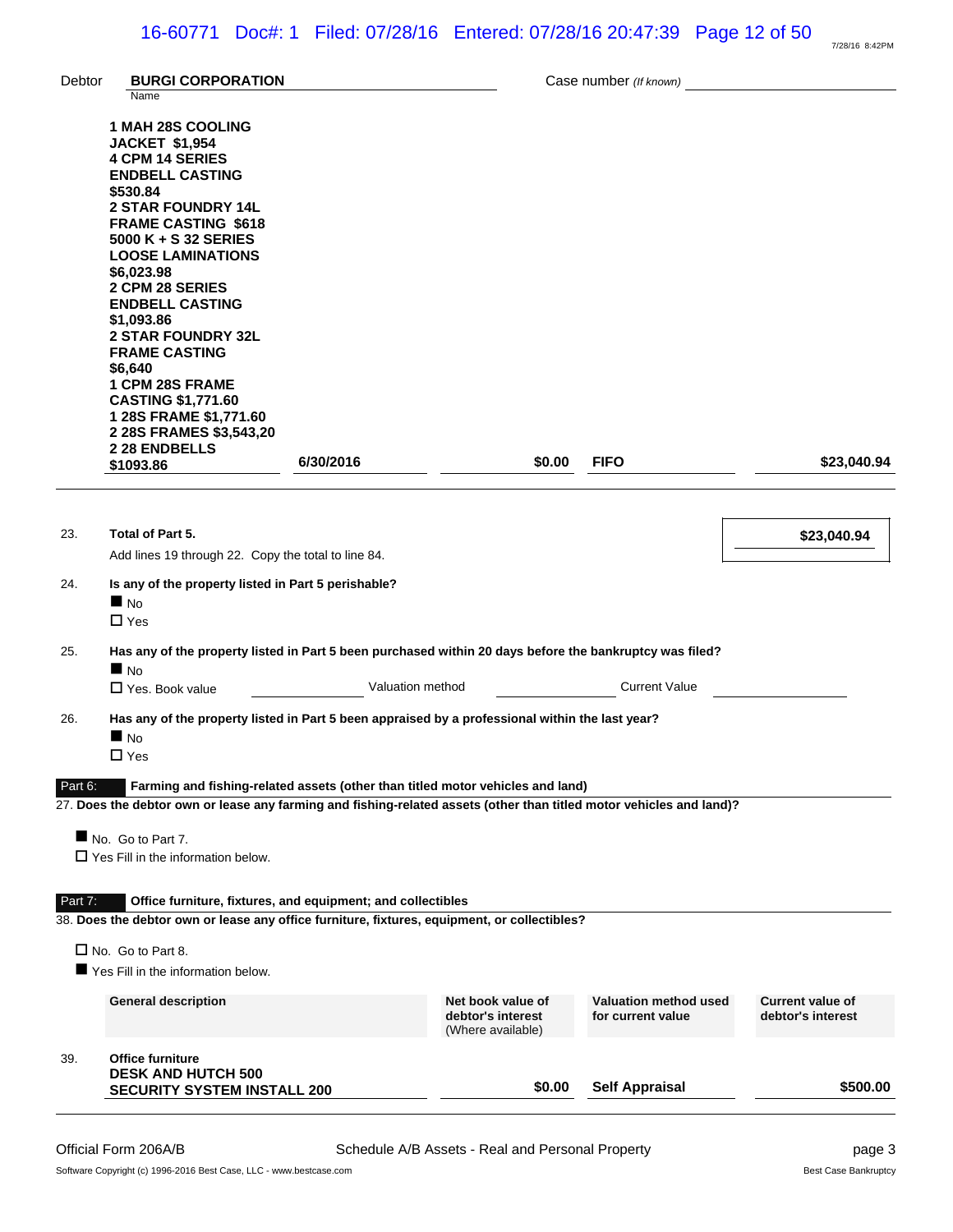| Debtor  | <b>BURGI CORPORATION</b>                                                                                                                                |                                        | Case number (If known) |                         |
|---------|---------------------------------------------------------------------------------------------------------------------------------------------------------|----------------------------------------|------------------------|-------------------------|
|         | Name                                                                                                                                                    |                                        |                        |                         |
| 40.     | <b>Office fixtures</b>                                                                                                                                  |                                        |                        |                         |
|         |                                                                                                                                                         |                                        |                        |                         |
| 41.     | Office equipment, including all computer equipment and<br>communication systems equipment and software                                                  |                                        |                        |                         |
|         | QUICKBOOKS \$350.00                                                                                                                                     |                                        |                        |                         |
|         | <b>MS PROJECT LIC \$1,000.00</b><br><b>SEAT OF SOLID WORKS SOFTWARE</b>                                                                                 |                                        |                        |                         |
|         | \$3,000.00                                                                                                                                              |                                        |                        |                         |
|         | <b>SEAT OF SOLID WORKS SOFTWARE</b>                                                                                                                     |                                        |                        |                         |
|         | \$3,000.00<br><b>SEAT OF YEADON SOFTWARE \$4,000.00</b>                                                                                                 |                                        |                        |                         |
|         | <b>MASTERCAM \$4,000.00</b>                                                                                                                             | \$0.00                                 | <b>Self Appraisal</b>  | \$15,350.00             |
|         |                                                                                                                                                         |                                        |                        |                         |
|         | <b>DELL PRE 3600 \$1,000.00</b>                                                                                                                         |                                        |                        |                         |
|         | <b>WATCHGUARD XTM 3 \$500.00</b>                                                                                                                        |                                        |                        |                         |
|         | DELL PRE 3600 \$1,000.00                                                                                                                                |                                        |                        |                         |
|         | DES PRE 3600 \$1,000.00<br><b>DELL PRE T5600 \$2,000</b>                                                                                                | \$0.00                                 | <b>Self Appraisal</b>  | \$5,500.00              |
|         |                                                                                                                                                         |                                        |                        |                         |
|         |                                                                                                                                                         |                                        |                        |                         |
| 42.     | Collectibles Examples: Antiques and figurines; paintings, prints, or other artwork;                                                                     |                                        |                        |                         |
|         | books, pictures, or other art objects; china and crystal; stamp, coin, or baseball card<br>collections; other collections, memorabilia, or collectibles |                                        |                        |                         |
|         |                                                                                                                                                         |                                        |                        |                         |
| 43.     | Total of Part 7.                                                                                                                                        |                                        |                        | \$21,350.00             |
|         | Add lines 39 through 42. Copy the total to line 86.                                                                                                     |                                        |                        |                         |
| 44.     | Is a depreciation schedule available for any of the property listed in Part 7?                                                                          |                                        |                        |                         |
|         | $\square$ No                                                                                                                                            |                                        |                        |                         |
|         | $\blacksquare$ Yes                                                                                                                                      |                                        |                        |                         |
| 45.     | Has any of the property listed in Part 7 been appraised by a professional within the last year?                                                         |                                        |                        |                         |
|         | N <sub>0</sub>                                                                                                                                          |                                        |                        |                         |
|         | $\Box$ Yes                                                                                                                                              |                                        |                        |                         |
| Part 8: | Machinery, equipment, and vehicles                                                                                                                      |                                        |                        |                         |
|         | 46. Does the debtor own or lease any machinery, equipment, or vehicles?                                                                                 |                                        |                        |                         |
|         |                                                                                                                                                         |                                        |                        |                         |
|         | $\Box$ No. Go to Part 9.                                                                                                                                |                                        |                        |                         |
|         | Yes Fill in the information below.                                                                                                                      |                                        |                        |                         |
|         | <b>General description</b>                                                                                                                              | Net book value of                      | Valuation method used  | <b>Current value of</b> |
|         | Include year, make, model, and identification numbers<br>(i.e., VIN, HIN, or N-number)                                                                  | debtor's interest<br>(Where available) | for current value      | debtor's interest       |
|         | Automobiles, vans, trucks, motorcycles, trailers, and titled farm vehicles                                                                              |                                        |                        |                         |
| 47.     |                                                                                                                                                         |                                        |                        |                         |
|         |                                                                                                                                                         |                                        |                        |                         |
| 48.     | Watercraft, trailers, motors, and related accessories Examples: Boats, trailers, motors,<br>floating homes, personal watercraft, and fishing vessels    |                                        |                        |                         |
|         |                                                                                                                                                         |                                        |                        |                         |
| 49.     | <b>Aircraft and accessories</b>                                                                                                                         |                                        |                        |                         |
|         |                                                                                                                                                         |                                        |                        |                         |
| 50.     | Other machinery, fixtures, and equipment (excluding farm                                                                                                |                                        |                        |                         |
|         | machinery and equipment)<br><b>HAAS MODEL VM-3 VERTICAL MACHING</b>                                                                                     |                                        |                        |                         |
|         | <b>CENTER - S/N # 48663</b>                                                                                                                             | \$0.00                                 | <b>Self Appraisal</b>  | \$55,000.00             |
|         |                                                                                                                                                         |                                        |                        |                         |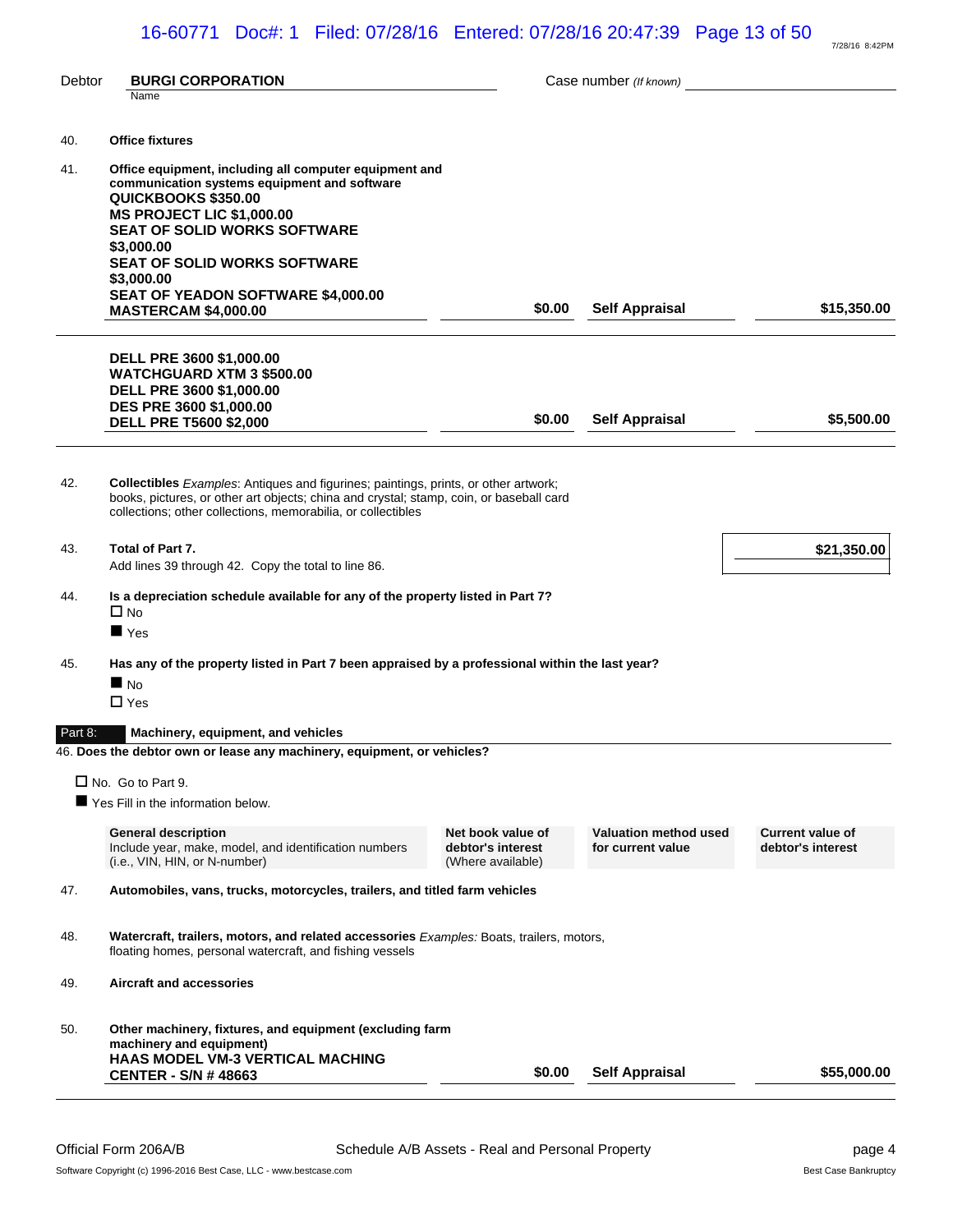| Debtor | <b>BURGI CORPORATION</b><br>Name                                                                                                                                                                                                                                                                                                                                                                                                                                                                                                                                                                 |        | Case number (If known) |              |
|--------|--------------------------------------------------------------------------------------------------------------------------------------------------------------------------------------------------------------------------------------------------------------------------------------------------------------------------------------------------------------------------------------------------------------------------------------------------------------------------------------------------------------------------------------------------------------------------------------------------|--------|------------------------|--------------|
|        | <b>EQUIPMENT:</b>                                                                                                                                                                                                                                                                                                                                                                                                                                                                                                                                                                                |        |                        |              |
|        | TOOL POST GRINDER \$1,500.00<br><b>WELDING TABLE \$1,000.00</b><br><b>EXPANDRELL \$2,500.00</b><br>VPI TANK SYSTEM \$2,500.00<br><b>US VACUUM PUMP\$250.00</b><br><b>ENERPAC SCG - 603 PUMP \$1,500.00</b><br>LATHE COLCHESTER #3399A \$1,000.00<br><b>MIG WELDERS \$4,000.00</b><br><b>JOURNEYMAN WELDER \$200.00</b><br><b>BANK SAW \$500.00</b><br><b>SHOP TABLES \$1,000.00</b><br>YOGOAWA TEST LEAD KIT \$200.00<br>20 TON PRESS \$300.00<br><b>HRT-210 HAAS ROTARY TABLE TAIL STOCK -</b><br>\$950.00<br>16" 4 JAW BODY CHUCK - \$1,500.00                                                 |        |                        |              |
|        | <b>CHUCK ADAPTER 18" - \$500.00</b>                                                                                                                                                                                                                                                                                                                                                                                                                                                                                                                                                              | \$0.00 | <b>Self Appraisal</b>  | \$19,400.00  |
|        | <b>EQUIPMENT CONTINUED:</b>                                                                                                                                                                                                                                                                                                                                                                                                                                                                                                                                                                      |        |                        |              |
|        | <b>VARIAC VARIABLE TRANSFORMER</b><br>\$30,000.00<br>WINDING ANALYZER \$12,000.00<br><b>WT 1800 PRECISION POWER ANALYZER</b><br>\$20,200.00<br>IT 100-S/SP1 IST \$10,000.00<br>ADJUST SPEED ELEC CONTROL PANEL<br>\$45,000,00<br>TOYOTA FORKLIFT \$15,000.00<br><b>MILLING MACHINE \$6,500.00</b><br><b>GANTRY CRANE 3 TON \$5,000.00</b><br>MILLER SPOOLMATIC \$500.00<br><b>OVEN \$9,000.00</b><br>SHIGAYA GRINDER \$43,000.00<br><b>SCHENCK BALANCER \$29,000.00</b><br>LA BLONDE DRO \$750.00<br>HAAS VM3 \$55,000.00<br>LABLONDE LATHE \$35,000.00<br><b>HAAS 4TH AXIS CODES \$2,000.00</b> |        |                        |              |
|        | HAAS ROTARY TABLE \$15,000.00                                                                                                                                                                                                                                                                                                                                                                                                                                                                                                                                                                    | \$0.00 | <b>Self Appraisal</b>  | \$277,950.00 |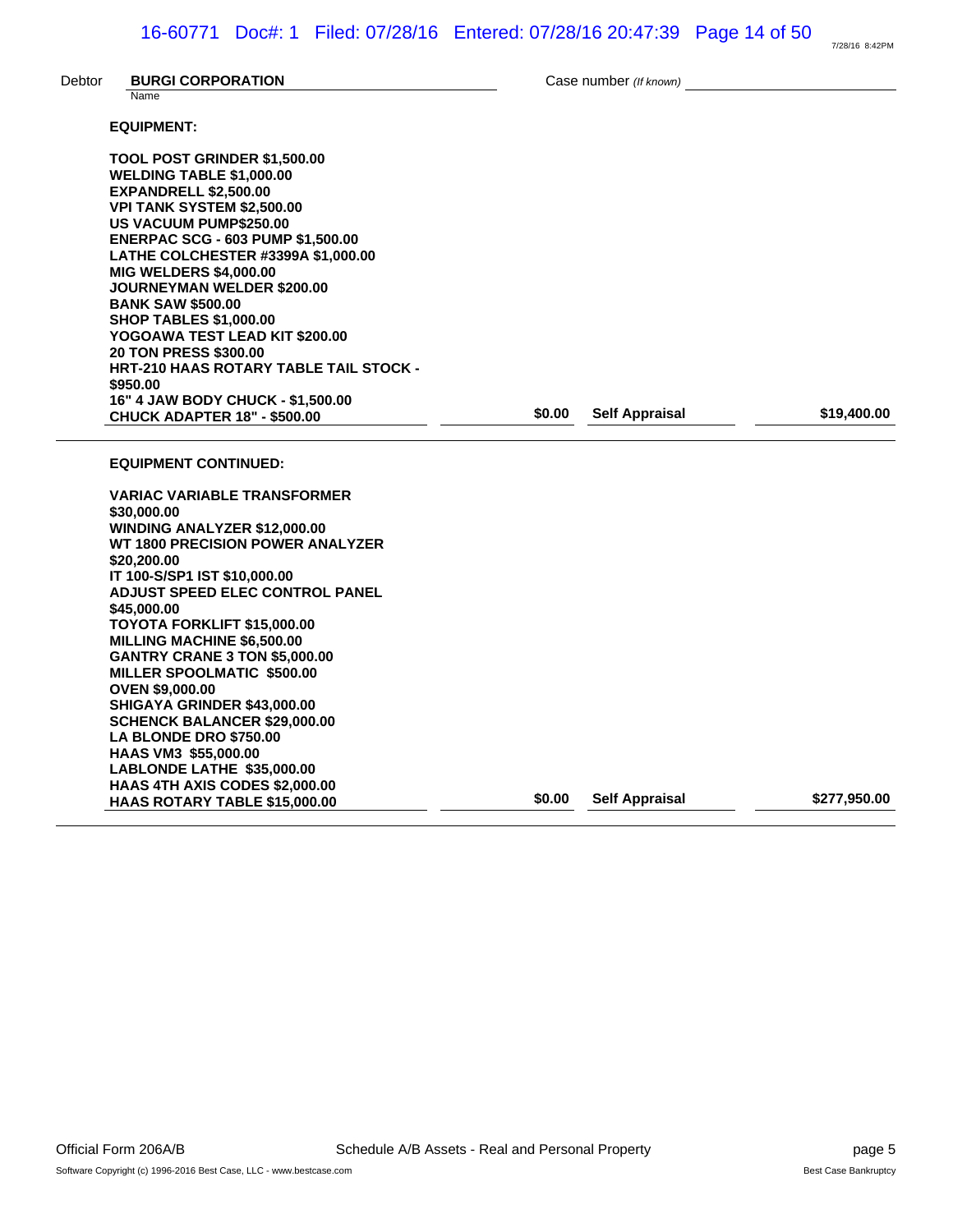|          |                                                                                                                                                                                                                                                                                                                                                                                                                                                                                                                                                                                                                                                                                                                                                                                                                                                                                                                                                                  |                                                             |                                                   | 7/28/16 8:42PM                               |
|----------|------------------------------------------------------------------------------------------------------------------------------------------------------------------------------------------------------------------------------------------------------------------------------------------------------------------------------------------------------------------------------------------------------------------------------------------------------------------------------------------------------------------------------------------------------------------------------------------------------------------------------------------------------------------------------------------------------------------------------------------------------------------------------------------------------------------------------------------------------------------------------------------------------------------------------------------------------------------|-------------------------------------------------------------|---------------------------------------------------|----------------------------------------------|
| Debtor   | <b>BURGI CORPORATION</b><br>Name                                                                                                                                                                                                                                                                                                                                                                                                                                                                                                                                                                                                                                                                                                                                                                                                                                                                                                                                 |                                                             | Case number (If known)                            |                                              |
|          | SMALL TOOLS (QTY 3 SOCKET DRIVER SETS,<br><b>SCREW DRIVER SET, 5 HAMMERS, 5 PLIERS,</b><br><b>TOOLBOX \$5,000.00</b><br><b>CROSS-BAR INDUCTION HEATER \$750.00</b><br><b>GRINDER \$200.00</b><br>0 TO 6" RNG MITUTOYO \$400.00<br>6" VICE \$250.00<br><b>STARRETT WIDE RENGE 12-16" \$750.00</b><br>STARRETT WIDE RENGE 6-12" \$750.00<br><b>USED PALLET RACKING \$250.00</b><br><b>COIL WINDING MACHINE \$6,000.00</b><br>10" SPINDLE 4 JAW CHUCK \$250.00<br><b>CHANGABLE LIVE CENTER \$200.00</b><br><b>STARRETT PRECISION LEVEL \$500.00</b><br><b>MAG WIRE ENAMEL REMOVER \$250.00</b><br><b>MAG WIRE ENAMEL REMOVER \$250.00</b><br>PICO CRIMPER \$500.00<br><b>SUNNEN HD CYLINDER \$300.00</b><br><b>DIRECT DRIVE MOBIL FAN 48" BLADES</b><br>\$300.00<br><b>HEIGHT GAUGE \$300.00</b><br><b>INGERSOL RAND 5HP 80 GALON AIR</b><br><b>COMPRESSOR \$1,000.00</b><br>PALLET RACKING \$500.00<br>SMALL TOOLS (QTY 6 DIAL INDICATORS AND<br>BASES) \$3,000.00 | \$0.00                                                      | <b>Self Appraisal</b>                             | \$21,700.00                                  |
| 51.      | Total of Part 8.<br>Add lines 47 through 50. Copy the total to line 87.                                                                                                                                                                                                                                                                                                                                                                                                                                                                                                                                                                                                                                                                                                                                                                                                                                                                                          |                                                             |                                                   | \$374,050.00                                 |
| 52.      | Is a depreciation schedule available for any of the property listed in Part 8?<br>$\Box$ No                                                                                                                                                                                                                                                                                                                                                                                                                                                                                                                                                                                                                                                                                                                                                                                                                                                                      |                                                             |                                                   |                                              |
|          | $\blacksquare$ Yes                                                                                                                                                                                                                                                                                                                                                                                                                                                                                                                                                                                                                                                                                                                                                                                                                                                                                                                                               |                                                             |                                                   |                                              |
| 53.      | Has any of the property listed in Part 8 been appraised by a professional within the last year?                                                                                                                                                                                                                                                                                                                                                                                                                                                                                                                                                                                                                                                                                                                                                                                                                                                                  |                                                             |                                                   |                                              |
|          | $\blacksquare$ No<br>$\Box$ Yes                                                                                                                                                                                                                                                                                                                                                                                                                                                                                                                                                                                                                                                                                                                                                                                                                                                                                                                                  |                                                             |                                                   |                                              |
| Part 9:  | <b>Real property</b>                                                                                                                                                                                                                                                                                                                                                                                                                                                                                                                                                                                                                                                                                                                                                                                                                                                                                                                                             |                                                             |                                                   |                                              |
|          | 54. Does the debtor own or lease any real property?                                                                                                                                                                                                                                                                                                                                                                                                                                                                                                                                                                                                                                                                                                                                                                                                                                                                                                              |                                                             |                                                   |                                              |
|          | No. Go to Part 10.<br>$\Box$ Yes Fill in the information below.                                                                                                                                                                                                                                                                                                                                                                                                                                                                                                                                                                                                                                                                                                                                                                                                                                                                                                  |                                                             |                                                   |                                              |
| Part 10: | Intangibles and intellectual property                                                                                                                                                                                                                                                                                                                                                                                                                                                                                                                                                                                                                                                                                                                                                                                                                                                                                                                            |                                                             |                                                   |                                              |
|          | 59. Does the debtor have any interests in intangibles or intellectual property?                                                                                                                                                                                                                                                                                                                                                                                                                                                                                                                                                                                                                                                                                                                                                                                                                                                                                  |                                                             |                                                   |                                              |
|          | $\Box$ No. Go to Part 11.                                                                                                                                                                                                                                                                                                                                                                                                                                                                                                                                                                                                                                                                                                                                                                                                                                                                                                                                        |                                                             |                                                   |                                              |
|          | Yes Fill in the information below.                                                                                                                                                                                                                                                                                                                                                                                                                                                                                                                                                                                                                                                                                                                                                                                                                                                                                                                               |                                                             |                                                   |                                              |
|          | <b>General description</b>                                                                                                                                                                                                                                                                                                                                                                                                                                                                                                                                                                                                                                                                                                                                                                                                                                                                                                                                       | Net book value of<br>debtor's interest<br>(Where available) | <b>Valuation method used</b><br>for current value | <b>Current value of</b><br>debtor's interest |
| 60.      | Patents, copyrights, trademarks, and trade secrets<br><b>REGISTERED TRADEMARKS</b>                                                                                                                                                                                                                                                                                                                                                                                                                                                                                                                                                                                                                                                                                                                                                                                                                                                                               | \$0.00                                                      | <b>Self Appraisal</b>                             | \$0.00                                       |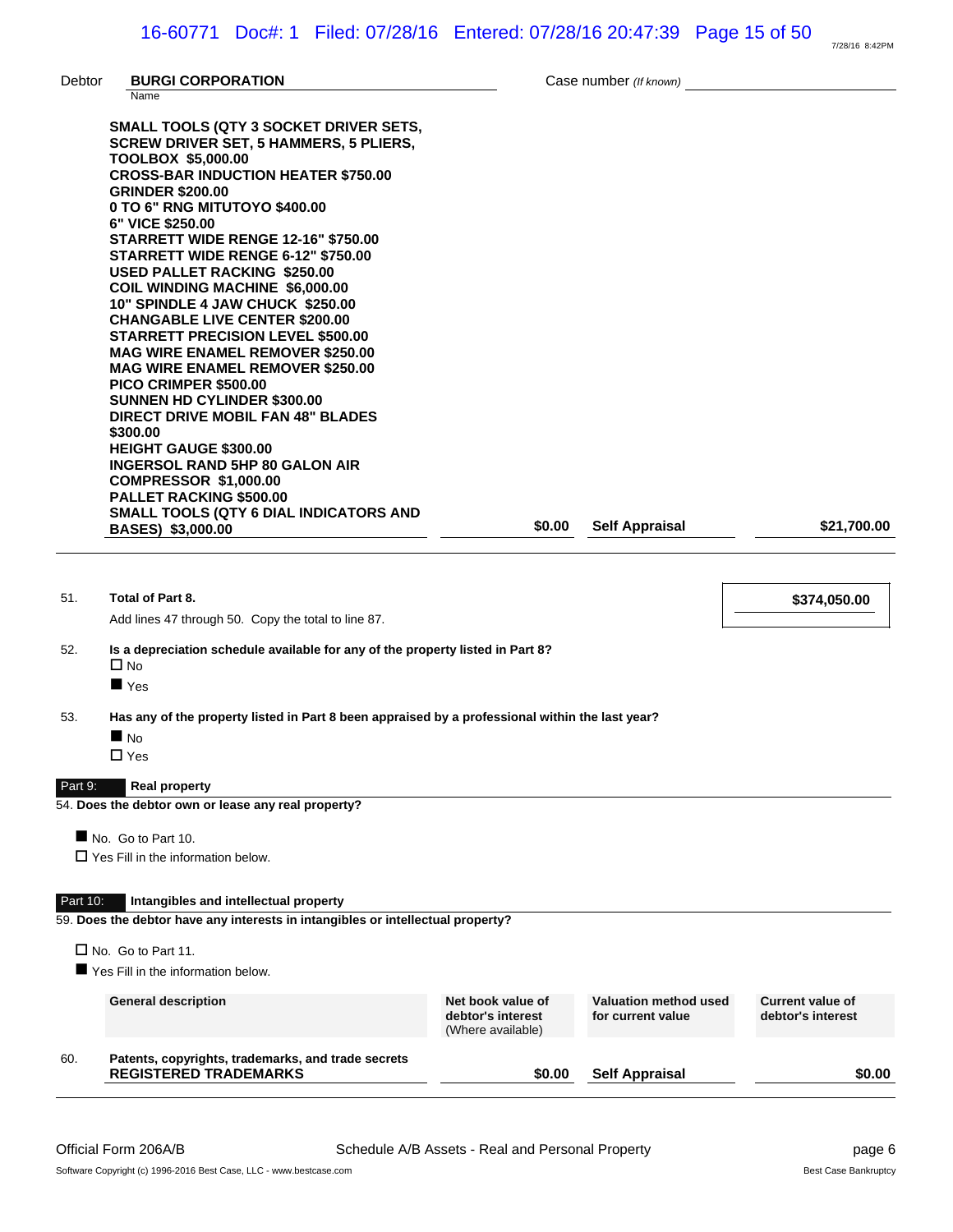| Debtor   | <b>BURGI CORPORATION</b><br>Name                                                                                                                               | Case number (If known) |        |
|----------|----------------------------------------------------------------------------------------------------------------------------------------------------------------|------------------------|--------|
| 61.      | Internet domain names and websites                                                                                                                             |                        |        |
| 62.      | Licenses, franchises, and royalties                                                                                                                            |                        |        |
| 63.      | Customer lists, mailing lists, or other compilations                                                                                                           |                        |        |
| 64.      | Other intangibles, or intellectual property                                                                                                                    |                        |        |
| 65.      | Goodwill                                                                                                                                                       |                        |        |
| 66.      | Total of Part 10.<br>Add lines 60 through 65. Copy the total to line 89.                                                                                       |                        | \$0.00 |
| 67.      | Do your lists or records include personally identifiable information of customers (as defined in 11 U.S.C.§§ 101(41A) and 107?<br>N <sub>0</sub><br>$\Box$ Yes |                        |        |
| 68.      | Is there an amortization or other similar schedule available for any of the property listed in Part 10?<br>$\blacksquare$ No<br>$\Box$ Yes                     |                        |        |
| 69.      | Has any of the property listed in Part 10 been appraised by a professional within the last year?<br>$\blacksquare$ No<br>$\Box$ Yes                            |                        |        |
| Part 11: | All other assets                                                                                                                                               |                        |        |

70. **Does the debtor own any other assets that have not yet been reported on this form?** Include all interests in executory contracts and unexpired leases not previously reported on this form.

No. Go to Part 12.

 $\Box$  Yes Fill in the information below.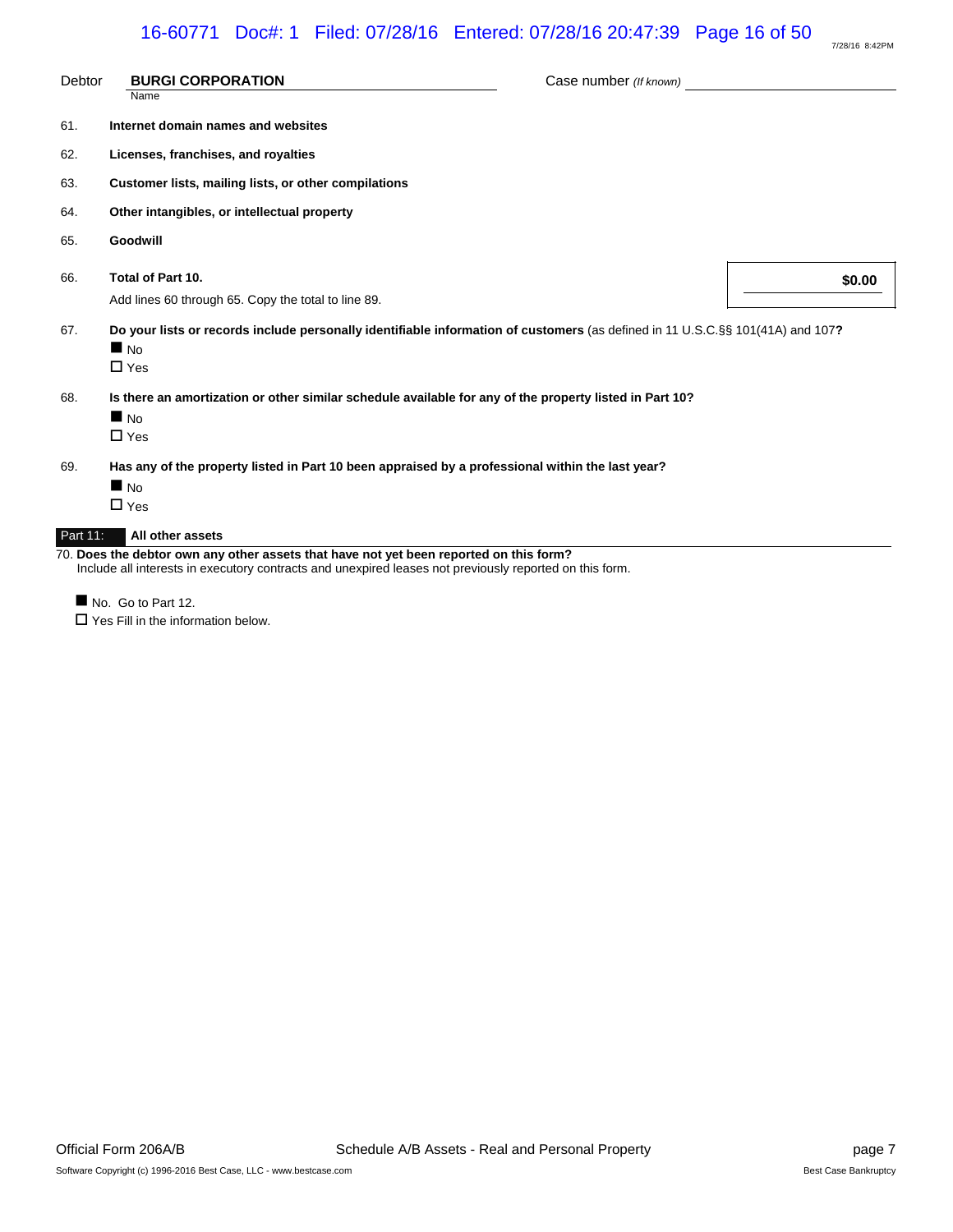# 16-60771 Doc#: 1 Filed: 07/28/16 Entered: 07/28/16 20:47:39 Page 17 of 50

| 7/28/16 8:42PM |
|----------------|

| <b>Current value of real</b><br>property |        |
|------------------------------------------|--------|
|                                          |        |
|                                          |        |
|                                          |        |
|                                          |        |
|                                          |        |
|                                          |        |
|                                          |        |
|                                          |        |
|                                          |        |
|                                          |        |
|                                          |        |
|                                          |        |
|                                          | \$0.00 |
|                                          |        |
|                                          |        |
| $+91b.$                                  | \$0.00 |
|                                          |        |

92. **Total of all property on Schedule A/B**. Add lines 91a+91b=92 **\$532,282.30 \$532,282.30** 

Official Form 206A/B **Schedule A/B Assets - Real and Personal Property** Page 8 Software Copyright (c) 1996-2016 Best Case, LLC - www.bestcase.com **Best Case Bankruptcy** Best Case Bankruptcy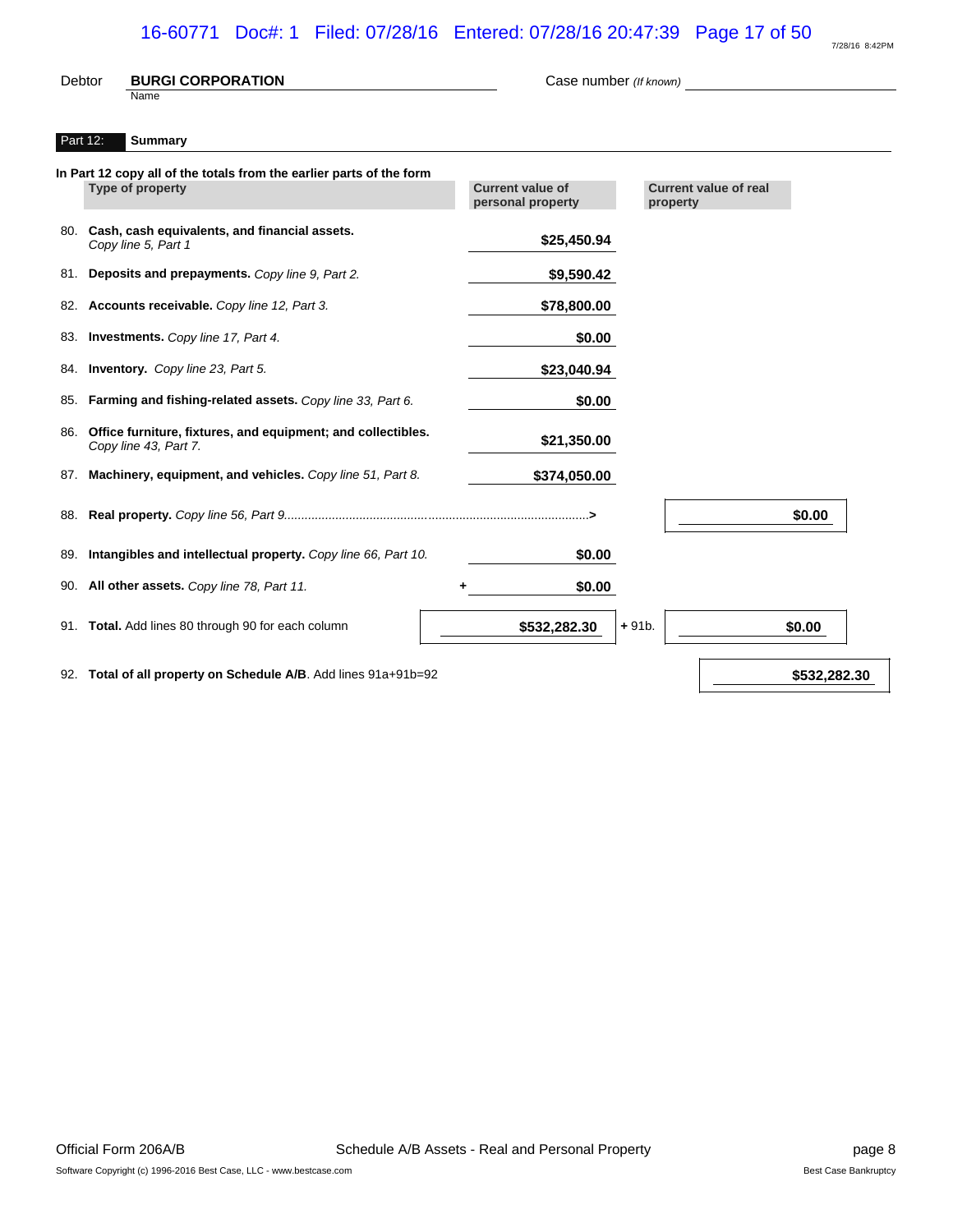| 7/28/16 8:42PM |
|----------------|

|               |                                                                 | 16-60771 Doc#: 1 Filed: 07/28/16 Entered: 07/28/16 20:47:39 Page 18 of 50                                                                       |                         |             |                                       | 7/28/16 8:42PM |
|---------------|-----------------------------------------------------------------|-------------------------------------------------------------------------------------------------------------------------------------------------|-------------------------|-------------|---------------------------------------|----------------|
|               | Fill in this information to identify the case:                  |                                                                                                                                                 |                         |             |                                       |                |
|               | Debtor name<br><b>BURGI CORPORATION</b>                         |                                                                                                                                                 |                         |             |                                       |                |
|               | United States Bankruptcy Court for the: DISTRICT OF MONTANA     |                                                                                                                                                 |                         |             |                                       |                |
|               | Case number (if known)                                          |                                                                                                                                                 |                         |             |                                       |                |
|               |                                                                 |                                                                                                                                                 |                         |             | Check if this is an<br>amended filing |                |
|               | Official Form 206D                                              |                                                                                                                                                 |                         |             |                                       |                |
|               |                                                                 | Schedule D: Creditors Who Have Claims Secured by Property                                                                                       |                         |             |                                       | 12/15          |
|               | Be as complete and accurate as possible.                        |                                                                                                                                                 |                         |             |                                       |                |
|               | 1. Do any creditors have claims secured by debtor's property?   |                                                                                                                                                 |                         |             |                                       |                |
|               |                                                                 | □ No. Check this box and submit page 1 of this form to the court with debtor's other schedules. Debtor has nothing else to report on this form. |                         |             |                                       |                |
|               | ■ Yes. Fill in all of the information below.                    |                                                                                                                                                 |                         |             |                                       |                |
| Part 1:       | <b>List Creditors Who Have Secured Claims</b>                   |                                                                                                                                                 |                         |             |                                       |                |
|               |                                                                 | 2. List in alphabetical order all creditors who have secured claims. If a creditor has more than one secured                                    | Column A                |             | Column B                              |                |
|               | claim, list the creditor separately for each claim.             |                                                                                                                                                 | Amount of claim         |             | Value of collateral                   |                |
|               |                                                                 |                                                                                                                                                 | Do not deduct the value |             | that supports this<br>claim           |                |
| 2.1           | <b>BSB LEASING</b>                                              | Describe debtor's property that is subject to a lien                                                                                            | of collateral.          | \$40,974.00 |                                       | \$55,000.00    |
|               | Creditor's Name                                                 | <b>HAAS MODEL VM-3 VERTICAL MACHING</b>                                                                                                         |                         |             |                                       |                |
|               |                                                                 | <b>CENTER - S/N # 48663</b>                                                                                                                     |                         |             |                                       |                |
|               | <b>P.O. BOX 3892</b><br>SEATTLE, WA 98124                       |                                                                                                                                                 |                         |             |                                       |                |
|               | Creditor's mailing address                                      | Describe the lien                                                                                                                               |                         |             |                                       |                |
|               |                                                                 |                                                                                                                                                 |                         |             |                                       |                |
|               |                                                                 | Is the creditor an insider or related party?                                                                                                    |                         |             |                                       |                |
|               |                                                                 | $\blacksquare$ No                                                                                                                               |                         |             |                                       |                |
|               | Creditor's email address, if known                              | $\Box$ Yes<br>Is anyone else liable on this claim?                                                                                              |                         |             |                                       |                |
|               | Date debt was incurred                                          | $\Box$ No                                                                                                                                       |                         |             |                                       |                |
|               | 9/14/2015                                                       | ■ Yes. Fill out Schedule H: Codebtors (Official Form 206H)                                                                                      |                         |             |                                       |                |
|               | Last 4 digits of account number                                 |                                                                                                                                                 |                         |             |                                       |                |
|               | 4184                                                            |                                                                                                                                                 |                         |             |                                       |                |
|               | Do multiple creditors have an<br>interest in the same property? | As of the petition filing date, the claim is:<br>Check all that apply                                                                           |                         |             |                                       |                |
|               | $\blacksquare$ No                                               | $\Box$ Contingent                                                                                                                               |                         |             |                                       |                |
|               | $\Box$ Yes. Specify each creditor,                              | $\Box$ Unliquidated                                                                                                                             |                         |             |                                       |                |
|               | including this creditor and its relative<br>priority.           | $\Box$ Disputed                                                                                                                                 |                         |             |                                       |                |
| $2.2^{\circ}$ | <b>FREEDOM BANK</b>                                             | Describe debtor's property that is subject to a lien                                                                                            |                         | \$75,286.38 |                                       | \$420,382.00   |
|               | Creditor's Name                                                 | (LINE OF CREDIT) COLLATERAL - ALL                                                                                                               |                         |             |                                       |                |
|               | 530 9TH ST. W                                                   | <b>INVENTORY, CHATTEL PAPER, ACCOUNTS,</b>                                                                                                      |                         |             |                                       |                |
|               | <b>COLUMBIA FALLS, MT</b><br>59912                              | <b>EQUIPMENT AND GENERAL INTANGIBLES</b>                                                                                                        |                         |             |                                       |                |
|               | Creditor's mailing address                                      | Describe the lien                                                                                                                               |                         |             |                                       |                |
|               |                                                                 | <b>Security Agreement</b>                                                                                                                       |                         |             |                                       |                |
|               |                                                                 | Is the creditor an insider or related party?                                                                                                    |                         |             |                                       |                |
|               |                                                                 | $\blacksquare$ No                                                                                                                               |                         |             |                                       |                |
|               | Creditor's email address, if known                              | $\Box$ Yes<br>Is anyone else liable on this claim?                                                                                              |                         |             |                                       |                |
|               | Date debt was incurred                                          | $\square$ No                                                                                                                                    |                         |             |                                       |                |
|               | 3/4/2016                                                        | Yes. Fill out Schedule H: Codebtors (Official Form 206H)                                                                                        |                         |             |                                       |                |
|               | Last 4 digits of account number                                 |                                                                                                                                                 |                         |             |                                       |                |
|               | 2315                                                            |                                                                                                                                                 |                         |             |                                       |                |
|               | Do multiple creditors have an<br>interest in the same property? | As of the petition filing date, the claim is:<br>Check all that apply                                                                           |                         |             |                                       |                |

Official Form 206D **Schedule D: Creditors Who Have Claims Secured by Property page 1 of 2** page 1 of 2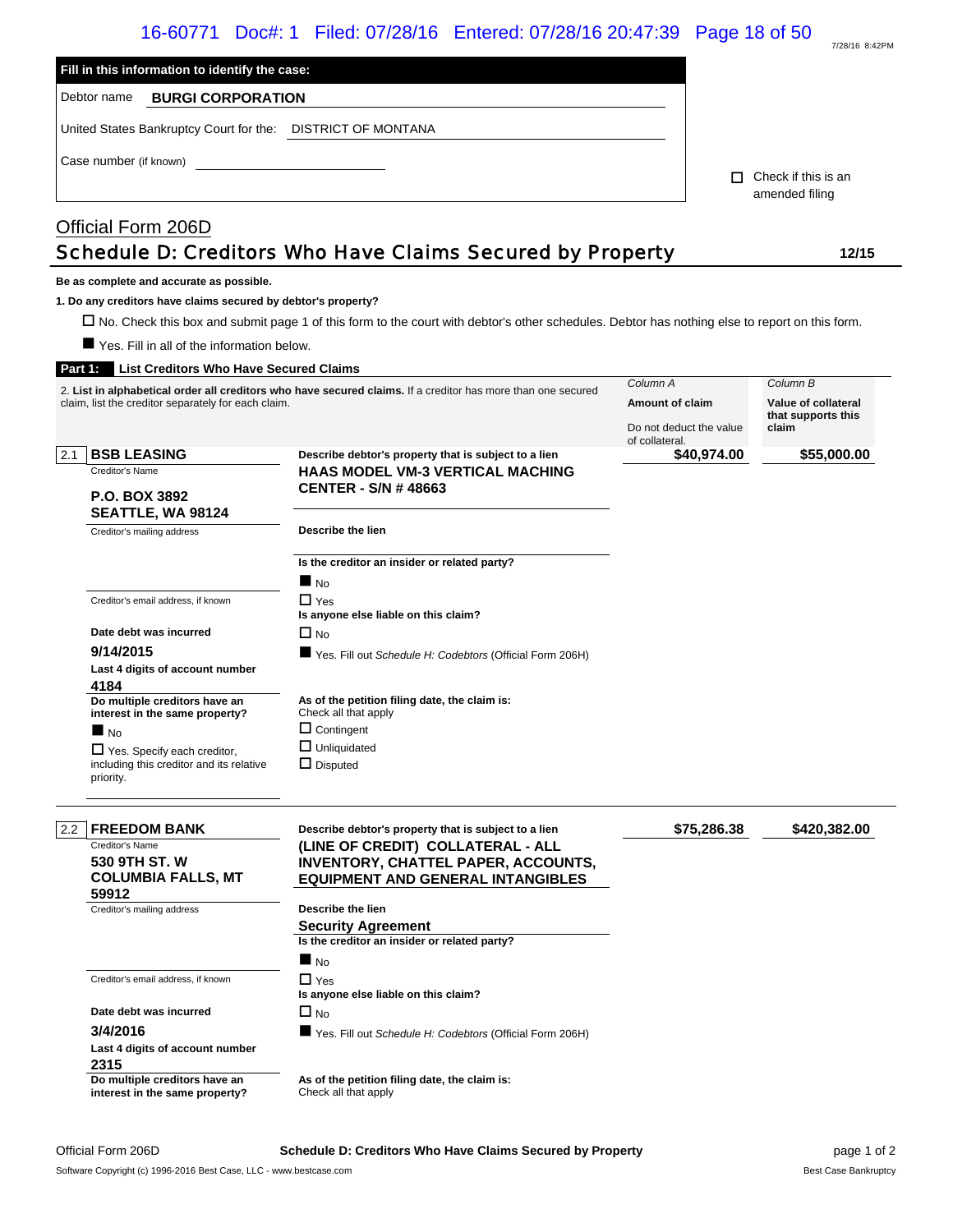| 16-60771 Doc#: 1 Filed: 07/28/16 Entered: 07/28/16 20:47:39 Page 19 of 50 |  |  |  |  |  |  |  |  |  |
|---------------------------------------------------------------------------|--|--|--|--|--|--|--|--|--|
|---------------------------------------------------------------------------|--|--|--|--|--|--|--|--|--|

| Debtor                         | <b>BURGI CORPORATION</b><br>Name                                               | Case number (if know)                                                                                                          |              |              |
|--------------------------------|--------------------------------------------------------------------------------|--------------------------------------------------------------------------------------------------------------------------------|--------------|--------------|
| $\blacksquare$ No<br>priority. | $\Box$ Yes. Specify each creditor,<br>including this creditor and its relative | $\Box$ Contingent<br>$\Box$ Unliquidated<br>$\Box$ Disputed                                                                    |              |              |
| 2.3                            | <b>FREEDOM BANK</b>                                                            | Describe debtor's property that is subject to a lien                                                                           | \$239,707.00 | \$420,382.00 |
|                                | Creditor's Name<br>530 9TH ST. W<br><b>COLUMBIA FALLS, MT</b><br>59912         | (EQUIPMENT LOAN) COLLATERAL -<br>ALL INVENTORY, CHATTEL PAPER,<br><b>ACCOUNTS, EQUIPMENT AND GENERAL</b><br><b>INTANGIBLES</b> |              |              |
|                                | Creditor's mailing address                                                     | Describe the lien                                                                                                              |              |              |
|                                |                                                                                | <b>Promissory Note and Security Agreement</b>                                                                                  |              |              |
|                                |                                                                                | Is the creditor an insider or related party?                                                                                   |              |              |
|                                |                                                                                | $\blacksquare$ No                                                                                                              |              |              |
|                                | Creditor's email address, if known                                             | $\Box$ Yes<br>Is anyone else liable on this claim?                                                                             |              |              |
|                                | Date debt was incurred                                                         | $\Box$ No                                                                                                                      |              |              |
|                                | 3/4/2016                                                                       | ■ Yes. Fill out Schedule H: Codebtors (Official Form 206H)                                                                     |              |              |
|                                | Last 4 digits of account number                                                |                                                                                                                                |              |              |
| 2314                           |                                                                                |                                                                                                                                |              |              |
|                                | Do multiple creditors have an<br>interest in the same property?                | As of the petition filing date, the claim is:<br>Check all that apply                                                          |              |              |
| $\blacksquare$ No              |                                                                                | $\Box$ Contingent                                                                                                              |              |              |
| priority.                      | $\Box$ Yes. Specify each creditor,<br>including this creditor and its relative | $\Box$ Unliquidated<br>$\Box$ Disputed                                                                                         |              |              |

#### **Part 2: List Others to Be Notified for a Debt Already Listed in Part 1**

**List in alphabetical order any others who must be notified for a debt already listed in Part 1. Examples of entities that may be listed are collection agencies, assignees of claims listed above, and attorneys for secured creditors.**

| If no others need to notified for the debts listed in Part 1, do not fill out or submit this page. If additional pages are needed, copy this page. |                                 |    |
|----------------------------------------------------------------------------------------------------------------------------------------------------|---------------------------------|----|
| Name and address                                                                                                                                   | On which line in Part 1 did     | La |
|                                                                                                                                                    | vou enter the related creditor? | ac |

**Last 4 digits of account number for this entity**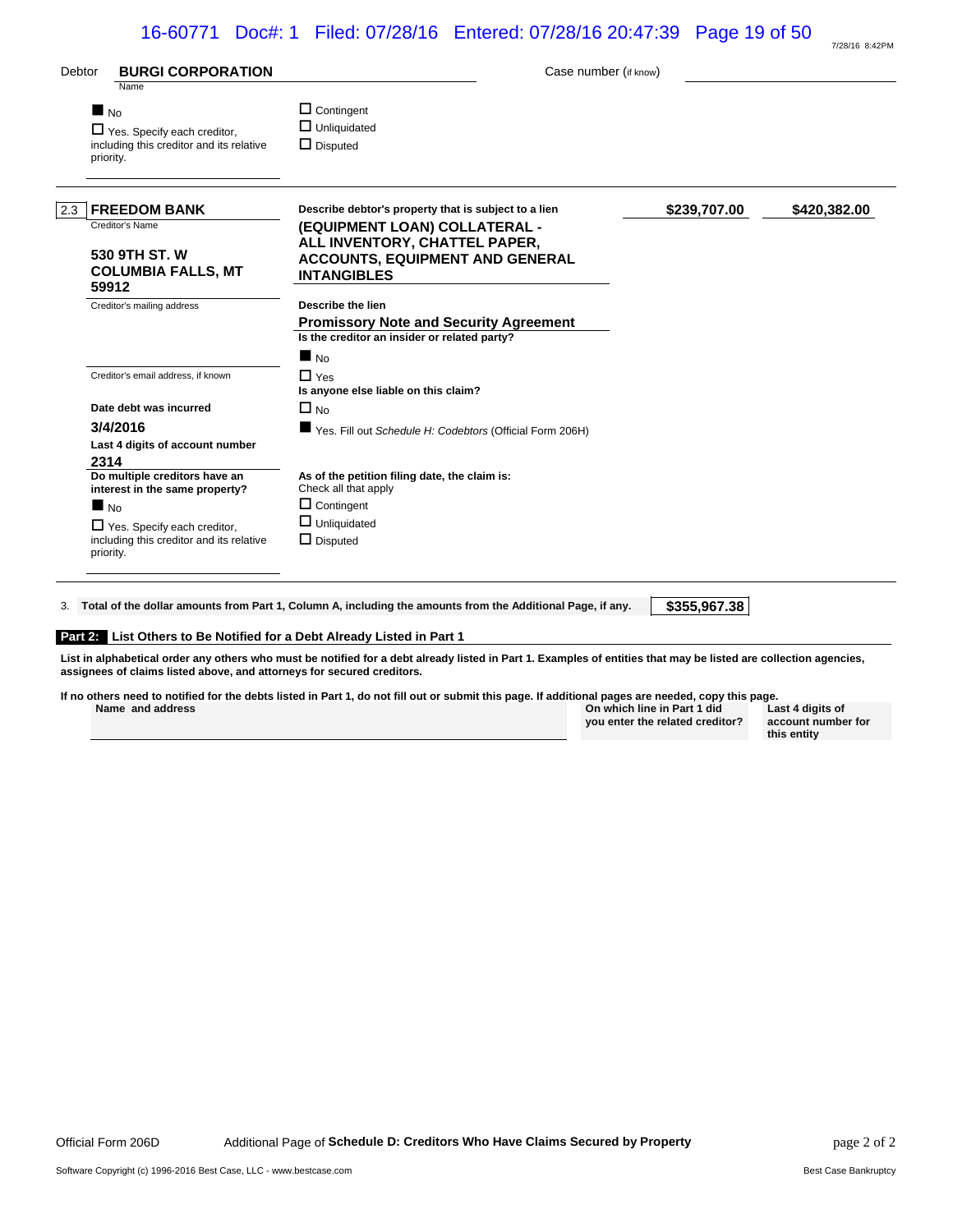# 16-60771 Doc#: 1 Filed: 07/28/16 Entered: 07/28/16 20:47:39 Page 20 of 50

| 7/28/16 8:42PM |
|----------------|

| Fill in this information to identify the case:                                                                                                 |                                                                                                                                                                                                                                                                                                                                                                                                                                                                                                                                                                                                                                                             |                                              |
|------------------------------------------------------------------------------------------------------------------------------------------------|-------------------------------------------------------------------------------------------------------------------------------------------------------------------------------------------------------------------------------------------------------------------------------------------------------------------------------------------------------------------------------------------------------------------------------------------------------------------------------------------------------------------------------------------------------------------------------------------------------------------------------------------------------------|----------------------------------------------|
| Debtor name<br><b>BURGI CORPORATION</b>                                                                                                        |                                                                                                                                                                                                                                                                                                                                                                                                                                                                                                                                                                                                                                                             |                                              |
| United States Bankruptcy Court for the: DISTRICT OF MONTANA                                                                                    |                                                                                                                                                                                                                                                                                                                                                                                                                                                                                                                                                                                                                                                             |                                              |
| Case number (if known)                                                                                                                         |                                                                                                                                                                                                                                                                                                                                                                                                                                                                                                                                                                                                                                                             |                                              |
|                                                                                                                                                |                                                                                                                                                                                                                                                                                                                                                                                                                                                                                                                                                                                                                                                             | Check if this is an<br>п<br>amended filing   |
| Official Form 206E/F                                                                                                                           |                                                                                                                                                                                                                                                                                                                                                                                                                                                                                                                                                                                                                                                             |                                              |
|                                                                                                                                                | <b>Schedule E/F: Creditors Who Have Unsecured Claims</b>                                                                                                                                                                                                                                                                                                                                                                                                                                                                                                                                                                                                    | 12/15                                        |
|                                                                                                                                                | Be as complete and accurate as possible. Use Part 1 for creditors with PRIORITY unsecured claims and Part 2 for creditors with NONPRIORITY unsecured claims.<br>List the other party to any executory contracts or unexpired leases that could result in a claim. Also list executory contracts on Schedule A/B: Assets - Real and<br>Personal Property (Official Form 206A/B) and on Schedule G: Executory Contracts and Unexpired Leases (Official Form 206G). Number the entries in Parts 1 and<br>2 in the boxes on the left. If more space is needed for Part 1 or Part 2, fill out and attach the Additional Page of that Part included in this form. |                                              |
| <b>List All Creditors with PRIORITY Unsecured Claims</b><br>Part 1:                                                                            |                                                                                                                                                                                                                                                                                                                                                                                                                                                                                                                                                                                                                                                             |                                              |
| 1. Do any creditors have priority unsecured claims? (See 11 U.S.C. § 507).                                                                     |                                                                                                                                                                                                                                                                                                                                                                                                                                                                                                                                                                                                                                                             |                                              |
| $\Box$ No. Go to Part 2.                                                                                                                       |                                                                                                                                                                                                                                                                                                                                                                                                                                                                                                                                                                                                                                                             |                                              |
| Yes. Go to line 2.                                                                                                                             |                                                                                                                                                                                                                                                                                                                                                                                                                                                                                                                                                                                                                                                             |                                              |
|                                                                                                                                                | 2. List in alphabetical order all creditors who have unsecured claims that are entitled to priority in whole or in part. If the debtor has more than 3 creditors<br>with priority unsecured claims, fill out and attach the Additional Page of Part 1.                                                                                                                                                                                                                                                                                                                                                                                                      |                                              |
|                                                                                                                                                |                                                                                                                                                                                                                                                                                                                                                                                                                                                                                                                                                                                                                                                             | <b>Total claim</b><br><b>Priority amount</b> |
| 2.1<br>Priority creditor's name and mailing address<br><b>FLATHEAD COUNTY TREASURER</b><br>935 1ST AVENUE WEST, SUITE 6<br>KALISPELL, MT 59901 | As of the petition filing date, the claim is:<br>Check all that apply.<br>$\Box$ Contingent<br>$\Box$ Unliquidated<br>$\Box$ Disputed                                                                                                                                                                                                                                                                                                                                                                                                                                                                                                                       | \$3,303.50<br>\$3,303.50                     |
| Date or dates debt was incurred<br>7/1/2016                                                                                                    | Basis for the claim:<br><b>TAXES</b>                                                                                                                                                                                                                                                                                                                                                                                                                                                                                                                                                                                                                        |                                              |
| Last 4 digits of account number 4173                                                                                                           | Is the claim subject to offset?                                                                                                                                                                                                                                                                                                                                                                                                                                                                                                                                                                                                                             |                                              |
| Specify Code subsection of PRIORITY<br>unsecured claim: 11 U.S.C. § 507(a) (8)                                                                 | $\blacksquare$ No<br>$\Box$ Yes                                                                                                                                                                                                                                                                                                                                                                                                                                                                                                                                                                                                                             |                                              |
| 2.2<br>Priority creditor's name and mailing address<br><b>INTERNAL REVENUE SERVICE</b>                                                         | As of the petition filing date, the claim is:<br>Check all that apply.                                                                                                                                                                                                                                                                                                                                                                                                                                                                                                                                                                                      | \$12,623.79<br>\$12,623.79                   |
| <b>PO BOX 7346</b>                                                                                                                             | $\Box$ Contingent                                                                                                                                                                                                                                                                                                                                                                                                                                                                                                                                                                                                                                           |                                              |
| PHILADELPHIA, PA 19101-7346                                                                                                                    | $\Box$ Unliquidated<br>$\Box$ Disputed                                                                                                                                                                                                                                                                                                                                                                                                                                                                                                                                                                                                                      |                                              |
| Date or dates debt was incurred<br>5/2016 - 7/2016                                                                                             | Basis for the claim:<br><b>TAXES</b>                                                                                                                                                                                                                                                                                                                                                                                                                                                                                                                                                                                                                        |                                              |
| Last 4 digits of account number 4184                                                                                                           | Is the claim subject to offset?                                                                                                                                                                                                                                                                                                                                                                                                                                                                                                                                                                                                                             |                                              |
| Specify Code subsection of PRIORITY<br>unsecured claim: 11 U.S.C. § 507(a) (8)                                                                 | $\blacksquare$ No<br>$\Box$ Yes                                                                                                                                                                                                                                                                                                                                                                                                                                                                                                                                                                                                                             |                                              |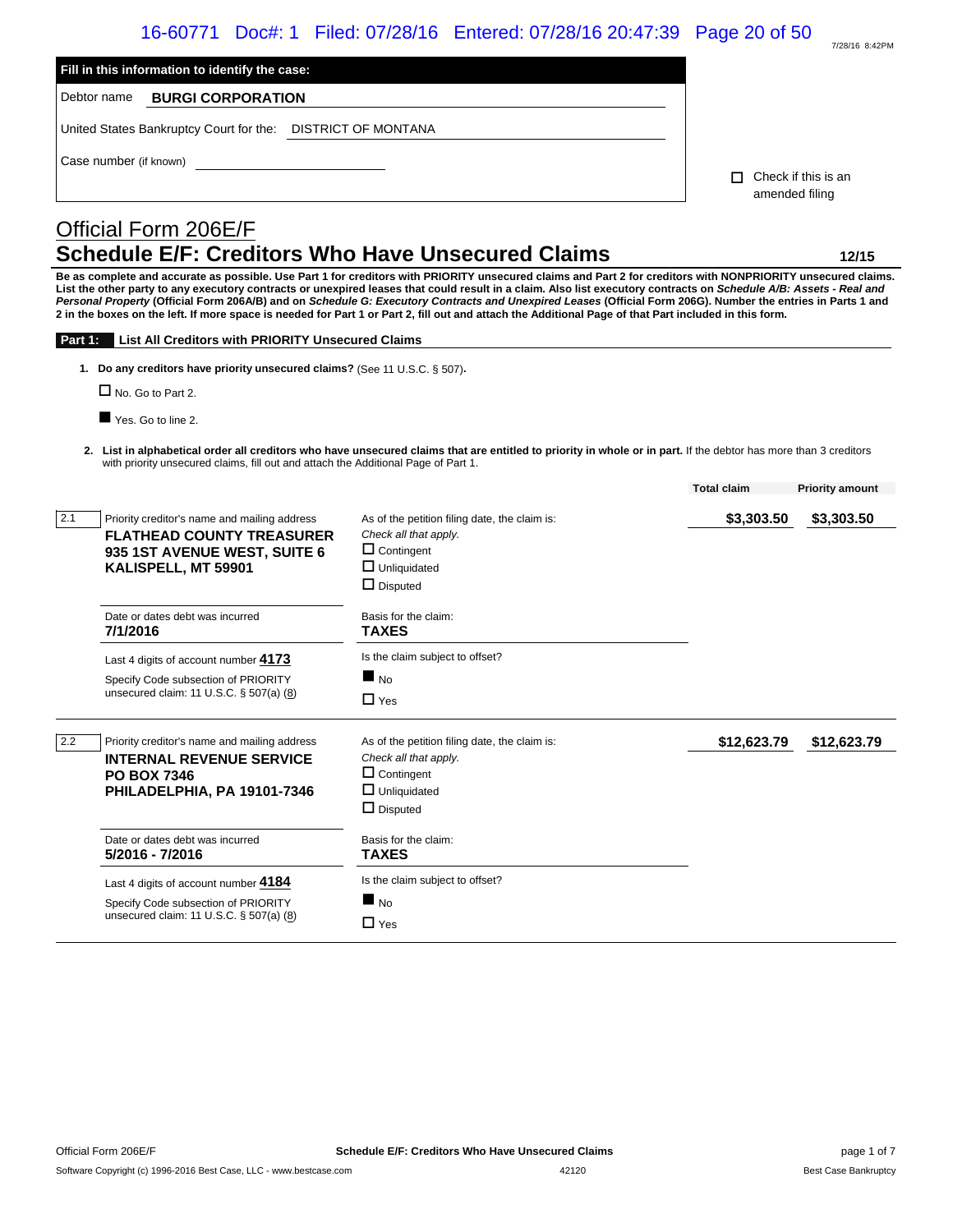# 16-60771 Doc#: 1 Filed: 07/28/16 Entered: 07/28/16 20:47:39 Page 21 of 50

|             |                                                                                                       |                                                                                                                                                                       |            | 7/28/16 8:42PM  |
|-------------|-------------------------------------------------------------------------------------------------------|-----------------------------------------------------------------------------------------------------------------------------------------------------------------------|------------|-----------------|
| Debtor      | <b>BURGI CORPORATION</b>                                                                              | Case number (if known)                                                                                                                                                |            |                 |
|             | Name                                                                                                  |                                                                                                                                                                       |            |                 |
| $\vert$ 2.3 | Priority creditor's name and mailing address<br><b>MONTANA DEPT OF REVENUE</b>                        | As of the petition filing date, the claim is:<br>Check all that apply.                                                                                                | \$2,290.00 | \$2,290.00      |
|             | <b>KIM DAVIS, BANKRUPTCY</b>                                                                          | $\Box$ Contingent                                                                                                                                                     |            |                 |
|             | SPECIALIST                                                                                            | $\Box$ Unliquidated                                                                                                                                                   |            |                 |
|             | <b>PO BOX 7701</b>                                                                                    | $\Box$ Disputed                                                                                                                                                       |            |                 |
|             | <b>HELENA, MT 59604-7701</b>                                                                          |                                                                                                                                                                       |            |                 |
|             | Date or dates debt was incurred                                                                       | Basis for the claim:                                                                                                                                                  |            |                 |
|             | 5/2016 - 7/2016                                                                                       | <b>TAXES</b>                                                                                                                                                          |            |                 |
|             | Last 4 digits of account number 3WTH                                                                  | Is the claim subject to offset?                                                                                                                                       |            |                 |
|             | Specify Code subsection of PRIORITY                                                                   | $\blacksquare$ No                                                                                                                                                     |            |                 |
|             | unsecured claim: 11 U.S.C. § 507(a) (8)                                                               | $\Box$ Yes                                                                                                                                                            |            |                 |
| 2.4         | Priority creditor's name and mailing address                                                          | As of the petition filing date, the claim is:                                                                                                                         | \$915.02   | \$915.02        |
|             | <b>MONTANA UNEMPLOYMENT</b>                                                                           | Check all that apply.                                                                                                                                                 |            |                 |
|             | <b>INSURANCE</b>                                                                                      | $\Box$ Contingent                                                                                                                                                     |            |                 |
|             | <b>P.O. BOX 6339</b>                                                                                  | $\Box$ Unliquidated                                                                                                                                                   |            |                 |
|             | <b>HELENA, MT 59604</b>                                                                               | $\Box$ Disputed                                                                                                                                                       |            |                 |
|             | Date or dates debt was incurred                                                                       | Basis for the claim:                                                                                                                                                  |            |                 |
|             | 5/2016 - 7/2016                                                                                       | TAXES                                                                                                                                                                 |            |                 |
|             | Last 4 digits of account number 1048                                                                  | Is the claim subject to offset?                                                                                                                                       |            |                 |
|             | Specify Code subsection of PRIORITY                                                                   | $\blacksquare$ No                                                                                                                                                     |            |                 |
|             | unsecured claim: 11 U.S.C. § 507(a) (8)                                                               | $\Box$ Yes                                                                                                                                                            |            |                 |
| Part 2:     | List All Creditors with NONPRIORITY Unsecured Claims<br>out and attach the Additional Page of Part 2. | 3. List in alphabetical order all of the creditors with nonpriority unsecured claims. If the debtor has more than 6 creditors with nonpriority unsecured claims, fill |            | Amount of claim |
| 3.1         |                                                                                                       |                                                                                                                                                                       |            |                 |
|             | Nonpriority creditor's name and mailing address<br><b>ACME MACHINE WORKS</b>                          | As of the petition filing date, the claim is: Check all that apply.                                                                                                   |            | \$1,500.00      |
|             | 1220 N. Bradley Road                                                                                  | $\Box$ Contingent                                                                                                                                                     |            |                 |
|             | Spokane, WA 99212                                                                                     | $\Box$ Unliquidated                                                                                                                                                   |            |                 |
|             |                                                                                                       | $\Box$ Disputed                                                                                                                                                       |            |                 |
|             | Date(s) debt was incurred 6/30/2016<br>Last 4 digits of account number                                | Basis for the claim: Trade Debt                                                                                                                                       |            |                 |
|             |                                                                                                       | Is the claim subject to offset? $\blacksquare$ No $\Box$ Yes                                                                                                          |            |                 |
| 3.2         | Nonpriority creditor's name and mailing address                                                       | As of the petition filing date, the claim is: Check all that apply.                                                                                                   |            | \$1,176.25      |
|             | <b>BEI SENSORS</b>                                                                                    | $\Box$ Contingent                                                                                                                                                     |            |                 |
|             | <b>1461 LAWRENCE DRIVE</b>                                                                            | $\Box$ Unliquidated                                                                                                                                                   |            |                 |
|             | <b>THOUSAND OAKS, CA 91320</b><br>Date(s) debt was incurred 7/17/2016                                 | $\Box$ Disputed                                                                                                                                                       |            |                 |
|             | Last 4 digits of account number                                                                       | Basis for the claim: <b>TRADE DEBT</b>                                                                                                                                |            |                 |
|             |                                                                                                       | Is the claim subject to offset? $\blacksquare$ No $\Box$ Yes                                                                                                          |            |                 |
| 3.3         | Nonpriority creditor's name and mailing address                                                       | As of the petition filing date, the claim is: Check all that apply.                                                                                                   |            | \$6,121.17      |
|             | <b>BETZ INDUSTRIES</b>                                                                                | $\Box$ Contingent                                                                                                                                                     |            |                 |
|             | <b>2121 BRISTOL AVENUE</b>                                                                            | $\Box$ Unliquidated                                                                                                                                                   |            |                 |
|             | GRAND RAPIDS, MI 49504                                                                                | $\Box$ Disputed                                                                                                                                                       |            |                 |
|             | Date(s) debt was incurred 6/13/2016                                                                   | Basis for the claim: TRADE DEBT                                                                                                                                       |            |                 |
|             | Last 4 digits of account number                                                                       | Is the claim subject to offset? $\blacksquare$ No $\Box$ Yes                                                                                                          |            |                 |
|             |                                                                                                       |                                                                                                                                                                       |            |                 |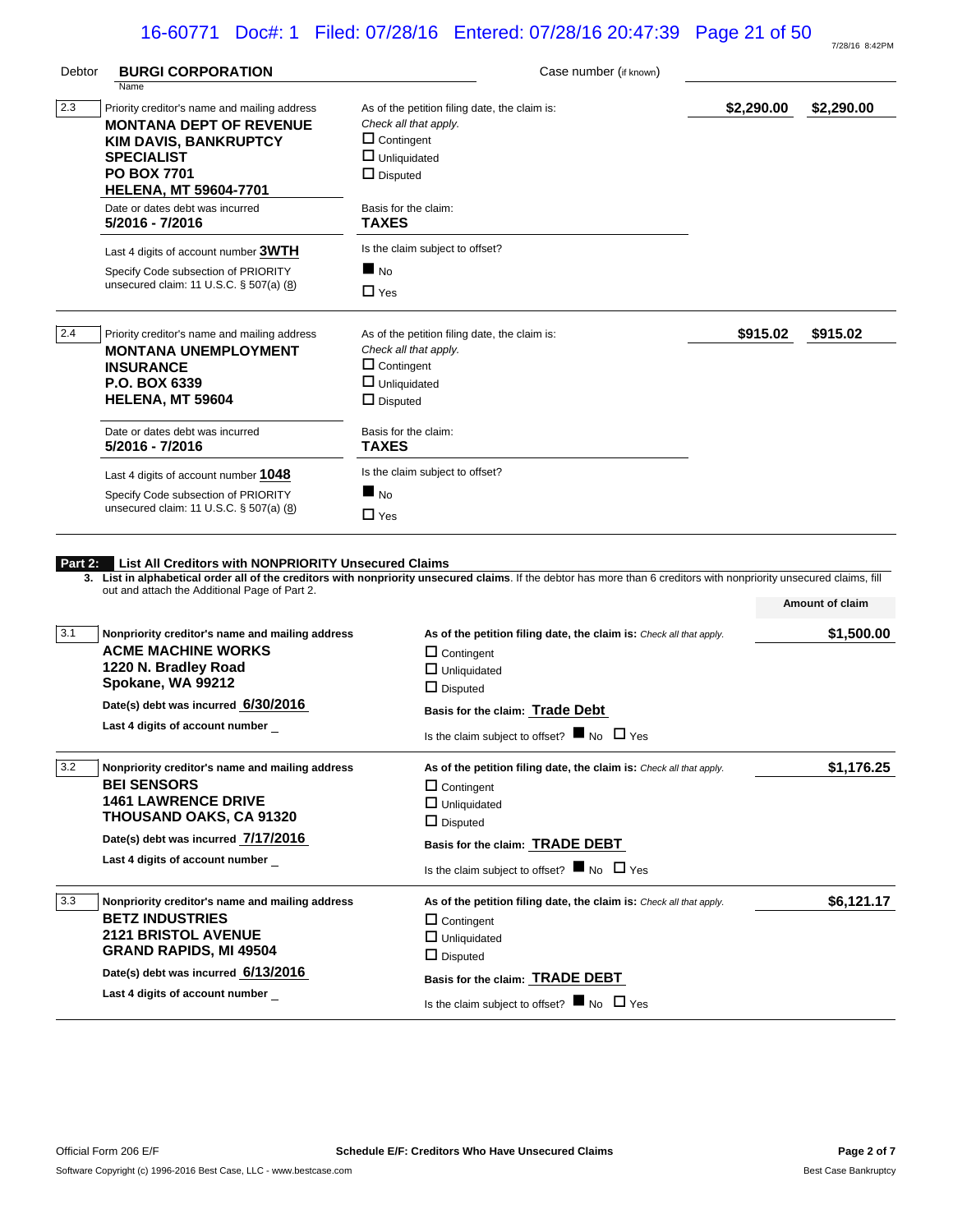# 16-60771 Doc#: 1 Filed: 07/28/16 Entered: 07/28/16 20:47:39 Page 22 of 50

| Debtor | <b>BURGI CORPORATION</b><br>Name                                                                                                                                                                                       | Case number (if known)                                                                                                                                                                                                                       |             |
|--------|------------------------------------------------------------------------------------------------------------------------------------------------------------------------------------------------------------------------|----------------------------------------------------------------------------------------------------------------------------------------------------------------------------------------------------------------------------------------------|-------------|
| 3.4    | Nonpriority creditor's name and mailing address<br><b>CPM INDUSTRIES</b><br><b>410 WINDY POINT DRIVE</b><br><b>GLENDALE HEIGHTS, IL 60139</b><br>Date(s) debt was incurred 6/23/2016                                   | As of the petition filing date, the claim is: Check all that apply.<br>$\Box$ Contingent<br>$\Box$ Unliquidated<br>$\Box$ Disputed                                                                                                           | \$1,086.40  |
|        | Last 4 digits of account number                                                                                                                                                                                        | Basis for the claim: <b>TRADE DEBT</b><br>Is the claim subject to offset? $\blacksquare$ No $\Box$ Yes                                                                                                                                       |             |
| 3.5    | Nonpriority creditor's name and mailing address<br><b>DELL CREDIT CARD</b><br>P.O. BOX 5278<br><b>CAROL STREAM, IL 60197</b><br>Date(s) debt was incurred 7/12/2013<br>Last 4 digits of account number 3580            | As of the petition filing date, the claim is: Check all that apply.<br>$\Box$ Contingent<br>$\Box$ Unliquidated<br>$\Box$ Disputed<br>Basis for the claim: REVOLVING CREDIT<br>Is the claim subject to offset? $\blacksquare$ No $\Box$ Yes  | \$1,623.52  |
| 3.6    | Nonpriority creditor's name and mailing address<br><b>EXPRESS SERVICES INC.</b><br><b>PO BOX 203901</b><br><b>Dallas, TX 75320</b><br>Date(s) debt was incurred 5/24/2016-6/14/2016<br>Last 4 digits of account number | As of the petition filing date, the claim is: Check all that apply.<br>$\Box$ Contingent<br>$\Box$ Unliquidated<br>$\Box$ Disputed<br>Basis for the claim: <b>TRADE DEBT</b><br>Is the claim subject to offset? $\blacksquare$ No $\Box$ Yes | \$5,310.50  |
| 3.7    | Nonpriority creditor's name and mailing address<br><b>JENKINS</b><br><b>PO BOX 32127</b><br>Charlotte, NC 28216<br>Date(s) debt was incurred 6/20/2016<br>Last 4 digits of account number                              | As of the petition filing date, the claim is: Check all that apply.<br>$\Box$ Contingent<br>$\Box$ Unliquidated<br>$\Box$ Disputed<br>Basis for the claim: <b>TRADE DEBT</b><br>Is the claim subject to offset? $\blacksquare$ No $\Box$ Yes | \$317.54    |
| 3.8    | Nonpriority creditor's name and mailing address<br><b>LASER LAMINATIONS</b><br>9444 MOUNTAIN HIGH ROAD<br>WARRIOR, AL 35180<br>Date(s) debt was incurred 3/29/2016 - 6/2/2016<br>Last 4 digits of account number       | As of the petition filing date, the claim is: Check all that apply.<br>$\Box$ Contingent<br>$\Box$ Unliquidated<br>$\Box$ Disputed<br>Basis for the claim: TRADE DEBT<br>Is the claim subject to offset? $\blacksquare$ No $\Box$ Yes        | \$14,158.34 |
| 3.9    | Nonpriority creditor's name and mailing address<br><b>LASER TECHNOLOGIES</b><br><b>1120 FRONTENAC RD</b><br><b>NAPERVILLE, IL 60540</b><br>Date(s) debt was incurred 3/22/2016<br>Last 4 digits of account number      | As of the petition filing date, the claim is: Check all that apply.<br>$\Box$ Contingent<br>$\Box$ Unliquidated<br>$\Box$ Disputed<br>Basis for the claim: TRADE DEBT<br>Is the claim subject to offset? $\blacksquare$ No $\Box$ Yes        | \$1,464.13  |
| 3.10   | Nonpriority creditor's name and mailing address<br><b>MAGIC METALS</b><br><b>3401 BAY STREET</b><br>UNION GAP, WA 98903<br>Date(s) debt was incurred 7/05/2016<br>Last 4 digits of account number                      | As of the petition filing date, the claim is: Check all that apply.<br>$\Box$ Contingent<br>$\Box$ Unliquidated<br>$\Box$ Disputed<br>Basis for the claim: TRADE DEBT<br>Is the claim subject to offset? $\blacksquare$ No $\Box$ Yes        | \$653.07    |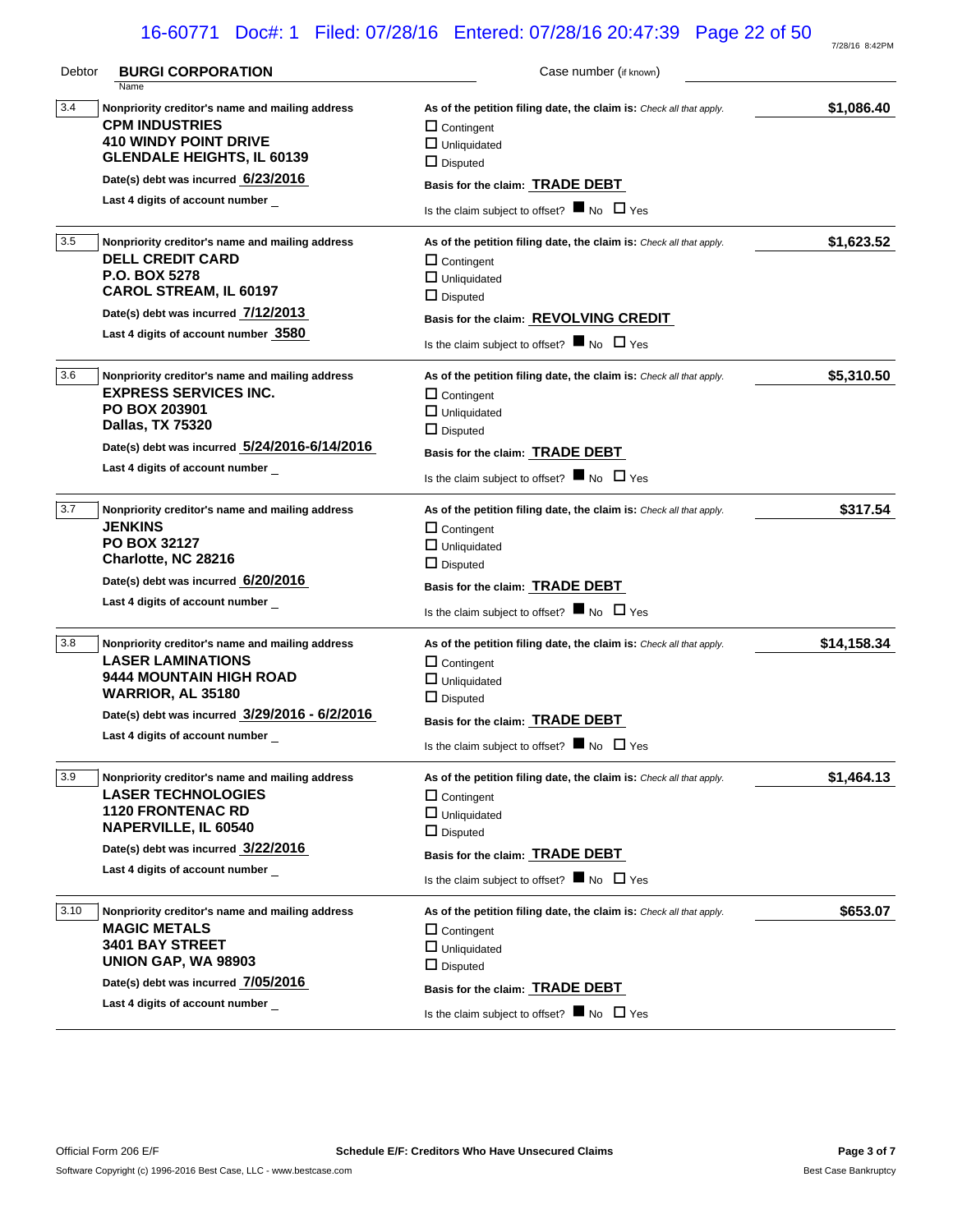# 16-60771 Doc#: 1 Filed: 07/28/16 Entered: 07/28/16 20:47:39 Page 23 of 50

| Debtor | <b>BURGI CORPORATION</b>                                                                                                                                                                                                | Case number (if known)                                                                                                                                                                                                                                   |             |
|--------|-------------------------------------------------------------------------------------------------------------------------------------------------------------------------------------------------------------------------|----------------------------------------------------------------------------------------------------------------------------------------------------------------------------------------------------------------------------------------------------------|-------------|
| 3.11   | Name<br>Nonpriority creditor's name and mailing address<br><b>MAH MACHINE COMPANY</b><br><b>3301 SOUTH CENTRAL</b><br><b>CICERO, IL 60804</b><br>Date(s) debt was incurred 6/28/2016<br>Last 4 digits of account number | As of the petition filing date, the claim is: Check all that apply.<br>$\Box$ Contingent<br>$\Box$ Unliquidated<br>$\Box$ Disputed<br>Basis for the claim: <b>TRADE DEBT</b><br>Is the claim subject to offset? $\blacksquare$ No $\Box$ Yes             | \$1,000.00  |
| 3.12   | Nonpriority creditor's name and mailing address<br><b>MONTANA DIGITAL</b><br><b>102 MAIN STREET</b><br>Kalispell, MT 59901<br>Date(s) debt was incurred 6/01/2016, 7/01/2016<br>Last 4 digits of account number         | As of the petition filing date, the claim is: Check all that apply.<br>$\Box$ Contingent<br>$\Box$ Unliquidated<br>$\Box$ Disputed<br>Basis for the claim: TRADE DEBT<br>Is the claim subject to offset? $\blacksquare$ No $\Box$ Yes                    | \$248.00    |
| 3.13   | Nonpriority creditor's name and mailing address<br><b>MSC INDUSTRIAL SUPPLY CO</b><br><b>DEPT CH 0075</b><br>PALATINE, IL 60055<br>Date(s) debt was incurred 4/2016 - 7/2017<br>Last 4 digits of account number 3369    | As of the petition filing date, the claim is: Check all that apply.<br>$\Box$ Contingent<br>$\Box$ Unliquidated<br>$\Box$ Disputed<br>Basis for the claim: <b>TRADE DEBT</b><br>Is the claim subject to offset? $\blacksquare$ No $\Box$ Yes             | \$6,075.59  |
| 3.14   | Nonpriority creditor's name and mailing address<br><b>NWVOX</b><br>2216 36TH STREET, STE 100<br>Everett, WA 98201<br>Date(s) debt was incurred 6/31/2016<br>Last 4 digits of account number                             | As of the petition filing date, the claim is: Check all that apply.<br>$\Box$ Contingent<br>$\Box$ Unliquidated<br>$\Box$ Disputed<br>Basis for the claim: <b>TRADE DEBT</b><br>Is the claim subject to offset? $\blacksquare$ No $\Box$ Yes             | \$92.24     |
| 3.15   | Nonpriority creditor's name and mailing address<br><b>PRECISION CUTTING TECHNOLOGIES</b><br><b>16208 EAST LACROSSE LANE</b><br>SPOKANE, WA 99216<br>Date(s) debt was incurred 6/2016<br>Last 4 digits of account number | As of the petition filing date, the claim is: Check all that apply.<br>$\Box$ Contingent<br>$\Box$ Unliquidated<br>$\Box$ Disputed<br>Basis for the claim: TRADE DEBT<br>Is the claim subject to offset? $\blacksquare$ No $\Box$ Yes                    | \$1,429.62  |
| 3.16   | Nonpriority creditor's name and mailing address<br><b>REULAND ELECTRIC</b><br>17969 RAILROAD STREET<br><b>ROWLAND HEIGHTS, CA 91748</b><br>Date(s) debt was incurred 5/22/2015<br>Last 4 digits of account number       | As of the petition filing date, the claim is: Check all that apply.<br>$\Box$ Contingent<br>$\Box$ Unliquidated<br>$\Box$ Disputed<br>Basis for the claim: SETTLEMENT AGREEMENT/JUDGMENT<br>Is the claim subject to offset? $\blacksquare$ No $\Box$ Yes | \$70,776.43 |
| 3.17   | Nonpriority creditor's name and mailing address<br><b>SIVYER STEEL COMPANY</b><br><b>P.O. BOX 220</b><br><b>BETTENDORF, IA 52722</b><br>Date(s) debt was incurred 1/29/2016<br>Last 4 digits of account number          | As of the petition filing date, the claim is: Check all that apply.<br>$\Box$ Contingent<br>$\Box$ Unliquidated<br>$\Box$ Disputed<br>Basis for the claim: TRADE DEBT<br>Is the claim subject to offset? $\blacksquare$ No $\Box$ Yes                    | \$35,758.75 |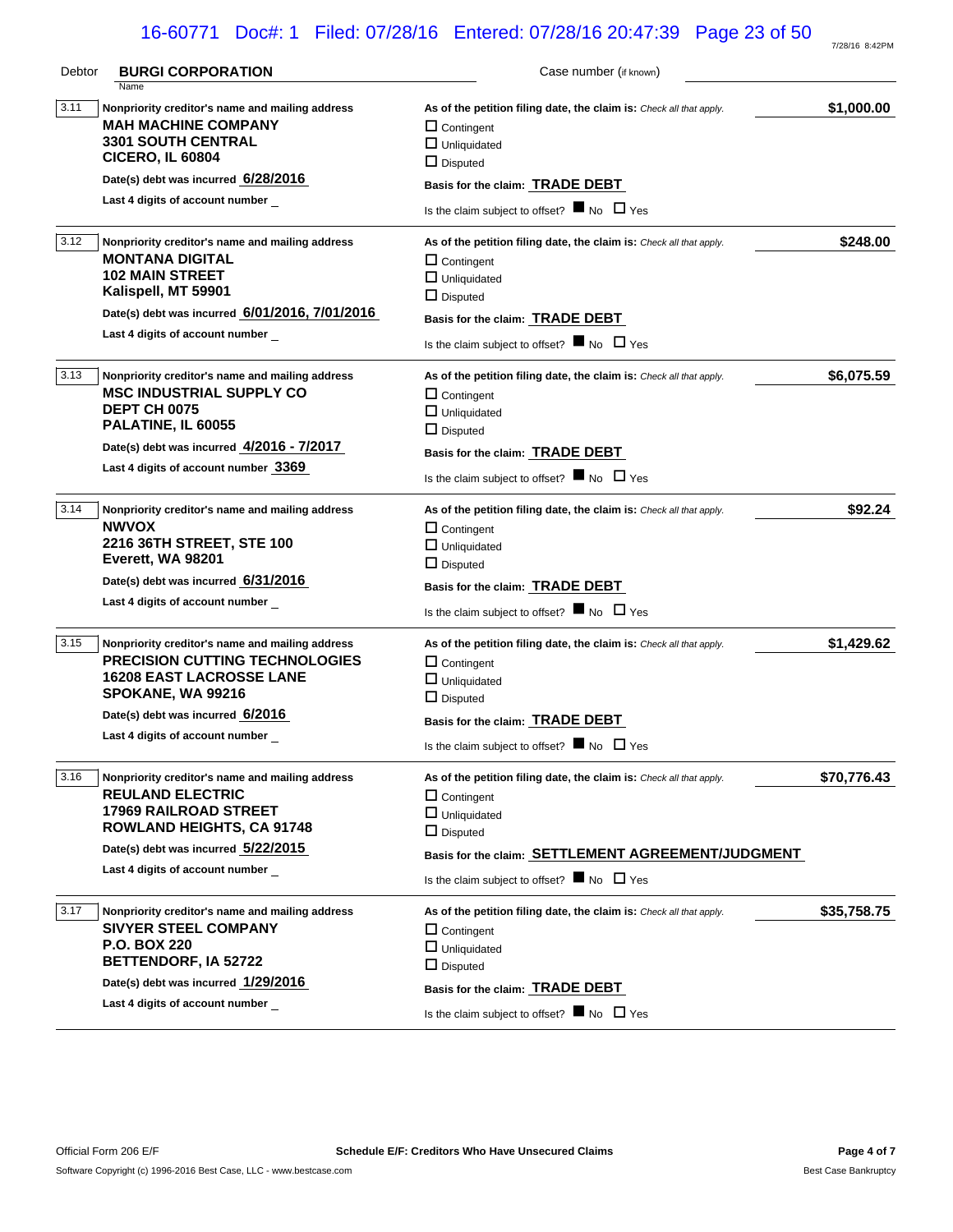# 16-60771 Doc#: 1 Filed: 07/28/16 Entered: 07/28/16 20:47:39 Page 24 of 50

| Debtor | <b>BURGI CORPORATION</b><br>Name                                                                                                                                                                                  | Case number (if known)                                                                                                                                                                                                                      |             |
|--------|-------------------------------------------------------------------------------------------------------------------------------------------------------------------------------------------------------------------|---------------------------------------------------------------------------------------------------------------------------------------------------------------------------------------------------------------------------------------------|-------------|
| 3.18   | Nonpriority creditor's name and mailing address<br><b>STAR FOUNDRY AND MACHINE</b><br>976 PIONEER ROAD<br>Salt Lake City, UT 84125                                                                                | As of the petition filing date, the claim is: Check all that apply.<br>$\Box$ Contingent<br>$\Box$ Unliquidated<br>$\Box$ Disputed                                                                                                          | \$17,744.91 |
|        | Date(s) debt was incurred 4/10/2016-5/3/2016                                                                                                                                                                      | Basis for the claim: <b>TRADE DEBT</b>                                                                                                                                                                                                      |             |
|        | Last 4 digits of account number                                                                                                                                                                                   | Is the claim subject to offset? $\blacksquare$ No $\Box$ Yes                                                                                                                                                                                |             |
| 3.19   | Nonpriority creditor's name and mailing address<br><b>SUPERIOR ESSEX</b><br><b>PO BOX 90413</b><br>Chicago, IL 60696<br>Date(s) debt was incurred 6/22/2016, 7/11/2016<br>Last 4 digits of account number         | As of the petition filing date, the claim is: Check all that apply.<br>$\Box$ Contingent<br>$\Box$ Unliquidated<br>$\Box$ Disputed<br>Basis for the claim: TRADE DEBT<br>Is the claim subject to offset? $\blacksquare$ No $\Box$ Yes       | \$7,690.47  |
| 3.20   | Nonpriority creditor's name and mailing address<br>TANSTAAFL ELECTRIC CABLE CO.<br><b>1445 BUSCH PARKWAY</b><br>Buffalo Grove, IL 60089<br>Date(s) debt was incurred 7/11/2016<br>Last 4 digits of account number | As of the petition filing date, the claim is: Check all that apply.<br>$\Box$ Contingent<br>$\Box$ Unliquidated<br>$\Box$ Disputed<br>Basis for the claim: TRADE DEBT<br>Is the claim subject to offset? $\blacksquare$ No $\Box$ Yes       | \$412.50    |
| 3.21   | Nonpriority creditor's name and mailing address<br><b>THOMPSON PRECISION</b><br><b>P.O. BOX 2294</b><br>KALISPELL, MT 59903<br>Date(s) debt was incurred 6/30/2016<br>Last 4 digits of account number             | As of the petition filing date, the claim is: Check all that apply.<br>$\Box$ Contingent<br>$\Box$ Unliquidated<br>$\Box$ Disputed<br>Basis for the claim: TRADE DEBT<br>Is the claim subject to offset? $\blacksquare$ No $\Box$ Yes       | \$2,000.00  |
| 3.22   | Nonpriority creditor's name and mailing address<br><b>UPS SUPPLY CHAIN SOLUTIONS</b><br><b>28013 NEWARK PLACE</b><br>Chicago, IL 60673<br>Date(s) debt was incurred 1/16/2016<br>Last 4 digits of account number  | As of the petition filing date, the claim is: Check all that apply.<br>$\Box$ Contingent<br>$\Box$ Unliquidated<br>$\Box$ Disputed<br>Basis for the claim: TRADE DEBT<br>Is the claim subject to offset? $\blacksquare$ No $\Box$ Yes       | \$849.53    |
| 3.23   | Nonpriority creditor's name and mailing address<br><b>WELLS FARGO CREDIT CARD</b><br><b>P.O. BOX 29482</b><br>PHOENIX, AZ 85038<br>Date(s) debt was incurred 2014 - 2016<br>Last 4 digits of account number 0526  | As of the petition filing date, the claim is: Check all that apply.<br>$\Box$ Contingent<br>$\Box$ Unliquidated<br>$\Box$ Disputed<br>Basis for the claim: REVOLVING CREDIT<br>Is the claim subject to offset? $\blacksquare$ No $\Box$ Yes | \$4,898.84  |
| 3.24   | Nonpriority creditor's name and mailing address<br><b>WELLS FARGO CREDIT CARD</b><br><b>P.O. BOX 29482</b><br>PHOENIX, AZ 85038<br>Date(s) debt was incurred 2014 - 2016<br>Last 4 digits of account number 8401  | As of the petition filing date, the claim is: Check all that apply.<br>$\Box$ Contingent<br>$\Box$ Unliquidated<br>$\Box$ Disputed<br>Basis for the claim: REVOLVING CREDIT<br>Is the claim subject to offset? $\blacksquare$ No $\Box$ Yes | \$7,011.78  |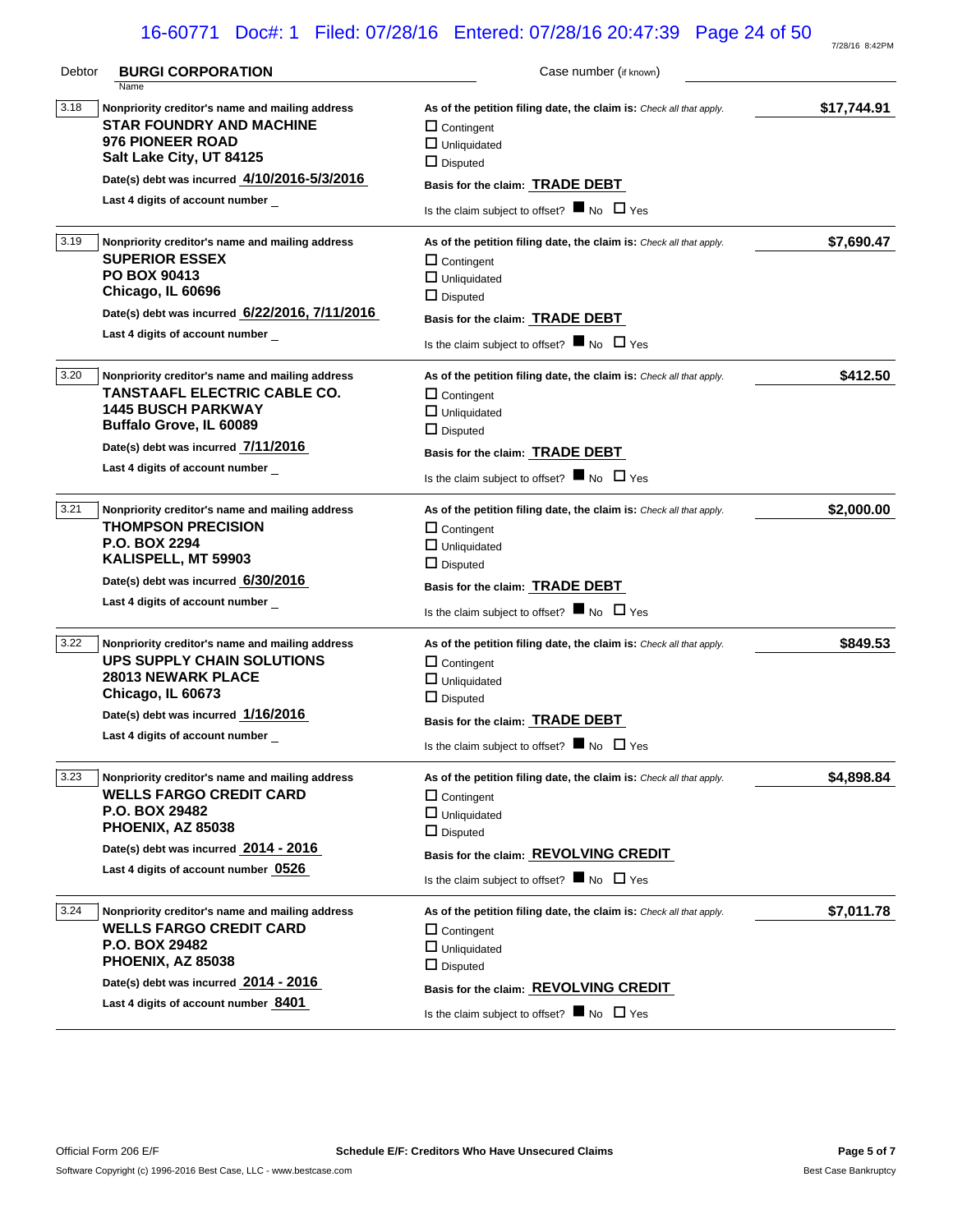# 16-60771 Doc#: 1 Filed: 07/28/16 Entered: 07/28/16 20:47:39 Page 25 of 50

| Debtor | <b>BURGI CORPORATION</b>                                                                                                                                                                                                 | Case number (if known)                                                                                                                                                                                                                                                                     |
|--------|--------------------------------------------------------------------------------------------------------------------------------------------------------------------------------------------------------------------------|--------------------------------------------------------------------------------------------------------------------------------------------------------------------------------------------------------------------------------------------------------------------------------------------|
| 3.25   | Name<br>Nonpriority creditor's name and mailing address<br>WESTERN RUBBER & SUPPLY, INC.<br><b>1575 GREENVILLE ROAD</b><br>Livermore, CA 94550<br>Date(s) debt was incurred 7/10/2016<br>Last 4 digits of account number | \$73.26<br>As of the petition filing date, the claim is: Check all that apply.<br>$\Box$ Contingent<br>$\Box$ Unliquidated<br>$\Box$ Disputed<br>Basis for the claim: TRADE DEBT<br>Is the claim subject to offset? $\blacksquare$ No $\Box$ Yes                                           |
| 3.26   | Nonpriority creditor's name and mailing address<br><b>WHITEFISH CREDIT UNION</b><br>1845 HWY 93 S<br>KALISPELL, MT 59901<br>Date(s) debt was incurred 6/9/2016<br>Last 4 digits of account number 0101                   | \$50,000.00<br>As of the petition filing date, the claim is: Check all that apply.<br>Contingent<br>$\Box$ Unliquidated<br>$\Box$ Disputed<br>Basis for the claim: LINE OF CREDIT TAKEN OUT FOR BURGI<br><b>ENGINEERS</b><br>Is the claim subject to offset? $\blacksquare$ No $\Box$ Yes  |
| 3.27   | Nonpriority creditor's name and mailing address<br><b>WHITEFISH CREDIT UNION</b><br>1845 HWY 93 S<br>KALISPELL, MT 59901<br>Date(s) debt was incurred 6/9/2016<br>Last 4 digits of account number 0100                   | \$465,000.00<br>As of the petition filing date, the claim is: Check all that apply.<br>Contingent<br>$\Box$ Unliquidated<br>$\Box$ Disputed<br>Basis for the claim: EQUIPMENT LOAN TAKEN OUT FOR BURGI<br><b>ENGINEERS</b><br>Is the claim subject to offset? $\blacksquare$ No $\Box$ Yes |
| 3.28   | Nonpriority creditor's name and mailing address<br><b>WINGUARD &amp; CO., INC</b><br><b>4205 MENLO DRIVE</b><br>Baltimore, MD 21215<br>Date(s) debt was incurred 6/15/2016<br>Last 4 digits of account number            | \$2,979.84<br>As of the petition filing date, the claim is: Check all that apply.<br>$\Box$ Contingent<br>$\Box$ Unliquidated<br>$\Box$ Disputed<br>Basis for the claim: TRADE DEBT<br>Is the claim subject to offset? $\blacksquare$ No $\Box$ Yes                                        |

#### **Part 3: List Others to Be Notified About Unsecured Claims**

4. List in alphabetical order any others who must be notified for claims listed in Parts 1 and 2. Examples of entities that may be listed are collection agencies, assignees of claims listed above, and attorneys for unsecured creditors.

**If no others need to be notified for the debts listed in Parts 1 and 2, do not fill out or submit this page. If additional pages are needed, copy the next page.**

|     | Name and mailing address                                                                                                                               | On which line in Part1 or Part 2 is the<br>related creditor (if any) listed? | Last 4 digits of<br>account number, if<br>any |
|-----|--------------------------------------------------------------------------------------------------------------------------------------------------------|------------------------------------------------------------------------------|-----------------------------------------------|
| 4.1 | <b>ERIC N. LINQUIST</b><br><b>2419 JAMES WOOD BLVD</b><br><b>LOS ANGELES, CA 90006-2004</b>                                                            | Line $3.16$<br>□<br>Not listed. Explain                                      |                                               |
| 4.2 | <b>INTERNAL REVENUE SERVICE</b><br>P.O. BOX 660351<br>DALLAS, TX 75266                                                                                 | Line $2.2$<br>□<br>Not listed. Explain                                       |                                               |
| 4.3 | <b>MT DEPT. OF REVENUE</b><br>P.O. BOX 6309<br><b>HELENA, MT 59604</b>                                                                                 | Line $2.3$<br>□<br>Not listed. Explain                                       |                                               |
| 4.4 | <b>THOMAS J. DALY</b><br><b>C. WARREN BLEEKER</b><br><b>CHRISTIE, PARKER &amp; HALE LLP</b><br>655 N. CENTRAL AVENUE, SUITE 2300<br>GLENDALE, CA 91203 | Line $3.16$<br>ш<br>Not listed. Explain                                      |                                               |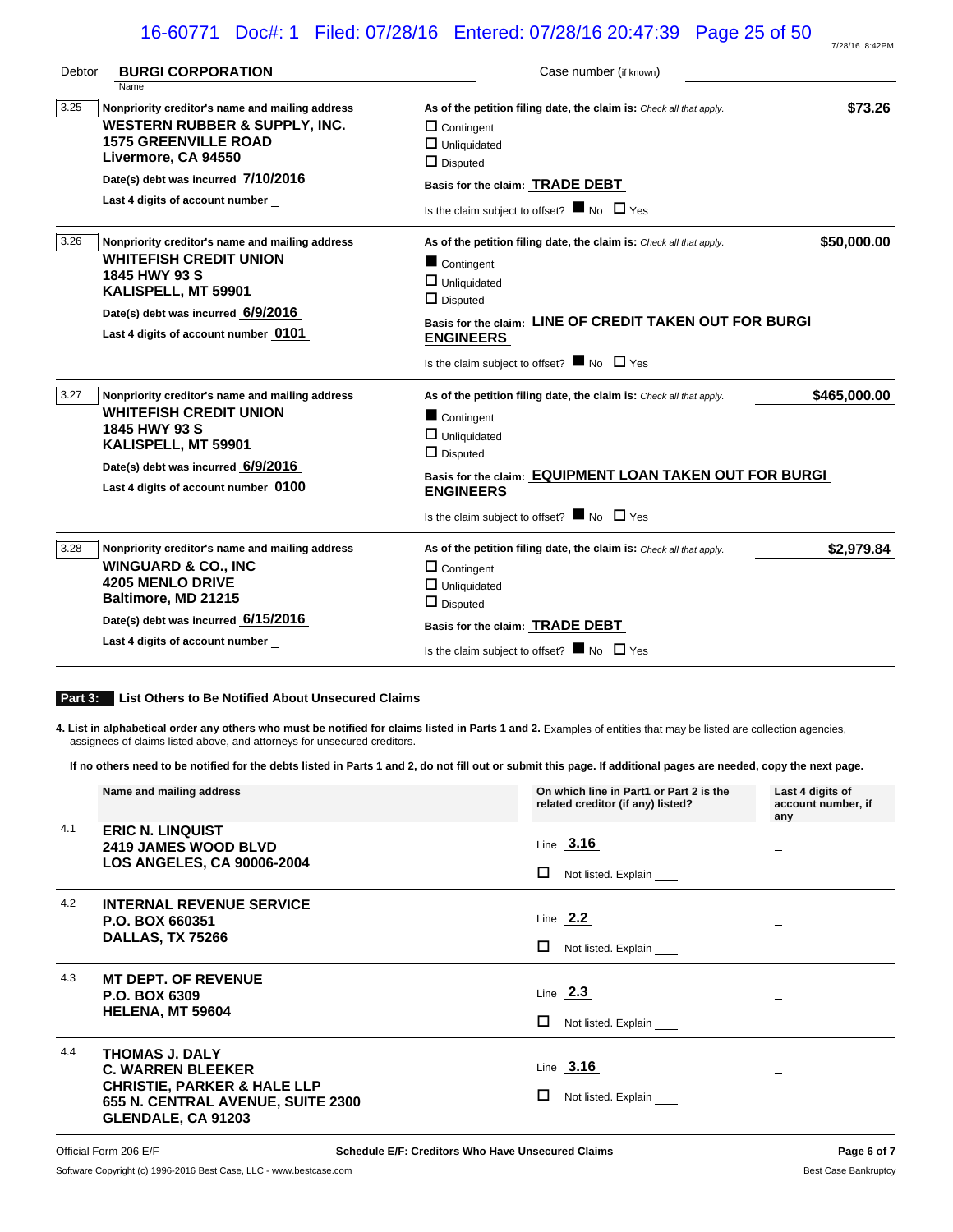# 16-60771 Doc#: 1 Filed: 07/28/16 Entered: 07/28/16 20:47:39 Page 26 of 50

| Debtor | <b>BURGI CORPORATION</b><br>Name                            | Case number (if known)                                                                                  |                    |
|--------|-------------------------------------------------------------|---------------------------------------------------------------------------------------------------------|--------------------|
|        | Name and mailing address                                    | On which line in Part1 or Part 2 is the<br>Last 4 digits of<br>related creditor (if any) listed?<br>any | account number, if |
| 4.5    | <b>WELLS FARGO</b><br>2350 US HWY 93<br>KALISPELL, MT 59901 | Line $3.23$<br>-<br>□<br>Not listed. Explain                                                            |                    |
| 4.6    | <b>WELLS FARGO</b><br>2350 US HWY 93<br>KALISPELL, MT 59901 | Line $3.24$<br>Not listed. Explain                                                                      |                    |

### **Part 4: Total Amounts of the Priority and Nonpriority Unsecured Claims**

| 5. Add the amounts of priority and nonpriority unsecured claims. |         |                               |
|------------------------------------------------------------------|---------|-------------------------------|
|                                                                  |         | <b>Total of claim amounts</b> |
| 5a. Total claims from Part 1                                     | 5а.     | 19,132.31                     |
| 5b. Total claims from Part 2                                     | $5b. +$ | 707,452.68                    |
| 5c. Total of Parts 1 and 2<br>Lines $5a + 5b = 5c$ .             | 5c.     | 726,584.99                    |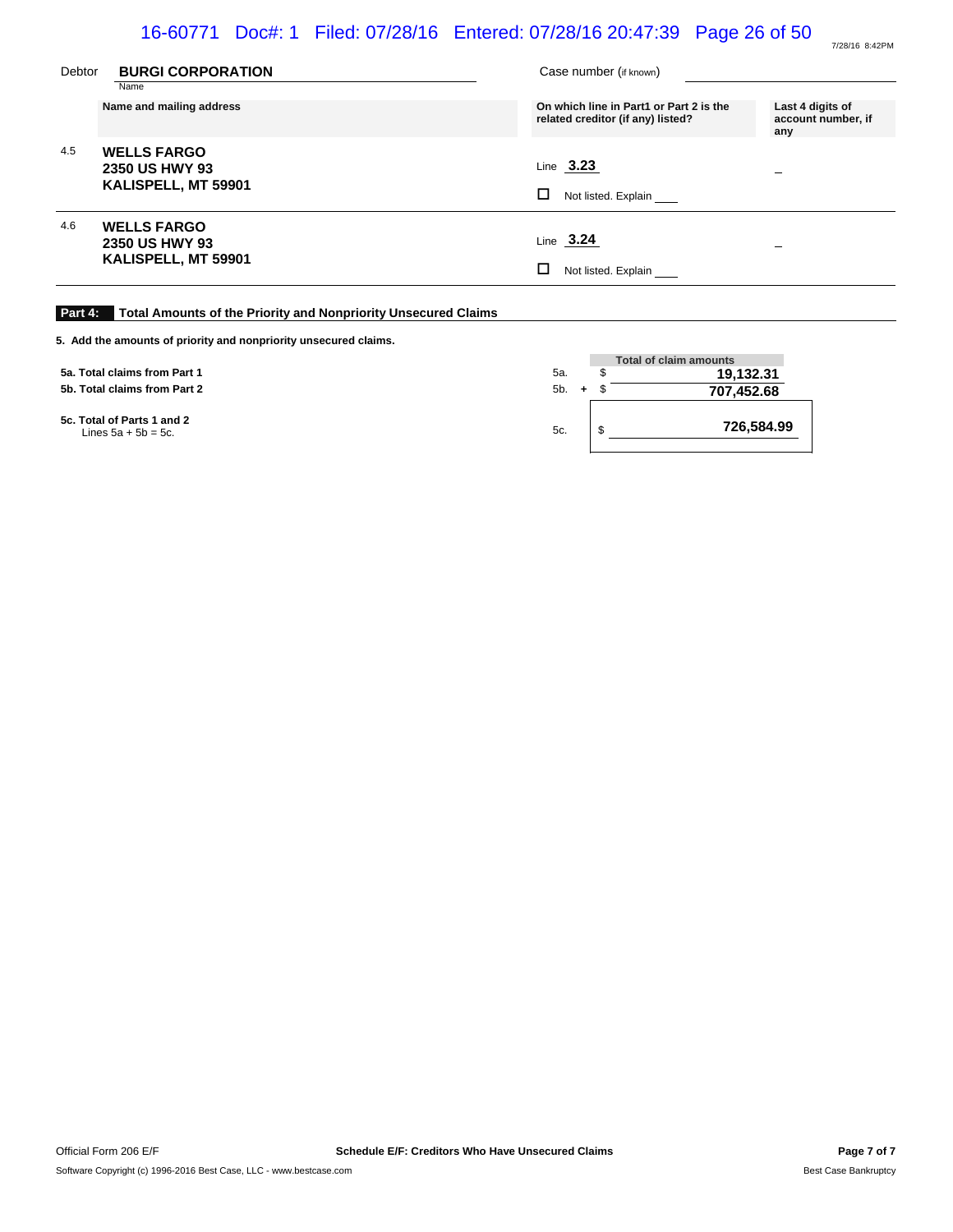# 16-60771 Doc#: 1 Filed: 07/28/16 Entered: 07/28/16 20:47:39 Page 27 of 50

|             |                                                                                              |                                                      | 16-60771 Doc#: 1 Filed: 07/28/16 Entered: 07/28/16 20:47:39 Page 27 of 50                                                                                                                                                                                          |                                              | 7/28/16 8:42PM |
|-------------|----------------------------------------------------------------------------------------------|------------------------------------------------------|--------------------------------------------------------------------------------------------------------------------------------------------------------------------------------------------------------------------------------------------------------------------|----------------------------------------------|----------------|
|             | Fill in this information to identify the case:                                               |                                                      |                                                                                                                                                                                                                                                                    |                                              |                |
| Debtor name | <b>BURGI CORPORATION</b>                                                                     |                                                      |                                                                                                                                                                                                                                                                    |                                              |                |
|             | United States Bankruptcy Court for the: DISTRICT OF MONTANA                                  |                                                      |                                                                                                                                                                                                                                                                    |                                              |                |
|             |                                                                                              |                                                      |                                                                                                                                                                                                                                                                    |                                              |                |
|             | Case number (if known)                                                                       |                                                      |                                                                                                                                                                                                                                                                    | $\Box$ Check if this is an<br>amended filing |                |
|             | <b>Official Form 206G</b>                                                                    |                                                      |                                                                                                                                                                                                                                                                    |                                              |                |
|             | <b>Schedule G: Executory Contracts and Unexpired Leases</b>                                  |                                                      |                                                                                                                                                                                                                                                                    |                                              | 12/15          |
|             |                                                                                              |                                                      | Be as complete and accurate as possible. If more space is needed, copy and attach the additional page, number the entries consecutively.                                                                                                                           |                                              |                |
| 1.          | Does the debtor have any executory contracts or unexpired leases?<br>(Official Form 206A/B). |                                                      | $\Box$ No. Check this box and file this form with the debtor's other schedules. There is nothing else to report on this form.<br>■ Yes. Fill in all of the information below even if the contacts of leases are listed on Schedule A/B: Assets - Real and Personal |                                              | Property       |
|             | 2. List all contracts and unexpired leases                                                   |                                                      | State the name and mailing address for all other parties with<br>whom the debtor has an executory contract or unexpired<br>lease                                                                                                                                   |                                              |                |
| 2.1.        | State what the contract or<br>lease is for and the nature of<br>the debtor's interest        | <b>WORK IN PROGRESS -</b><br><b>JOB NO. J1500026</b> |                                                                                                                                                                                                                                                                    |                                              |                |
|             | State the term remaining                                                                     |                                                      |                                                                                                                                                                                                                                                                    |                                              |                |
|             | List the contract number of any<br>government contract                                       |                                                      | <b>BURGI ENGINEERS LLC</b><br><b>1091 ROSE CROSSING</b><br>KALISPELL, MT 59901                                                                                                                                                                                     |                                              |                |
| 2.2.        | State what the contract or<br>lease is for and the nature of<br>the debtor's interest        | <b>WORK IN PROGRESS -</b><br><b>JOB NO. J1500030</b> |                                                                                                                                                                                                                                                                    |                                              |                |
|             | State the term remaining                                                                     |                                                      |                                                                                                                                                                                                                                                                    |                                              |                |
|             | List the contract number of any<br>government contract                                       |                                                      | <b>BURGI ENGINEERS LLC</b><br><b>1091 ROSE CROSSING</b><br>KALISPELL, MT 59901                                                                                                                                                                                     |                                              |                |
| 2.3.        | State what the contract or<br>lease is for and the nature of<br>the debtor's interest        | <b>WORK IN PROGRESS -</b><br><b>JOB NO. J1500042</b> |                                                                                                                                                                                                                                                                    |                                              |                |
|             | State the term remaining                                                                     |                                                      |                                                                                                                                                                                                                                                                    |                                              |                |
|             | List the contract number of any<br>government contract                                       |                                                      | <b>BURGI ENGINEERS LLC</b><br><b>1091 ROSE CROSSING</b><br>KALISPELL, MT 59901                                                                                                                                                                                     |                                              |                |
| 2.4.        | State what the contract or<br>lease is for and the nature of<br>the debtor's interest        | <b>WORK IN PROGRESS -</b><br><b>JOB NO. J1600010</b> |                                                                                                                                                                                                                                                                    |                                              |                |
|             | State the term remaining                                                                     |                                                      | <b>BURGI ENGINEERS LLC</b>                                                                                                                                                                                                                                         |                                              |                |

**1091 ROSE CROSSING KALISPELL, MT 59901**

List the contract number of any government contract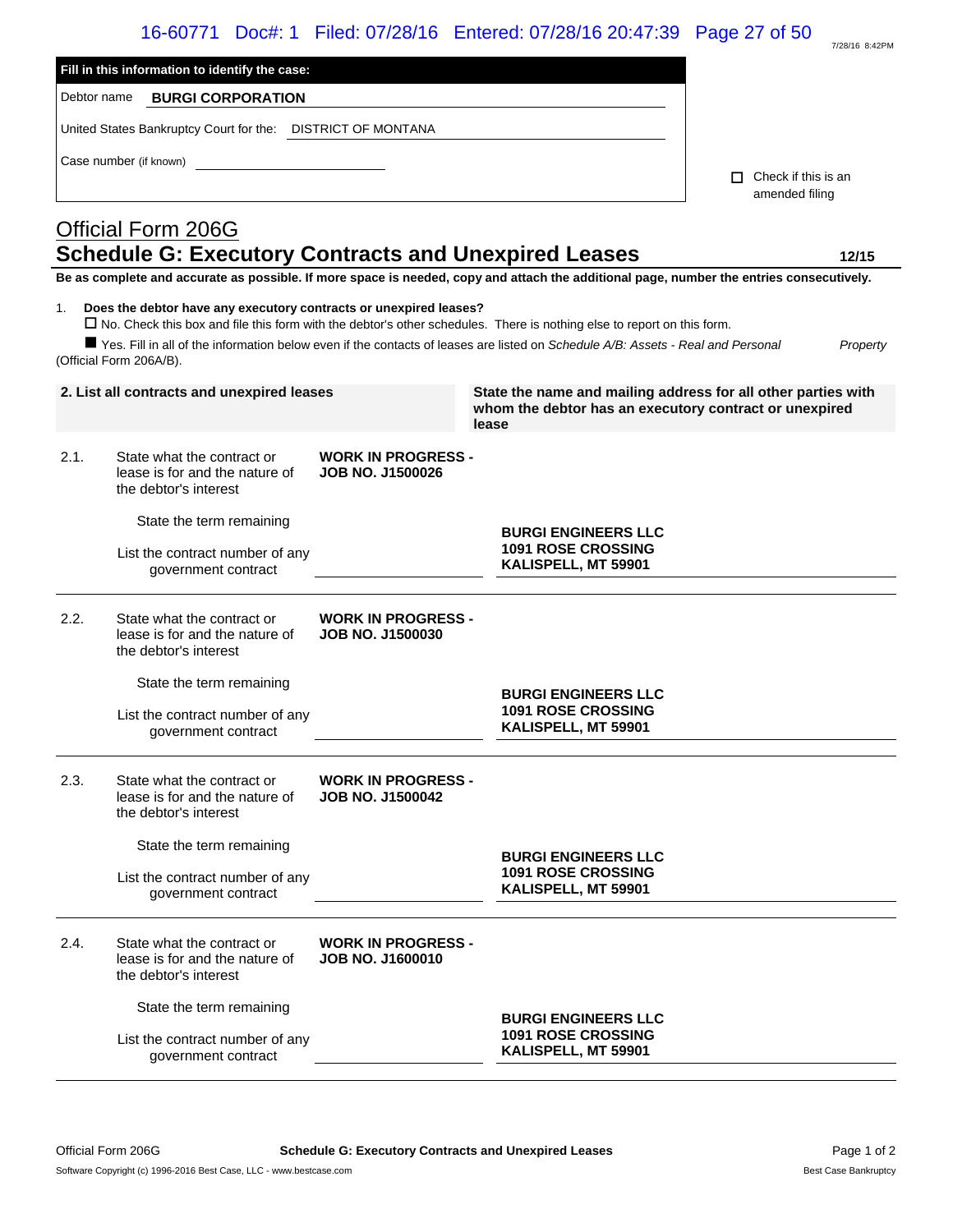|      | Debtor 1 BURGI CORPORATION                                                            |                                                                           | 7/28/16 8:42PM<br>Case number (if known)                                                                                         |
|------|---------------------------------------------------------------------------------------|---------------------------------------------------------------------------|----------------------------------------------------------------------------------------------------------------------------------|
|      | First Name<br>Middle Name                                                             | Last Name                                                                 |                                                                                                                                  |
|      | <b>Additional Page if You Have More Contracts or Leases</b>                           |                                                                           |                                                                                                                                  |
|      | 2. List all contracts and unexpired leases                                            |                                                                           | State the name and mailing address for all other parties with<br>whom the debtor has an executory contract or unexpired<br>lease |
| 2.5. | State what the contract or<br>lease is for and the nature of<br>the debtor's interest | <b>Liability insurance</b><br>financing contract                          |                                                                                                                                  |
|      | State the term remaining                                                              | <b>Renewal on 7/31/2016</b>                                               | <b>Capital Premium Financing Inc.</b>                                                                                            |
|      | List the contract number of any<br>government contract                                |                                                                           | PO Box 660899<br>Dallas, TX 75266-0899                                                                                           |
| 2.6. | State what the contract or<br>lease is for and the nature of<br>the debtor's interest | <b>Property Insurance</b><br><b>Contract</b>                              |                                                                                                                                  |
|      | State the term remaining                                                              | <b>Renewal on 7/31/2016</b>                                               | <b>EMC INSURANCE COMPANIES</b>                                                                                                   |
|      | List the contract number of any<br>government contract                                |                                                                           | <b>PO BOX 1897</b><br><b>Bismarck, ND 58502-1897</b>                                                                             |
| 2.7. | State what the contract or<br>lease is for and the nature of<br>the debtor's interest | <b>WORKERS'</b><br><b>COMPENSATION</b><br><b>POLICY</b>                   |                                                                                                                                  |
|      | State the term remaining                                                              | 12/01/2016                                                                | <b>MONTANA STATE FUND</b>                                                                                                        |
|      | List the contract number of any<br>government contract                                |                                                                           | <b>PO BOX 4759</b><br>Helena, MT 59604-4759                                                                                      |
| 2.8. | State what the contract or<br>lease is for and the nature of<br>the debtor's interest | <b>BUILDING LEASE -</b><br><b>SUITE #57 SUNRISE #5</b><br><b>BUILDING</b> |                                                                                                                                  |
|      | State the term remaining                                                              | 9/2017                                                                    | <b>SUNRISE #5 LLP</b>                                                                                                            |
|      | List the contract number of any<br>government contract                                |                                                                           | <b>547 ARMORY RD</b><br>WHITEFISH, MT 59937                                                                                      |
| 2.9. | State what the contract or<br>lease is for and the nature of<br>the debtor's interest | <b>BUILDING LEASE -</b><br>SUITE #52 SUNRISE #5<br><b>BUILDING</b>        |                                                                                                                                  |
|      | State the term remaining                                                              | <b>MONTH TO MONTH</b>                                                     | <b>SUNRISE #5 LLP</b>                                                                                                            |
|      | List the contract number of any<br>government contract                                |                                                                           | <b>547 ARMORY RD</b><br>WHITEFISH, MT 59937                                                                                      |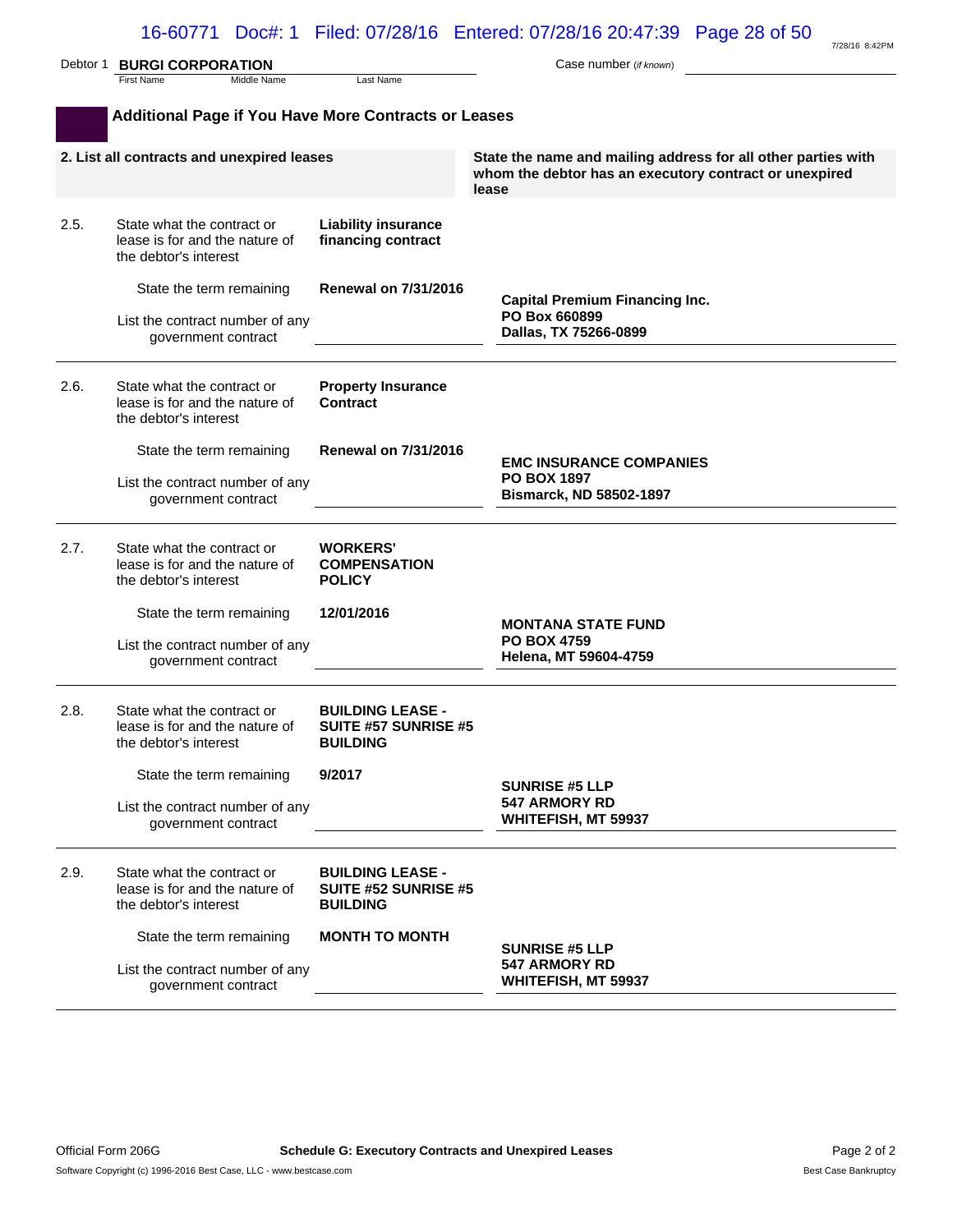|                    | Fill in this information to identify the case:              | 16-60771 Doc#: 1 Filed: 07/28/16 Entered: 07/28/16 20:47:39 Page 29 of 50                                                                                                                                                                                                                                                                                                                                                                   |                                              | 7/28/16 8:42PM                                            |
|--------------------|-------------------------------------------------------------|---------------------------------------------------------------------------------------------------------------------------------------------------------------------------------------------------------------------------------------------------------------------------------------------------------------------------------------------------------------------------------------------------------------------------------------------|----------------------------------------------|-----------------------------------------------------------|
| Debtor name        | <b>BURGI CORPORATION</b>                                    |                                                                                                                                                                                                                                                                                                                                                                                                                                             |                                              |                                                           |
|                    | United States Bankruptcy Court for the: DISTRICT OF MONTANA |                                                                                                                                                                                                                                                                                                                                                                                                                                             |                                              |                                                           |
|                    | Case number (if known)                                      |                                                                                                                                                                                                                                                                                                                                                                                                                                             | $\Box$ Check if this is an<br>amended filing |                                                           |
|                    | Official Form 206H                                          |                                                                                                                                                                                                                                                                                                                                                                                                                                             |                                              |                                                           |
|                    | <b>Schedule H: Your Codebtors</b>                           |                                                                                                                                                                                                                                                                                                                                                                                                                                             |                                              | 12/15                                                     |
|                    | Additional Page to this page.                               | Be as complete and accurate as possible. If more space is needed, copy the Additional Page, numbering the entries consecutively. Attach the                                                                                                                                                                                                                                                                                                 |                                              |                                                           |
|                    | 1. Do you have any codebtors?                               |                                                                                                                                                                                                                                                                                                                                                                                                                                             |                                              |                                                           |
|                    |                                                             | □ No. Check this box and submit this form to the court with the debtor's other schedules. Nothing else needs to be reported on this form.                                                                                                                                                                                                                                                                                                   |                                              |                                                           |
| $\blacksquare$ Yes |                                                             |                                                                                                                                                                                                                                                                                                                                                                                                                                             |                                              |                                                           |
|                    | Column 1: Codebtor                                          | 2. In Column 1, list as codebtors all of the people or entities who are also liable for any debts listed by the debtor in the schedules of<br>creditors, Schedules D-G. Include all guarantors and co-obligors. In Column 2, identify the creditor to whom the debt is owed and each schedule<br>on which the creditor is listed. If the codebtor is liable on a debt to more than one creditor, list each creditor separately in Column 2. | Column 2: Creditor                           |                                                           |
|                    |                                                             |                                                                                                                                                                                                                                                                                                                                                                                                                                             |                                              |                                                           |
|                    | <b>Name</b>                                                 | <b>Mailing Address</b>                                                                                                                                                                                                                                                                                                                                                                                                                      | <b>Name</b>                                  | Check all schedules<br>that apply:                        |
| 2.1                | <b>BURGI</b><br><b>ENGINEERS LLC</b>                        | <b>1091 ROSE CROSSING</b><br>KALISPELL, MT 59901                                                                                                                                                                                                                                                                                                                                                                                            | <b>REULAND ELECTRIC</b>                      | $\square$ D<br>$E/F$ 3.16<br>$\Box G$                     |
| 2.2                | <b>BURGI</b><br><b>ENGINEERS LLC</b>                        | <b>1091 ROSE CROSSING</b><br>KALISPELL, MT 59901                                                                                                                                                                                                                                                                                                                                                                                            | <b>FREEDOM BANK</b>                          | $\blacksquare$ D 2.3<br>$\square$ E/F ______<br>$\Box G$  |
| 2.3                | <b>BURGI</b><br><b>ENGINEERS LLC</b>                        | <b>1091 ROSE CROSSING</b><br>KALISPELL, MT 59901                                                                                                                                                                                                                                                                                                                                                                                            | <b>FREEDOM BANK</b>                          | $\blacksquare$ D 2.2<br>$\square$ E/F _______<br>$\Box G$ |
| 2.4                | <b>BURGI</b><br><b>ENGINEERS LLC</b>                        | <b>1091 ROSE CROSSING</b><br>KALISPELL, MT 59901                                                                                                                                                                                                                                                                                                                                                                                            | <b>WHITEFISH CREDIT</b><br><b>UNION</b>      | $\square$ D $\square$<br>$E/F$ 3.26<br>$\Box G$           |
| $2.5^{\circ}$      | <b>BURGI</b><br><b>ENGINEERS LLC</b>                        | <b>1091 ROSE CROSSING</b><br>KALISPELL, MT 59901                                                                                                                                                                                                                                                                                                                                                                                            | <b>WHITEFISH CREDIT</b><br><b>UNION</b>      | $\square$ D $\square$<br>$E/F$ 3.27<br>$\Box G$           |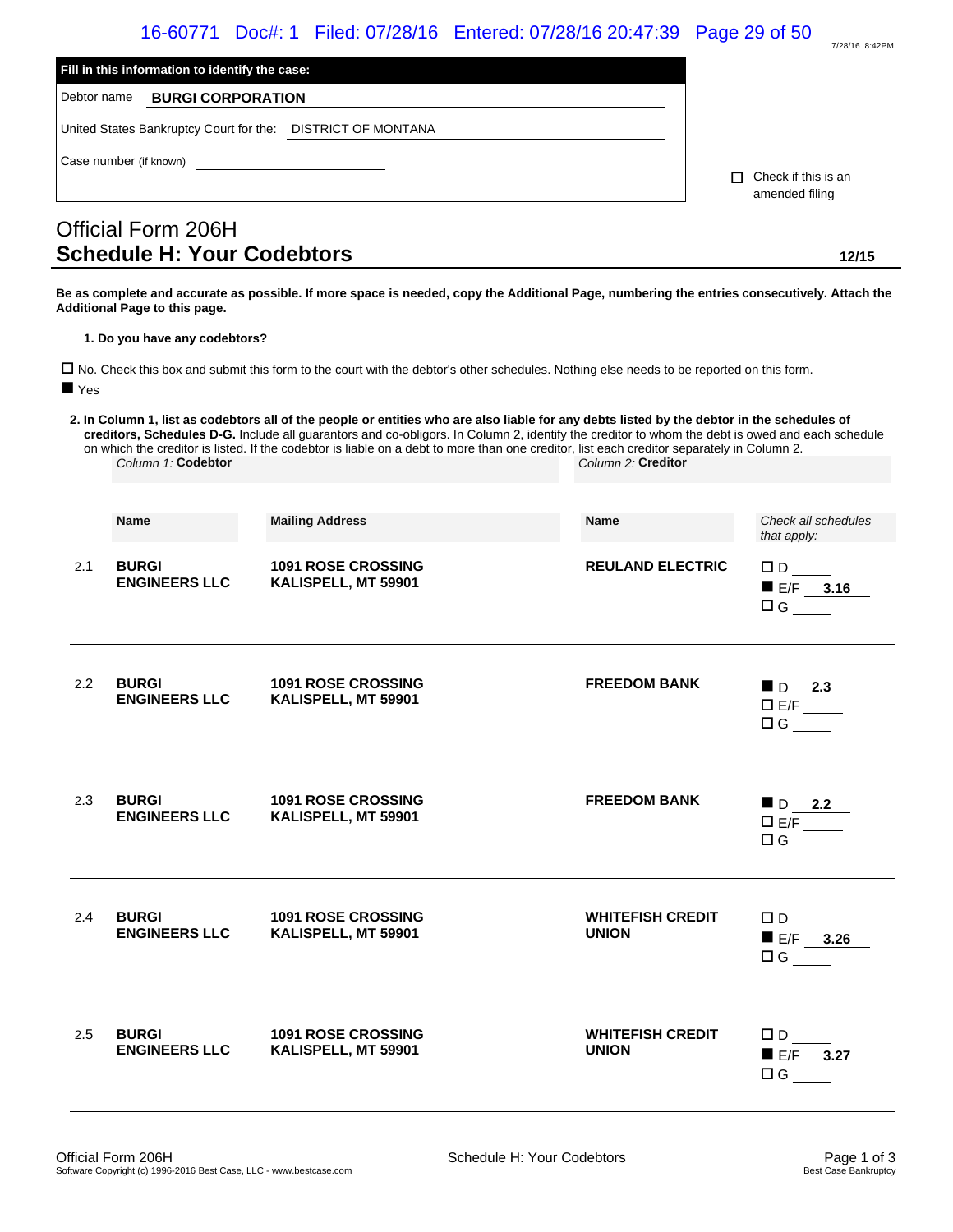| Debtor | <b>BURGI CORPORATION</b>                                                                                                                                        |                                                    | Case number (if known)                   |                                                                                                                       |  |  |
|--------|-----------------------------------------------------------------------------------------------------------------------------------------------------------------|----------------------------------------------------|------------------------------------------|-----------------------------------------------------------------------------------------------------------------------|--|--|
|        |                                                                                                                                                                 |                                                    |                                          |                                                                                                                       |  |  |
|        | <b>Additional Page to List More Codebtors</b><br>Copy this page only if more space is needed. Continue numbering the lines sequentially from the previous page. |                                                    |                                          |                                                                                                                       |  |  |
|        | Column 1: Codebtor                                                                                                                                              |                                                    | Column 2: Creditor                       |                                                                                                                       |  |  |
| 2.6    | <b>DANIEL J. BURGI</b>                                                                                                                                          | P.O. BOX 11058<br>KALISPELL, MT 59901              | <b>FREEDOM BANK</b>                      | $D_{2.3}$<br>$\overline{E/F}$<br>$\Box$ G                                                                             |  |  |
| 2.7    | <b>DANIEL J. BURGI</b>                                                                                                                                          | P.O. BOX 11058<br>KALISPELL, MT 59901              | <b>FREEDOM BANK</b>                      | $\begin{array}{c}\n\blacksquare \text{ D} \quad \text{2.2}\n\\ \square E/F \quad \text{---}\n\end{array}$<br>$\Box G$ |  |  |
| 2.8    | <b>DANIEL J. BURGI</b>                                                                                                                                          | P.O. BOX 11058<br>KALISPELL, MT 59901              | <b>WELLS FARGO</b><br><b>CREDIT CARD</b> | $\square$ D<br>$E/F$ 3.23<br>$\Box G$                                                                                 |  |  |
| 2.9    | <b>DANIEL J. BURGI</b>                                                                                                                                          | P.O. BOX 11058<br>KALISPELL, MT 59901              | <b>WHITEFISH CREDIT</b><br><b>UNION</b>  | $\square$ D<br>$E/F$ 3.26<br>$\Box G$                                                                                 |  |  |
|        | 2.10 DANIEL J. BURGI                                                                                                                                            | P.O. BOX 11058<br>KALISPELL, MT 59901              | <b>WHITEFISH CREDIT</b><br><b>UNION</b>  | $\square$ D<br>$E/F$ 3.27<br>$\Box G$                                                                                 |  |  |
|        | 2.11 DANIEL J. BURGI                                                                                                                                            | P.O. BOX 11058<br>KALISPELL, MT 59901              | <b>BSB LEASING</b>                       | $\blacksquare$ D 2.1<br>D E/F<br>$\Box G$                                                                             |  |  |
|        | 2.12 DANIEL J. BURGI                                                                                                                                            | P.O. BOX 11058<br>KALISPELL, MT 59901              | <b>WELLS FARGO</b><br><b>CREDIT CARD</b> | $\square$ D<br>$E/F$ 3.24<br>$\Box G$                                                                                 |  |  |
|        | 2.13 ROBERT C.<br><b>BURGI</b>                                                                                                                                  | 350 DUNWOODY LN<br><b>COLUMBIA FALLS, MT 59912</b> | <b>FREEDOM BANK</b>                      | $\blacksquare$ D 2.3<br>E/F<br>$\Box G$                                                                               |  |  |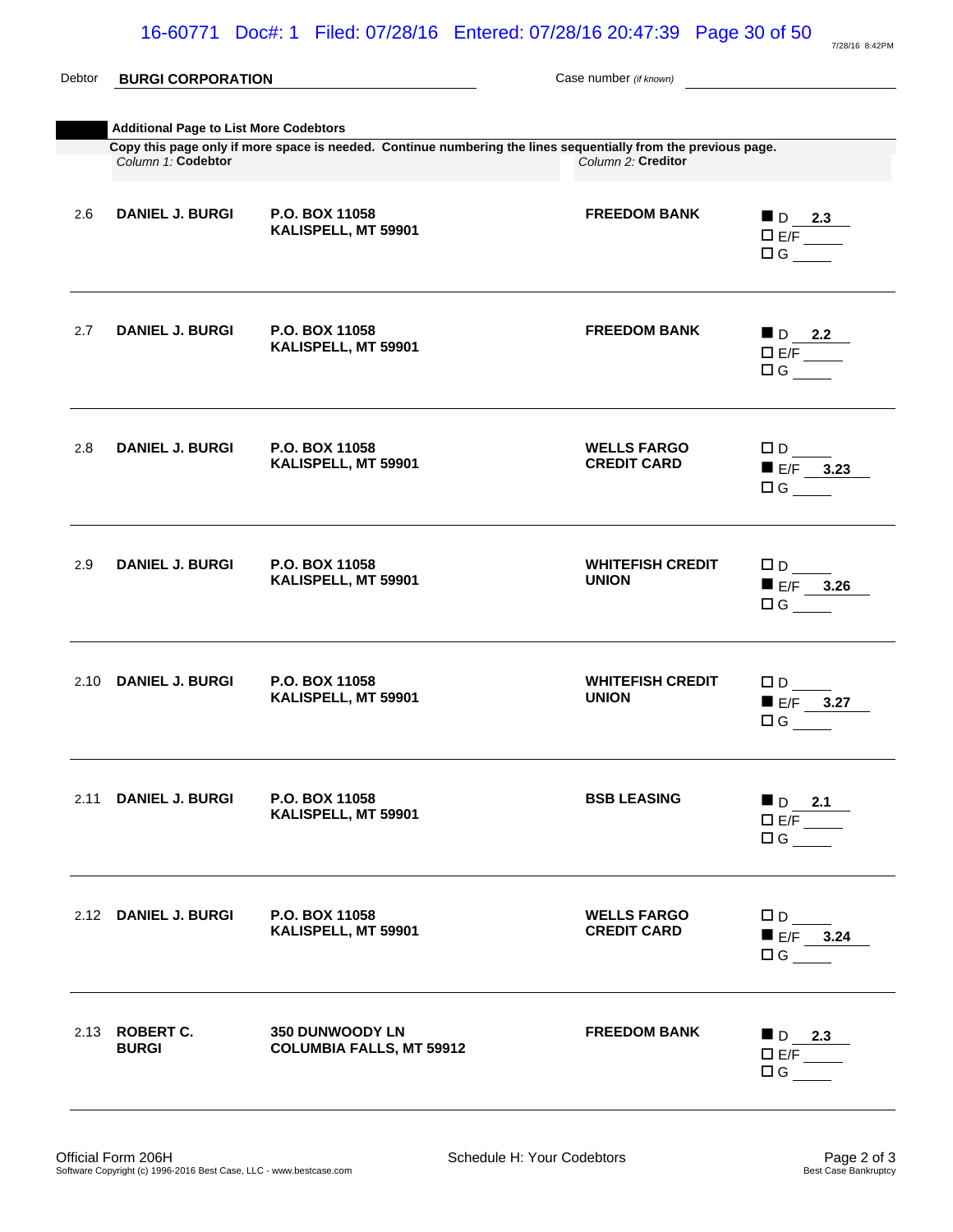| Debtor | <b>BURGI CORPORATION</b>              |                                                                                                                | Case number (if known)                   |                                                              |  |  |
|--------|---------------------------------------|----------------------------------------------------------------------------------------------------------------|------------------------------------------|--------------------------------------------------------------|--|--|
|        |                                       |                                                                                                                |                                          |                                                              |  |  |
|        |                                       | <b>Additional Page to List More Codebtors</b>                                                                  |                                          |                                                              |  |  |
|        | Column 1. Codebtor                    | Copy this page only if more space is needed. Continue numbering the lines sequentially from the previous page. | Column 2: Creditor                       |                                                              |  |  |
|        | 2.14 ROBERT C.<br><b>BURGI</b>        | <b>350 DUNWOODY LN</b><br><b>COLUMBIA FALLS, MT 59912</b>                                                      | <b>FREEDOM BANK</b>                      | $\blacksquare$ D 2.2<br>E/F<br>$\Box G$                      |  |  |
|        | 2.15 ROBERT C.<br><b>BURGI</b>        | <b>350 DUNWOODY LN</b><br><b>COLUMBIA FALLS, MT 59912</b>                                                      | <b>WELLS FARGO</b><br><b>CREDIT CARD</b> | $\Box$ D $\Box$<br>$E/F$ 3.23<br>$\Box$ G                    |  |  |
|        | 2.16 <b>ROBERT C.</b><br><b>BURGI</b> | <b>350 DUNWOODY LN</b><br><b>COLUMBIA FALLS, MT 59912</b>                                                      | <b>WHITEFISH CREDIT</b><br><b>UNION</b>  | $\square$ D<br>$E/F$ 3.26<br>$\Box G$                        |  |  |
|        | 2.17 <b>ROBERT C.</b><br><b>BURGI</b> | <b>350 DUNWOODY LN</b><br><b>COLUMBIA FALLS, MT 59912</b>                                                      | <b>WHITEFISH CREDIT</b><br><b>UNION</b>  | $\Box$ D $\Box$<br>$E/F$ 3.27<br>$\Box G$                    |  |  |
|        | 2.18 <b>ROBERT C.</b><br><b>BURGI</b> | <b>350 DUNWOODY LN</b><br><b>COLUMBIA FALLS, MT 59912</b>                                                      | <b>BSB LEASING</b>                       | $\blacksquare$ D 2.1<br>$D E/F$ <sub>_____</sub><br>$\Box G$ |  |  |
|        | 2.19 <b>ROBERT C.</b><br><b>BURGI</b> | <b>350 DUNWOODY LN</b><br><b>COLUMBIA FALLS, MT 59912</b>                                                      | <b>WELLS FARGO</b><br><b>CREDIT CARD</b> | $\Box D$<br>$E/F$ 3.24<br>$\Box$ G                           |  |  |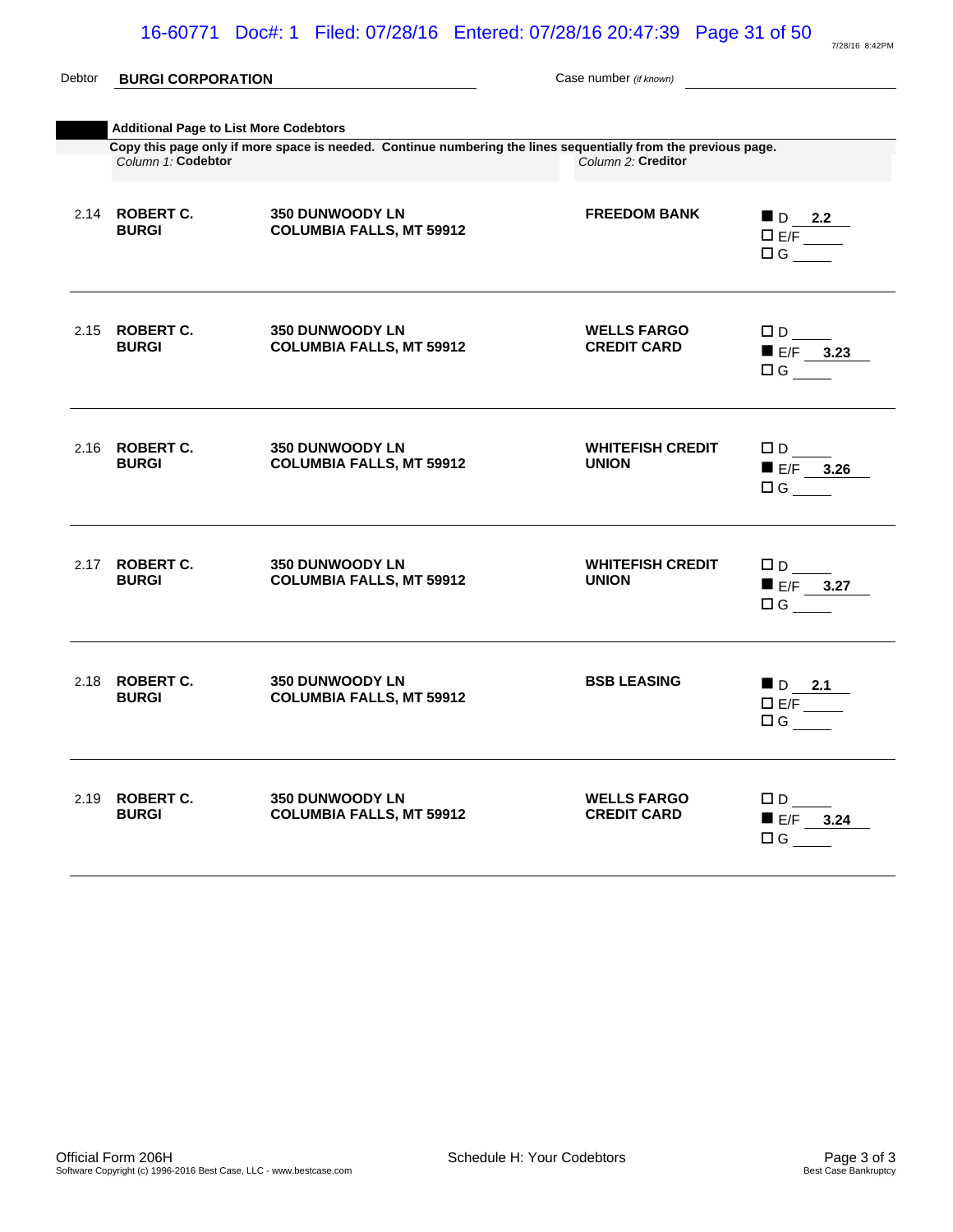|         | Fill in this information to identify the case:                                                                                                                                                                                                                                                                                                                                                                                                                                                 |              |                                                       |                      |                                                                            |
|---------|------------------------------------------------------------------------------------------------------------------------------------------------------------------------------------------------------------------------------------------------------------------------------------------------------------------------------------------------------------------------------------------------------------------------------------------------------------------------------------------------|--------------|-------------------------------------------------------|----------------------|----------------------------------------------------------------------------|
|         | <b>BURGI CORPORATION</b><br>Debtor name                                                                                                                                                                                                                                                                                                                                                                                                                                                        |              |                                                       |                      |                                                                            |
|         | United States Bankruptcy Court for the: DISTRICT OF MONTANA                                                                                                                                                                                                                                                                                                                                                                                                                                    |              |                                                       |                      |                                                                            |
|         | Case number (if known)                                                                                                                                                                                                                                                                                                                                                                                                                                                                         |              |                                                       |                      | $\Box$ Check if this is an<br>amended filing                               |
|         |                                                                                                                                                                                                                                                                                                                                                                                                                                                                                                |              |                                                       |                      |                                                                            |
|         | Official Form 207<br>Statement of Financial Affairs for Non-Individuals Filing for Bankruptcy                                                                                                                                                                                                                                                                                                                                                                                                  |              |                                                       |                      | 04/16                                                                      |
|         | The debtor must answer every question. If more space is needed, attach a separate sheet to this form. On the top of any additional pages,<br>write the debtor's name and case number (if known).                                                                                                                                                                                                                                                                                               |              |                                                       |                      |                                                                            |
|         | Part 1: Income                                                                                                                                                                                                                                                                                                                                                                                                                                                                                 |              |                                                       |                      |                                                                            |
|         | 1. Gross revenue from business                                                                                                                                                                                                                                                                                                                                                                                                                                                                 |              |                                                       |                      |                                                                            |
|         | $\square$ None.                                                                                                                                                                                                                                                                                                                                                                                                                                                                                |              |                                                       |                      |                                                                            |
|         | Identify the beginning and ending dates of the debtor's fiscal year,<br>which may be a calendar year                                                                                                                                                                                                                                                                                                                                                                                           |              | Sources of revenue<br>Check all that apply            |                      | <b>Gross revenue</b><br>(before deductions and<br>exclusions)              |
|         | From the beginning of the fiscal year to filing date:                                                                                                                                                                                                                                                                                                                                                                                                                                          |              | Operating a business                                  |                      | \$544,191.00                                                               |
|         | From 1/01/2016 to Filing Date                                                                                                                                                                                                                                                                                                                                                                                                                                                                  |              | $\Box$ Other                                          |                      |                                                                            |
|         | For prior year:<br>From 1/01/2015 to 12/31/2015                                                                                                                                                                                                                                                                                                                                                                                                                                                |              | Operating a business                                  |                      | \$1,163,478.00                                                             |
|         |                                                                                                                                                                                                                                                                                                                                                                                                                                                                                                |              | $\Box$ Other                                          |                      |                                                                            |
|         | For year before that:                                                                                                                                                                                                                                                                                                                                                                                                                                                                          |              | Operating a business                                  |                      | \$963,423.00                                                               |
|         | From 1/01/2014 to 12/31/2014                                                                                                                                                                                                                                                                                                                                                                                                                                                                   |              | $\Box$ Other<br><u> 1990 - Jan Barbara III, martx</u> |                      |                                                                            |
| 2.      | Non-business revenue<br>Include revenue regardless of whether that revenue is taxable. Non-business income may include interest, dividends, money collected from lawsuits,<br>and royalties. List each source and the gross revenue for each separately. Do not include revenue listed in line 1.                                                                                                                                                                                              |              |                                                       |                      |                                                                            |
|         | $\blacksquare$ None.                                                                                                                                                                                                                                                                                                                                                                                                                                                                           |              |                                                       |                      |                                                                            |
|         |                                                                                                                                                                                                                                                                                                                                                                                                                                                                                                |              | Description of sources of revenue                     |                      | Gross revenue from<br>each source<br>(before deductions and<br>exclusions) |
| Part 2: | List Certain Transfers Made Before Filing for Bankruptcy                                                                                                                                                                                                                                                                                                                                                                                                                                       |              |                                                       |                      |                                                                            |
| 3.      | Certain payments or transfers to creditors within 90 days before filing this case<br>List payments or transfers--including expense reimbursements--to any creditor, other than regular employee compensation, within 90 days before<br>filing this case unless the aggregate value of all property transferred to that creditor is less than \$6,425. (This amount may be adjusted on 4/01/19<br>and every 3 years after that with respect to cases filed on or after the date of adjustment.) |              |                                                       |                      |                                                                            |
|         | $\Box$ None.                                                                                                                                                                                                                                                                                                                                                                                                                                                                                   |              |                                                       |                      |                                                                            |
|         | <b>Creditor's Name and Address</b>                                                                                                                                                                                                                                                                                                                                                                                                                                                             | <b>Dates</b> | <b>Total amount of value</b>                          | Check all that apply | Reasons for payment or transfer                                            |
|         |                                                                                                                                                                                                                                                                                                                                                                                                                                                                                                |              |                                                       |                      |                                                                            |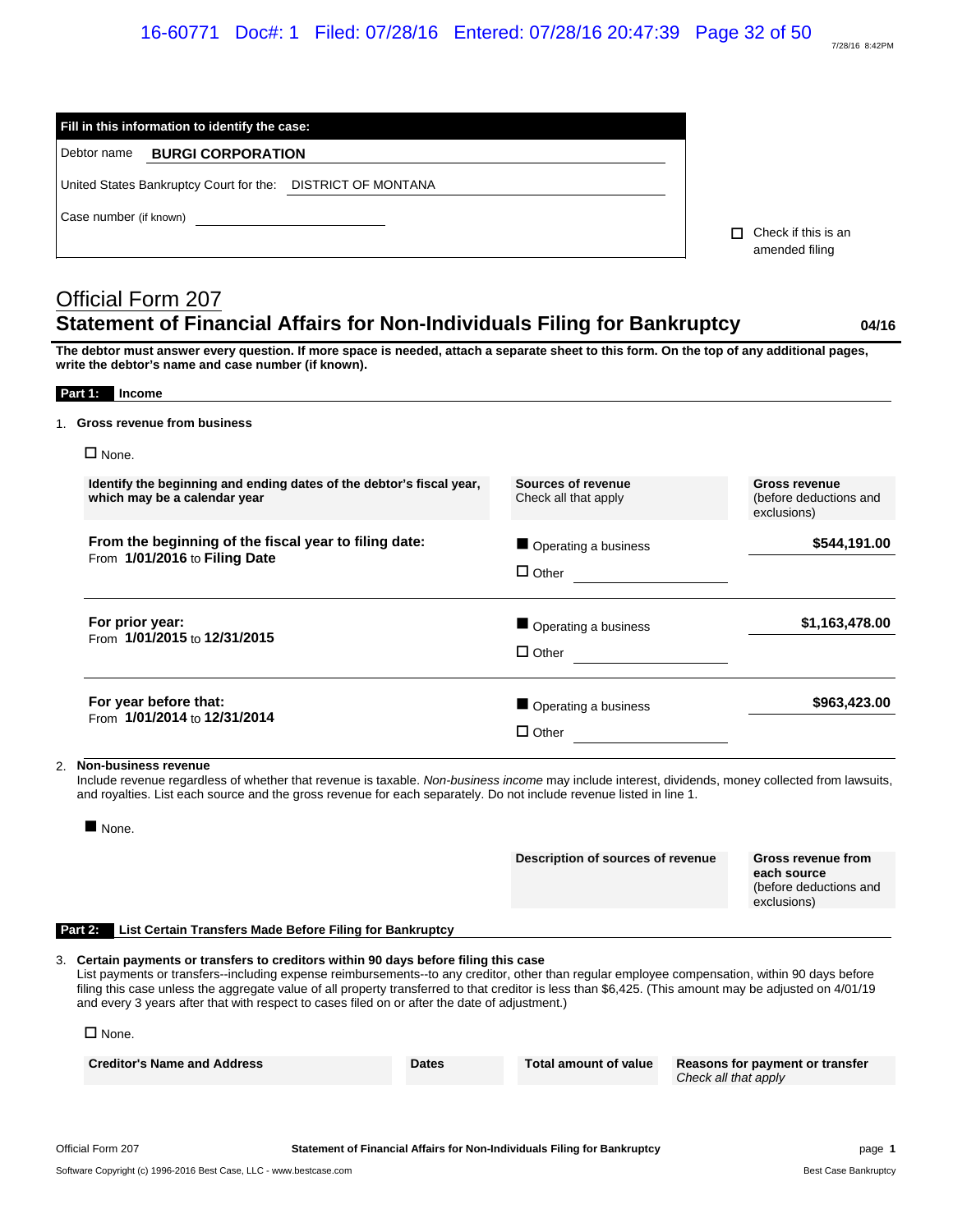# Debtor **BURGI CORPORATION** Case number *(if known)*

|      | <b>Creditor's Name and Address</b>                                                                             | <b>Dates</b>                                                                                                     | Total amount of value | Reasons for payment or transfer<br>Check all that apply                                                                  |
|------|----------------------------------------------------------------------------------------------------------------|------------------------------------------------------------------------------------------------------------------|-----------------------|--------------------------------------------------------------------------------------------------------------------------|
| 3.1. | <b>ACME MACHINE WORKS</b><br>1220 N. BRADLEY RAOD<br>SPOKANE, WA 99212                                         | $5/13/2016 -$<br>\$4,753.50<br>$7/27/16 -$<br>\$4,500                                                            | \$9,253.50            | $\Box$ Secured debt<br>$\square$ Unsecured loan repayments<br>Suppliers or vendors<br>$\square$ Services<br>$\Box$ Other |
| 3.2. | <b>CPM INDUSTRIES</b><br><b>410 WINDY POINT DRIVE</b><br><b>GLENDALE HEIGHTS, IL 60139</b>                     | 5/20/2016 -<br>\$4,099.44<br>7/11/2016 -<br>\$3,000.00<br>7/27/2016 -<br>\$6,000.00                              | \$13,099.44           | $\Box$ Secured debt<br>$\square$ Unsecured loan repayments<br>Suppliers or vendors<br>$\square$ Services<br>$\Box$ Other |
| 3.3. | <b>CONNECTOR TECHNOLOGY</b><br><b>INCORPORATED</b><br>5 WALTER FORAN BLVD., SUITE 4005<br>FLEMINGTON, NJ 08822 | 5/13/2016 -<br>\$3,227.80<br>5/31/2016 -<br>\$6,246.00<br>7/12/2016 -<br>\$322.85                                | \$9,796.65            | $\Box$ Secured debt<br>$\square$ Unsecured loan repayments<br>Suppliers or vendors<br>$\square$ Services<br>$\Box$ Other |
| 3.4. | <b>EXPRESS SERVICES INC.</b><br>P.O. BOX 203901<br>DALLAS, TX 75320-3901                                       | $5/3/2016 -$<br>\$467.79<br>5/20/2016 -<br>\$1,100.06<br>$6/1/2016 -$<br>\$762.05<br>$6/10/2016 -$<br>\$5,536.47 | \$7,866.37            | $\Box$ Secured debt<br>$\square$ Unsecured loan repayments<br>Suppliers or vendors<br>$\square$ Services<br>$\Box$ Other |
| 3.5. | <b>FREEDOM BANK</b><br>530 9TH ST. W<br><b>COLUMBIA FALLS, MT 59912</b>                                        | 5/3/2016 -<br>\$4,920.00<br>$6/3/2016 -$<br>\$4,920.00<br>7/5/2016 -<br>\$4,920.00                               | \$14,760.00           | Secured debt<br>$\Box$ Unsecured loan repayments<br>$\square$ Suppliers or vendors<br>$\square$ Services<br>$\Box$ Other |
| 3.6. | <b>LC STAFFING</b><br>P.O. BOX 1736<br>KALISPELL, MT 59901                                                     | $5/3/206 -$<br>\$2,851.23<br>5/31/2016 -<br>\$5,810.09<br>$6/10/2016 -$<br>\$7,863.24                            | \$16,524.56           | $\Box$ Secured debt<br>$\square$ Unsecured loan repayments<br>Suppliers or vendors<br>$\square$ Services<br>$\Box$ Other |
| 3.7. | PRECISION CUTTING TECHNOLOGIES<br><b>16208 EAST LACROSSE LANE</b><br>SPOKANE, WA 99216                         | 7/5/2016 -<br>\$1,495.80<br>7/27/2016 -<br>\$5,384.60                                                            | \$6,880.40            | $\Box$ Secured debt<br>$\Box$ Unsecured loan repayments<br>Suppliers or vendors<br>$\square$ Services<br>$\Box$ Other    |
| 3.8. | <b>SIVYER STEEL COMPANY</b><br><b>P.O. BOX 220</b><br><b>BETTENDORF, IA 52722</b>                              | 7/5/2016                                                                                                         | \$7,151.75            | $\Box$ Secured debt<br>$\square$ Unsecured loan repayments<br>Suppliers or vendors<br>$\square$ Services<br>$\Box$ Other |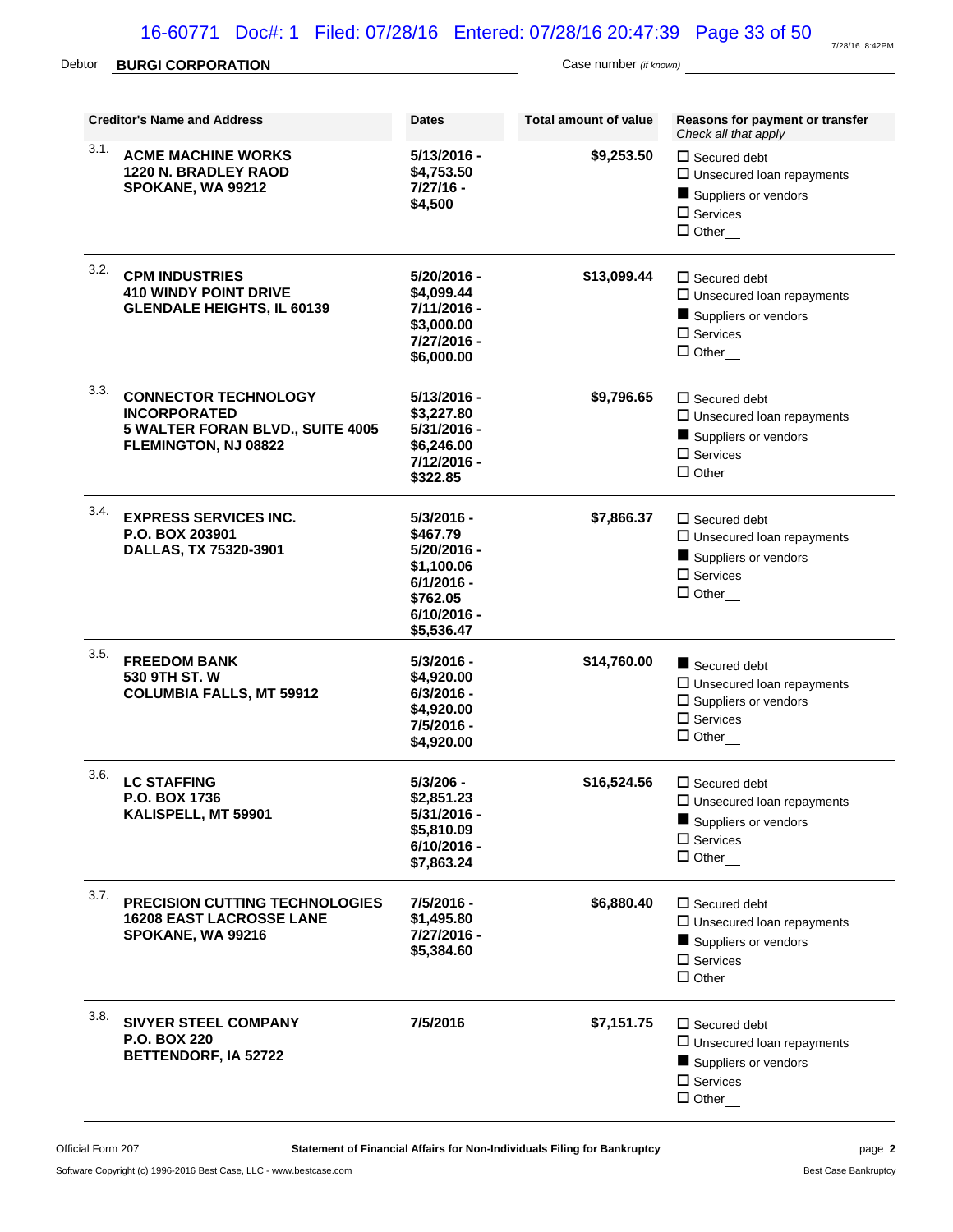| Debtor | <b>BURGI CORPORATION</b>                                                                   | Case number (if known)                                                                                              |                       |                                                                                                                                     |  |  |
|--------|--------------------------------------------------------------------------------------------|---------------------------------------------------------------------------------------------------------------------|-----------------------|-------------------------------------------------------------------------------------------------------------------------------------|--|--|
|        | <b>Creditor's Name and Address</b>                                                         | <b>Dates</b>                                                                                                        | Total amount of value | Reasons for payment or transfer<br>Check all that apply                                                                             |  |  |
| 3.9.   | <b>SUNRISE #5 LLP</b><br>547 ARMORY RD<br><b>WHITEFISH, MT 59937</b>                       | $5/13/2016 -$<br>\$1.470.20<br>$5/20/2016 -$<br>\$5,080,20<br>7/6/2016 -<br>\$8,345.86<br>7/27/2016 -<br>\$3,275.20 | \$18,171.46           | $\Box$ Secured debt<br>$\Box$ Unsecured loan repayments<br>$\Box$ Suppliers or vendors<br>$\square$ Services<br>Other LEASE PAYMENT |  |  |
| 3.10   | <b>SUPERIOR SERVICES, LLC</b><br><b>250 COUNTY ROAD 520</b><br><b>HANCEVILLE, AL 35077</b> | $5/31/2016 -$<br>\$6,633.85<br>$6/23/2016 -$                                                                        | \$21,951.39           | $\Box$ Secured debt<br>$\Box$ Unsecured loan repayments<br>$\blacksquare$ Cuppliere or vendere                                      |  |  |

|      | HANCEVILLE, AL 35077                                                                    | 6/23/2016 -<br>\$15,317.54                                                        |             | Suppliers or vendors<br>$\square$ Services<br>$\Box$ Other                                                            |
|------|-----------------------------------------------------------------------------------------|-----------------------------------------------------------------------------------|-------------|-----------------------------------------------------------------------------------------------------------------------|
| 3.11 | <b>WINGARD &amp; CO., INC.</b><br><b>4205 MENLO DRIVE</b><br><b>BALTIMORE, MD 21215</b> | $5/3/2016 -$<br>\$8,938.69<br>7/5/2016 -<br>\$1,448.92                            | \$10,387.61 | $\Box$ Secured debt<br>$\Box$ Unsecured loan repayments<br>Suppliers or vendors<br>$\Box$ Services<br>$\Box$ Other    |
| 3.12 | <b>XPOLOGISTIC</b><br>P.O. BOX 5160<br><b>PORTLAND, OR 97208-5160</b>                   | 5/31/2016 -<br>\$2,260.49<br>7/12/2016 -<br>\$3,534.41<br>7/27/2016 -<br>\$894.27 | \$6,689.17  | $\Box$ Secured debt<br>$\Box$ Unsecured loan repayments<br>Suppliers or vendors<br>$\square$ Services<br>$\Box$ Other |
| 3.13 | <b>THOMPSON PRECISION</b><br><b>PO BOX 2294</b><br>Kalispell, MT 59903                  | 5/13/2016 -<br>\$560.94<br>5/31/2016 -<br>\$3,629.83<br>7/27/2016 -<br>\$4,613.65 | \$8,804.42  | $\Box$ Secured debt<br>$\Box$ Unsecured loan repayments<br>Suppliers or vendors<br>$\square$ Services<br>$\Box$ Other |

#### 4. **Payments or other transfers of property made within 1 year before filing this case that benefited any insider**

List payments or transfers, including expense reimbursements, made within 1 year before filing this case on debts owed to an insider or guaranteed or cosigned by an insider unless the aggregate value of all property transferred to or for the benefit of the insider is less than \$6,425. (This amount may be adjusted on 4/01/19 and every 3 years after that with respect to cases filed on or after the date of adjustment.) Do not include any payments listed in line 3. *Insiders* include officers, directors, and anyone in control of a corporate debtor and their relatives; general partners of a partnership debtor and their relatives; affiliates of the debtor and insiders of such affiliates; and any managing agent of the debtor. 11 U.S.C. § 101(31).

|                                                                                                                                                                                                                                                                                                                                                                              | $\blacksquare$ None.                                                                                                                                                              |                          |                       |                                 |                   |
|------------------------------------------------------------------------------------------------------------------------------------------------------------------------------------------------------------------------------------------------------------------------------------------------------------------------------------------------------------------------------|-----------------------------------------------------------------------------------------------------------------------------------------------------------------------------------|--------------------------|-----------------------|---------------------------------|-------------------|
|                                                                                                                                                                                                                                                                                                                                                                              | Insider's name and address<br><b>Relationship to debtor</b>                                                                                                                       | <b>Dates</b>             | Total amount of value | Reasons for payment or transfer |                   |
| 5. Repossessions, foreclosures, and returns<br>List all property of the debtor that was obtained by a creditor within 1 year before filing this case, including property repossessed by a creditor, sold at<br>a foreclosure sale, transferred by a deed in lieu of foreclosure, or returned to the seller. Do not include property listed in line 6.<br>$\blacksquare$ None |                                                                                                                                                                                   |                          |                       |                                 |                   |
|                                                                                                                                                                                                                                                                                                                                                                              | Creditor's name and address                                                                                                                                                       | Describe of the Property |                       | Date                            | Value of property |
|                                                                                                                                                                                                                                                                                                                                                                              | 6. <b>Setoffs</b><br>The same seather hadmeliar a back of financial haddedies, that might 00 dam bafon filled this case are all as elemented to althoughbar from an approximation |                          |                       |                                 |                   |

List any creditor, including a bank or financial institution, that within 90 days before filing this case set off or otherwise took anything from an account of the debtor without permission or refused to make a payment at the debtor's direction from an account of the debtor because the debtor owed a Official Form 207 **Statement of Financial Affairs for Non-Individuals Filing for Bankruptcy** page **3**

6. **Setoffs**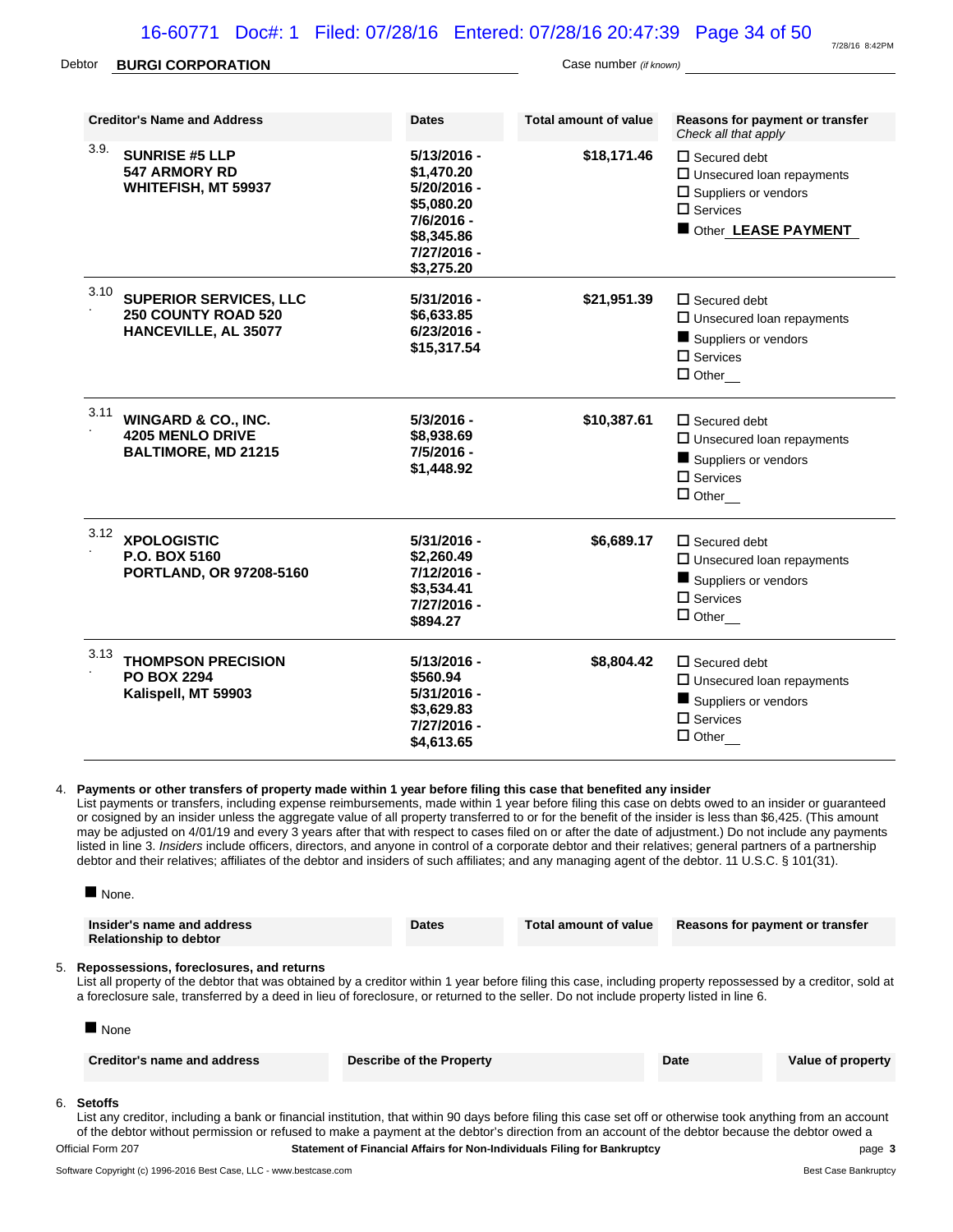|         |                     | 16-60771 Doc#: 1 Filed: 07/28/16 Entered: 07/28/16 20:47:39 Page 35 of 50                                                                                                                                                                                                                                                         |                                                                                                                                                                                                                                                    |                                                                                                  |                   |                                                 | 7/28/16 8:42PM            |
|---------|---------------------|-----------------------------------------------------------------------------------------------------------------------------------------------------------------------------------------------------------------------------------------------------------------------------------------------------------------------------------|----------------------------------------------------------------------------------------------------------------------------------------------------------------------------------------------------------------------------------------------------|--------------------------------------------------------------------------------------------------|-------------------|-------------------------------------------------|---------------------------|
| Debtor  |                     | <b>BURGI CORPORATION</b>                                                                                                                                                                                                                                                                                                          |                                                                                                                                                                                                                                                    | Case number (if known)                                                                           |                   |                                                 |                           |
|         |                     |                                                                                                                                                                                                                                                                                                                                   |                                                                                                                                                                                                                                                    |                                                                                                  |                   |                                                 |                           |
|         | debt.               |                                                                                                                                                                                                                                                                                                                                   |                                                                                                                                                                                                                                                    |                                                                                                  |                   |                                                 |                           |
|         | $\blacksquare$ None |                                                                                                                                                                                                                                                                                                                                   |                                                                                                                                                                                                                                                    |                                                                                                  |                   |                                                 |                           |
|         |                     | Creditor's name and address                                                                                                                                                                                                                                                                                                       | Description of the action creditor took                                                                                                                                                                                                            |                                                                                                  | taken             | Date action was                                 | Amount                    |
|         | Part 3:             | <b>Legal Actions or Assignments</b>                                                                                                                                                                                                                                                                                               |                                                                                                                                                                                                                                                    |                                                                                                  |                   |                                                 |                           |
|         |                     | 7. Legal actions, administrative proceedings, court actions, executions, attachments, or governmental audits<br>List the legal actions, proceedings, investigations, arbitrations, mediations, and audits by federal or state agencies in which the debtor was involved<br>in any capacity—within 1 year before filing this case. |                                                                                                                                                                                                                                                    |                                                                                                  |                   |                                                 |                           |
|         | $\Box$ None.        |                                                                                                                                                                                                                                                                                                                                   |                                                                                                                                                                                                                                                    |                                                                                                  |                   |                                                 |                           |
|         |                     | <b>Case title</b><br>Case number                                                                                                                                                                                                                                                                                                  | Nature of case                                                                                                                                                                                                                                     | Court or agency's name and<br>address                                                            |                   | <b>Status of case</b>                           |                           |
|         |                     | 7.1. REULAND ELECTRIC CO VS.<br><b>BURGI ENGINEERS, LLC AND</b><br><b>BURGI ENGINEERING, INC.</b><br>CV13-09499 SJO                                                                                                                                                                                                               | <b>Collection</b>                                                                                                                                                                                                                                  | <b>UNITED STATES DISTRICT</b><br><b>COURT</b><br><b>CENTRAL DISTRICT OF</b><br><b>CALIFORNIA</b> |                   | $\Box$ Pending<br>$\Box$ On appeal<br>Concluded |                           |
| Part 4: |                     | <b>Certain Gifts and Charitable Contributions</b><br>9. List all gifts or charitable contributions the debtor gave to a recipient within 2 years before filing this case unless the aggregate value of<br>the gifts to that recipient is less than \$1,000                                                                        |                                                                                                                                                                                                                                                    |                                                                                                  |                   |                                                 |                           |
|         | $\Box$ None         |                                                                                                                                                                                                                                                                                                                                   |                                                                                                                                                                                                                                                    |                                                                                                  |                   |                                                 |                           |
|         |                     | Recipient's name and address                                                                                                                                                                                                                                                                                                      | Description of the gifts or contributions                                                                                                                                                                                                          |                                                                                                  | Dates given       |                                                 | Value                     |
|         | 9.1.                | <b>GO-FUND-ME</b>                                                                                                                                                                                                                                                                                                                 | <b>ACCOUNT FOR A SURVIVING MINOR</b><br><b>CHILDREN OF AN EMPLOYEE THAT</b><br><b>PASSED AWAY</b>                                                                                                                                                  | ONE TIME DONATION TO "GO-FUND-ME                                                                 | <b>JUNE, 2016</b> |                                                 | \$2,500.00                |
|         |                     | Recipients relationship to debtor<br>N/A                                                                                                                                                                                                                                                                                          |                                                                                                                                                                                                                                                    |                                                                                                  |                   |                                                 |                           |
|         |                     |                                                                                                                                                                                                                                                                                                                                   |                                                                                                                                                                                                                                                    |                                                                                                  |                   |                                                 |                           |
| Part 5: |                     | <b>Certain Losses</b>                                                                                                                                                                                                                                                                                                             |                                                                                                                                                                                                                                                    |                                                                                                  |                   |                                                 |                           |
|         |                     | 10. All losses from fire, theft, or other casualty within 1 year before filing this case.                                                                                                                                                                                                                                         |                                                                                                                                                                                                                                                    |                                                                                                  |                   |                                                 |                           |
|         | $\blacksquare$ None |                                                                                                                                                                                                                                                                                                                                   |                                                                                                                                                                                                                                                    |                                                                                                  |                   |                                                 |                           |
|         |                     | Description of the property lost and<br>how the loss occurred                                                                                                                                                                                                                                                                     | Amount of payments received for the loss<br>If you have received payments to cover the loss, for<br>tort liability, list the total received.<br>List unpaid claims on Official Form 106A/B (Schedule<br>A/B: Assets - Real and Personal Property). | example, from insurance, government compensation, or                                             | Dates of loss     |                                                 | Value of property<br>lost |
| Part 6: |                     | <b>Certain Payments or Transfers</b>                                                                                                                                                                                                                                                                                              |                                                                                                                                                                                                                                                    |                                                                                                  |                   |                                                 |                           |
|         |                     |                                                                                                                                                                                                                                                                                                                                   |                                                                                                                                                                                                                                                    |                                                                                                  |                   |                                                 |                           |

# 11. **Payments related to bankruptcy**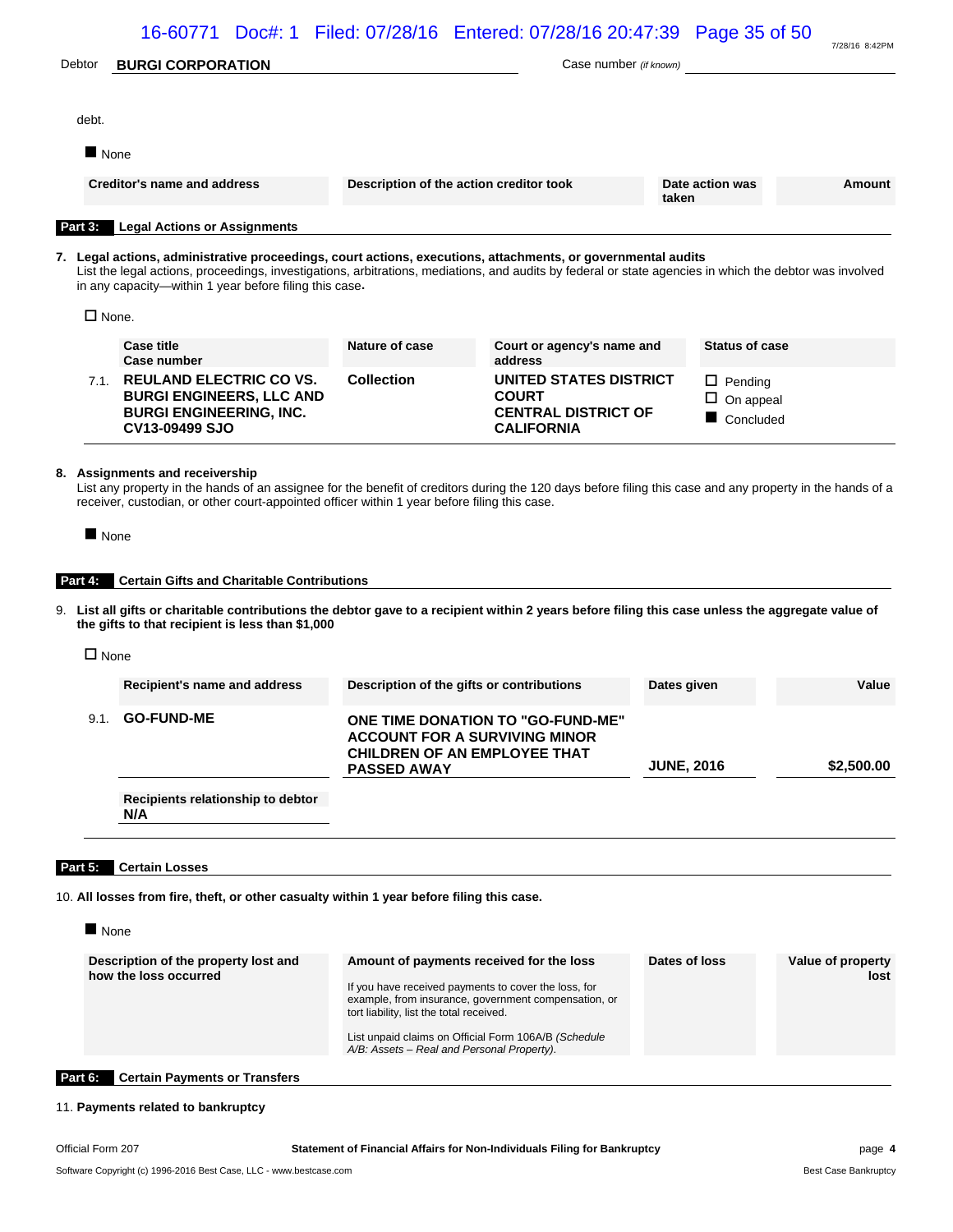### Debtor **BURGI CORPORATION Case number** *(if known)* Case number *(if known)*

|              | relief, or filing a bankruptcy case.                            | List any payments of money or other transfers of property made by the debtor or person acting on behalf of the debtor within 1 year before the filing<br>of this case to another person or entity, including attorneys, that the debtor consulted about debt consolidation or restructuring, seeking bankruptcy |              |                          |
|--------------|-----------------------------------------------------------------|-----------------------------------------------------------------------------------------------------------------------------------------------------------------------------------------------------------------------------------------------------------------------------------------------------------------|--------------|--------------------------|
| $\Box$ None. |                                                                 |                                                                                                                                                                                                                                                                                                                 |              |                          |
|              | Who was paid or who received<br>the transfer?<br><b>Address</b> | If not money, describe any property transferred                                                                                                                                                                                                                                                                 | <b>Dates</b> | Total amount or<br>value |
| 11.1.        | <b>Goodrich &amp; Reely PLLC</b>                                |                                                                                                                                                                                                                                                                                                                 |              |                          |

|       | 2812 1st Ave North, Suite 301<br><b>PO Box 1899</b><br>Billings, MT 59103-1899 | <b>Attorney Fees</b> | 7/26/2016 | \$5,000.00 |
|-------|--------------------------------------------------------------------------------|----------------------|-----------|------------|
|       | <b>Email or website address</b>                                                |                      |           |            |
|       | malcolm@goodrichreely.com;<br>maggie@goodrichreely.com                         |                      |           |            |
|       | Who made the payment, if not debtor?                                           |                      |           |            |
| 11.2. | Patten Peterman Bekkedahl &<br>Green<br>2817 2nd Avenue North, Suite           |                      |           |            |
|       | 300<br>Billings, MT 59101                                                      | <b>Attorney Fees</b> | 7/25/2016 | \$1,050.00 |
|       | <b>Email or website address</b>                                                |                      |           |            |
|       | Who made the payment, if not debtor?                                           |                      |           |            |

#### 12. **Self-settled trusts of which the debtor is a beneficiary**

List any payments or transfers of property made by the debtor or a person acting on behalf of the debtor within 10 years before the filing of this case to a self-settled trust or similar device.

Do not include transfers already listed on this statement.

None.

| Name of trust or device                            | Describe any property transferred | Dates transfers<br>were made | Total amount or<br>value |
|----------------------------------------------------|-----------------------------------|------------------------------|--------------------------|
| 13. Transfers not already listed on this statement |                                   |                              |                          |

List any transfers of money or other property by sale, trade, or any other means made by the debtor or a person acting on behalf of the debtor within 2 years before the filing of this case to another person, other than property transferred in the ordinary course of business or financial affairs. Include both outright transfers and transfers made as security. Do not include gifts or transfers previously listed on this statement.

```
None.
```

| Who received transfer? | Description of property transferred or      | Date transfer | <b>Total amount or</b> |
|------------------------|---------------------------------------------|---------------|------------------------|
| <b>Address</b>         | payments received or debts paid in exchange | was made      | value                  |

#### **Part 7: Previous Locations**

#### 14. **Previous addresses**

List all previous addresses used by the debtor within 3 years before filing this case and the dates the addresses were used.

Does not apply

| <b>Address</b> | Dates of occupancy<br>From-To |
|----------------|-------------------------------|
|                |                               |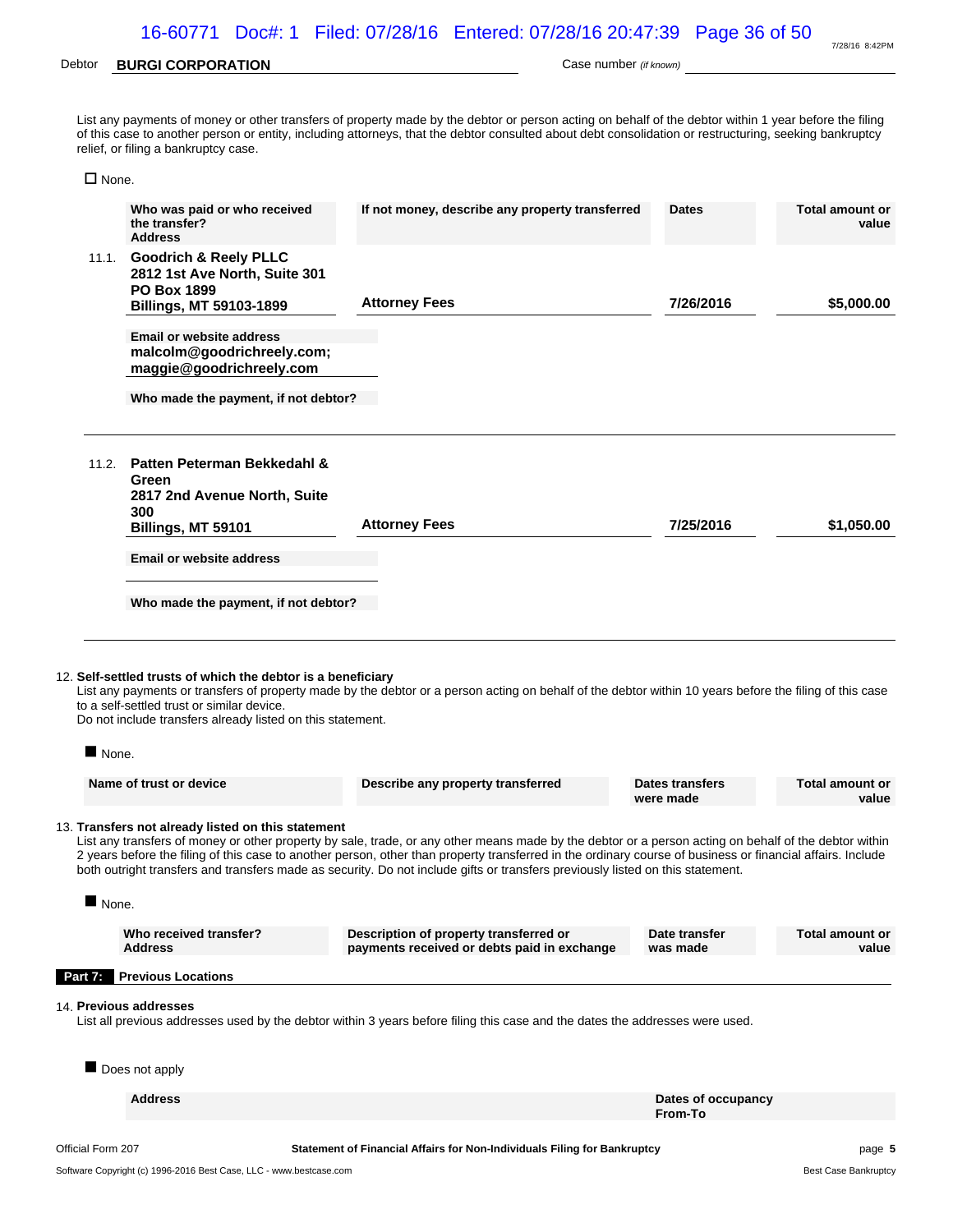## Debtor **BURGI CORPORATION** Case number *(if known)*

7/28/16 8:42PM

| Part 8: | <b>Health Care Bankruptcies</b>                                                                                                                                                                                                                                                                                                                                                                                                             |                                                                                     |                                                                                |                                                               |                                                                                 |          |
|---------|---------------------------------------------------------------------------------------------------------------------------------------------------------------------------------------------------------------------------------------------------------------------------------------------------------------------------------------------------------------------------------------------------------------------------------------------|-------------------------------------------------------------------------------------|--------------------------------------------------------------------------------|---------------------------------------------------------------|---------------------------------------------------------------------------------|----------|
|         | 15. Health Care bankruptcies<br>Is the debtor primarily engaged in offering services and facilities for:<br>- diagnosing or treating injury, deformity, or disease, or<br>- providing any surgical, psychiatric, drug treatment, or obstetric care?                                                                                                                                                                                         |                                                                                     |                                                                                |                                                               |                                                                                 |          |
| $\Box$  | No. Go to Part 9.<br>Yes. Fill in the information below.                                                                                                                                                                                                                                                                                                                                                                                    |                                                                                     |                                                                                |                                                               |                                                                                 |          |
|         | <b>Facility name and address</b>                                                                                                                                                                                                                                                                                                                                                                                                            | Nature of the business operation, including type of services<br>the debtor provides |                                                                                |                                                               | If debtor provides meals<br>and housing, number of<br>patients in debtor's care |          |
| Part 9: | <b>Personally Identifiable Information</b>                                                                                                                                                                                                                                                                                                                                                                                                  |                                                                                     |                                                                                |                                                               |                                                                                 |          |
|         | 16. Does the debtor collect and retain personally identifiable information of customers?                                                                                                                                                                                                                                                                                                                                                    |                                                                                     |                                                                                |                                                               |                                                                                 |          |
|         |                                                                                                                                                                                                                                                                                                                                                                                                                                             |                                                                                     |                                                                                |                                                               |                                                                                 |          |
| □       | No.<br>Yes. State the nature of the information collected and retained.                                                                                                                                                                                                                                                                                                                                                                     |                                                                                     |                                                                                |                                                               |                                                                                 |          |
|         | 17. Within 6 years before filing this case, have any employees of the debtor been participants in any ERISA, 401(k), 403(b), or other pension or<br>profit-sharing plan made available by the debtor as an employee benefit?                                                                                                                                                                                                                |                                                                                     |                                                                                |                                                               |                                                                                 |          |
|         | No. Go to Part 10.                                                                                                                                                                                                                                                                                                                                                                                                                          |                                                                                     |                                                                                |                                                               |                                                                                 |          |
| □       | Yes. Does the debtor serve as plan administrator?                                                                                                                                                                                                                                                                                                                                                                                           |                                                                                     |                                                                                |                                                               |                                                                                 |          |
|         |                                                                                                                                                                                                                                                                                                                                                                                                                                             |                                                                                     |                                                                                |                                                               |                                                                                 |          |
|         | <b>Part 10.</b> Certain Financial Accounts, Safe Deposit Boxes, and Storage Units                                                                                                                                                                                                                                                                                                                                                           |                                                                                     |                                                                                |                                                               |                                                                                 |          |
|         | 18. Closed financial accounts<br>Within 1 year before filing this case, were any financial accounts or instruments held in the debtor's name, or for the debtor's benefit, closed, sold,<br>moved, or transferred?<br>Include checking, savings, money market, or other financial accounts; certificates of deposit; and shares in banks, credit unions, brokerage houses,<br>cooperatives, associations, and other financial institutions. |                                                                                     |                                                                                |                                                               |                                                                                 |          |
|         |                                                                                                                                                                                                                                                                                                                                                                                                                                             |                                                                                     |                                                                                |                                                               |                                                                                 |          |
|         | $\Box$ None<br><b>Financial Institution name and</b><br><b>Address</b>                                                                                                                                                                                                                                                                                                                                                                      | Last 4 digits of<br>account number                                                  | Type of account or<br>instrument                                               | Date account was<br>closed, sold,<br>moved, or<br>transferred | Last balance<br>before closing or                                               | transfer |
|         | <b>WELLS FARGO BANK</b><br>18.1.<br>2350 US-93<br>KALISPELL, MT 59901                                                                                                                                                                                                                                                                                                                                                                       | XXXX-8649                                                                           | $\Box$ Checking<br>Savings<br>Money Market<br>$\Box$ Brokerage<br>$\Box$ Other | 4/13/2016                                                     |                                                                                 | \$0.00   |
| case.   | 19. Safe deposit boxes<br>List any safe deposit box or other depository for securities, cash, or other valuables the debtor now has or did have within 1 year before filing this                                                                                                                                                                                                                                                            |                                                                                     |                                                                                |                                                               |                                                                                 |          |
|         | $\blacksquare$ None                                                                                                                                                                                                                                                                                                                                                                                                                         |                                                                                     |                                                                                |                                                               |                                                                                 |          |
|         | Depository institution name and address                                                                                                                                                                                                                                                                                                                                                                                                     | Names of anyone with<br>access to it<br><b>Address</b>                              |                                                                                | <b>Description of the contents</b>                            | Do you still<br>have it?                                                        |          |
|         | 20. Off-premises storage                                                                                                                                                                                                                                                                                                                                                                                                                    |                                                                                     |                                                                                |                                                               |                                                                                 |          |

List any property kept in storage units or warehouses within 1 year before filing this case. Do not include facilities that are in a part of a building in which the debtor does business.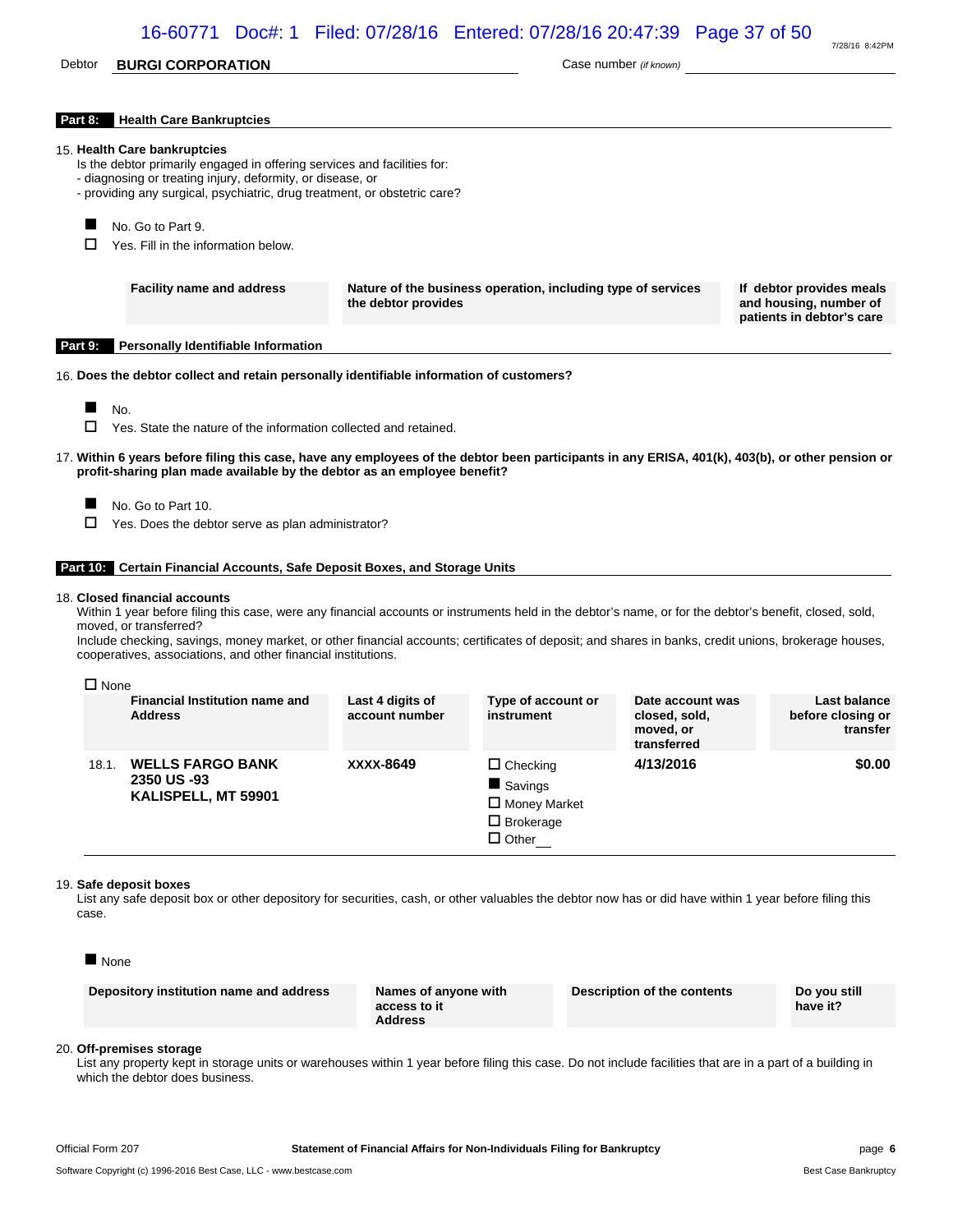| Debtor         | <b>BURGI CORPORATION</b>                                                                                                                                                                                                                                                                                                                                                                                                                                                                                                                                                                                                                           |                                                                               | Case number (if known)                          |                          |
|----------------|----------------------------------------------------------------------------------------------------------------------------------------------------------------------------------------------------------------------------------------------------------------------------------------------------------------------------------------------------------------------------------------------------------------------------------------------------------------------------------------------------------------------------------------------------------------------------------------------------------------------------------------------------|-------------------------------------------------------------------------------|-------------------------------------------------|--------------------------|
|                | None                                                                                                                                                                                                                                                                                                                                                                                                                                                                                                                                                                                                                                               |                                                                               |                                                 |                          |
|                | <b>Facility name and address</b>                                                                                                                                                                                                                                                                                                                                                                                                                                                                                                                                                                                                                   | Names of anyone with<br>access to it                                          | Description of the contents                     | Do you still<br>have it? |
|                | Part 11: Property the Debtor Holds or Controls That the Debtor Does Not Own                                                                                                                                                                                                                                                                                                                                                                                                                                                                                                                                                                        |                                                                               |                                                 |                          |
|                | 21. Property held for another<br>List any property that the debtor holds or controls that another entity owns. Include any property borrowed from, being stored for, or held in trust. Do<br>not list leased or rented property.                                                                                                                                                                                                                                                                                                                                                                                                                   |                                                                               |                                                 |                          |
| $\square$ None |                                                                                                                                                                                                                                                                                                                                                                                                                                                                                                                                                                                                                                                    |                                                                               |                                                 |                          |
|                | Owner's name and address                                                                                                                                                                                                                                                                                                                                                                                                                                                                                                                                                                                                                           | Location of the property                                                      | Describe the property                           | Value                    |
|                | <b>BURGI ENGINEERS LLC</b><br><b>1091 ROSE CROSSING</b><br>KALISPELL, MT 59901                                                                                                                                                                                                                                                                                                                                                                                                                                                                                                                                                                     | <b>196 SUNRISE CREEK</b><br><b>LOOP</b><br><b>COLUMBIA FALLS, MT</b><br>59912 | <b>DEEP FREEZER PURCHASED</b><br><b>IN 2014</b> | \$0.00                   |
|                | Part 12: Details About Environment Information                                                                                                                                                                                                                                                                                                                                                                                                                                                                                                                                                                                                     |                                                                               |                                                 |                          |
|                | For the purpose of Part 12, the following definitions apply:<br>Environmental law means any statute or governmental regulation that concerns pollution, contamination, or hazardous material, regardless of the<br>medium affected (air, land, water, or any other medium).<br>Site means any location, facility, or property, including disposal sites, that the debtor now owns, operates, or utilizes or that the debtor formerly<br>owned, operated, or utilized.<br>Hazardous material means anything that an environmental law defines as hazardous or toxic, or describes as a pollutant, contaminant, or a<br>similarly harmful substance. |                                                                               |                                                 |                          |
|                | Report all notices, releases, and proceedings known, regardless of when they occurred.                                                                                                                                                                                                                                                                                                                                                                                                                                                                                                                                                             |                                                                               |                                                 |                          |
|                | 22. Has the debtor been a party in any judicial or administrative proceeding under any environmental law? Include settlements and orders.                                                                                                                                                                                                                                                                                                                                                                                                                                                                                                          |                                                                               |                                                 |                          |
|                | No.                                                                                                                                                                                                                                                                                                                                                                                                                                                                                                                                                                                                                                                |                                                                               |                                                 |                          |
| П              | Yes. Provide details below.                                                                                                                                                                                                                                                                                                                                                                                                                                                                                                                                                                                                                        |                                                                               |                                                 |                          |
|                | <b>Case title</b><br>Case number                                                                                                                                                                                                                                                                                                                                                                                                                                                                                                                                                                                                                   | Court or agency name and<br>address                                           | Nature of the case                              | <b>Status of case</b>    |
|                | 23. Has any governmental unit otherwise notified the debtor that the debtor may be liable or potentially liable under or in violation of an<br>environmental law?                                                                                                                                                                                                                                                                                                                                                                                                                                                                                  |                                                                               |                                                 |                          |
| П              | No.<br>Yes. Provide details below.                                                                                                                                                                                                                                                                                                                                                                                                                                                                                                                                                                                                                 |                                                                               |                                                 |                          |
|                | Site name and address                                                                                                                                                                                                                                                                                                                                                                                                                                                                                                                                                                                                                              | Governmental unit name and<br>address                                         | Environmental law, if known                     | Date of notice           |
|                | 24. Has the debtor notified any governmental unit of any release of hazardous material?                                                                                                                                                                                                                                                                                                                                                                                                                                                                                                                                                            |                                                                               |                                                 |                          |
| □              | No.<br>Yes. Provide details below.                                                                                                                                                                                                                                                                                                                                                                                                                                                                                                                                                                                                                 |                                                                               |                                                 |                          |
|                | Site name and address                                                                                                                                                                                                                                                                                                                                                                                                                                                                                                                                                                                                                              | Governmental unit name and<br>address                                         | Environmental law, if known                     | Date of notice           |
| Part 13:       | Details About the Debtor's Business or Connections to Any Business                                                                                                                                                                                                                                                                                                                                                                                                                                                                                                                                                                                 |                                                                               |                                                 |                          |
|                | 25. Other businesses in which the debtor has or has had an interest<br>List any business for which the debtor was an owner, partner, member, or otherwise a person in control within 6 years before filing this case.<br>Include this information even if already listed in the Schedules.                                                                                                                                                                                                                                                                                                                                                         |                                                                               |                                                 |                          |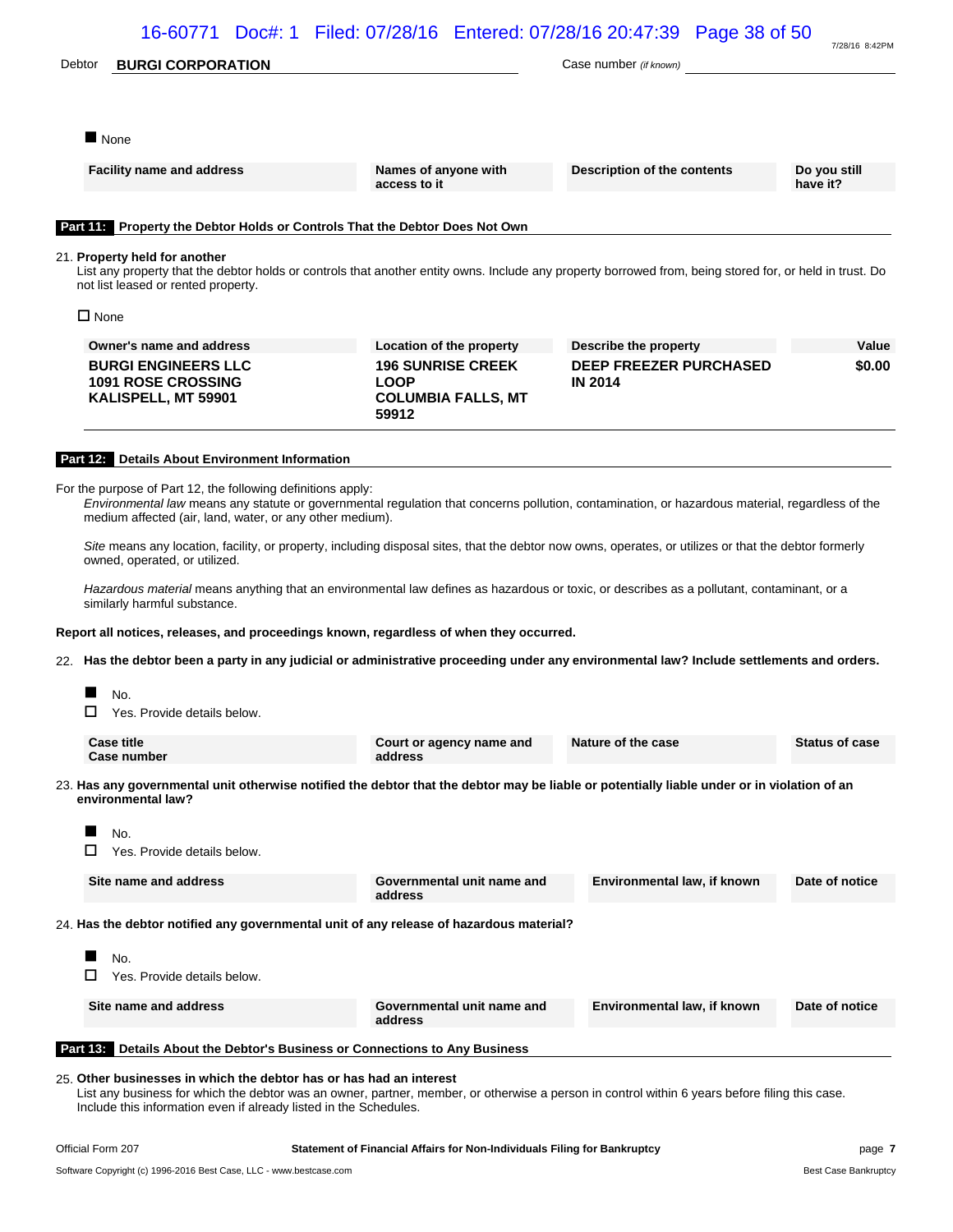## Debtor **BURGI CORPORATION** Case number *(if known)*

7/28/16 8:42PM

| $\Box$ None    |                                                                                                     |                                                                                                                                                    |                          |                                                                                         |
|----------------|-----------------------------------------------------------------------------------------------------|----------------------------------------------------------------------------------------------------------------------------------------------------|--------------------------|-----------------------------------------------------------------------------------------|
|                | <b>Business name address</b>                                                                        | Describe the nature of the business                                                                                                                |                          | <b>Employer Identification number</b><br>Do not include Social Security number or ITIN. |
|                |                                                                                                     |                                                                                                                                                    |                          | Dates business existed                                                                  |
| 25.1.          | <b>BURGI CORPORATION</b><br><b>196 SUNRISE CREEK LOOP</b>                                           | <b>MANUFACTURING OF ROTATING</b><br><b>MACHINERY COMPONENTS</b>                                                                                    | EIN:                     | 46-2844184                                                                              |
|                | <b>COLUMBIA FALLS, MT 59912</b>                                                                     | (GEAR BOXES AND MOTORS)                                                                                                                            | From-To                  | 5/16/2013 - PRESENT                                                                     |
| $\Box$ None    | 26. Books, records, and financial statements                                                        | 26a. List all accountants and bookkeepers who maintained the debtor's books and records within 2 years before filing this case.                    |                          |                                                                                         |
|                | Name and address                                                                                    |                                                                                                                                                    |                          | Date of service<br>From-To                                                              |
| 26a.1.         | JUNKERMIER, CLARK, CAMPANELLA STEVENS<br>307 SPOKANE AVENUE, STE. 200<br>WHITEFISH, MT 59937        |                                                                                                                                                    |                          | <b>2002 - PRESENT</b>                                                                   |
|                | within 2 years before filing this case.                                                             | 26b. List all firms or individuals who have audited, compiled, or reviewed debtor's books of account and records or prepared a financial statement |                          |                                                                                         |
| None           |                                                                                                     | 26c. List all firms or individuals who were in possession of the debtor's books of account and records when this case is filed.                    |                          |                                                                                         |
| $\Box$ None    |                                                                                                     |                                                                                                                                                    |                          |                                                                                         |
|                | Name and address                                                                                    |                                                                                                                                                    | unavailable, explain why | If any books of account and records are                                                 |
| 26c.1.         | JUNKERMIER, CLARK, CAMPANELLA STEVENS<br>307 SPOKANE AVENUE, STE. 200<br><b>WHITEFISH, MT 59937</b> |                                                                                                                                                    |                          |                                                                                         |
| 26c.2.         | <b>ROBERT C. BURGI</b><br><b>350 DUNWOODY LN</b><br><b>COLUMBIA FALLS, MT 59912</b>                 |                                                                                                                                                    |                          |                                                                                         |
| 26c.3.         | <b>DANIEL J. BURGI</b><br><b>P.O. BOX 11058</b><br>KALISPELL, MT 59901                              |                                                                                                                                                    |                          |                                                                                         |
|                | statement within 2 years before filing this case.                                                   | 26d. List all financial institutions, creditors, and other parties, including mercantile and trade agencies, to whom the debtor issued a financial |                          |                                                                                         |
| $\square$ None |                                                                                                     |                                                                                                                                                    |                          |                                                                                         |
|                | Name and address                                                                                    |                                                                                                                                                    |                          |                                                                                         |
| 26d.1.         | <b>FREEDOM BANK</b>                                                                                 |                                                                                                                                                    |                          |                                                                                         |

26d.3. **WHITEFISH CREDIT UNION 1845 HWY 93 S KALISPELL, MT 59901**

#### 27. **Inventories**

Have any inventories of the debtor's property been taken within 2 years before filing this case?<br>Official Form 207 Statement of Financial Affairs for Non-Individuals Filing for **Statement of Financial Affairs for Non-Individuals Filing for Bankruptcy page 8** page 8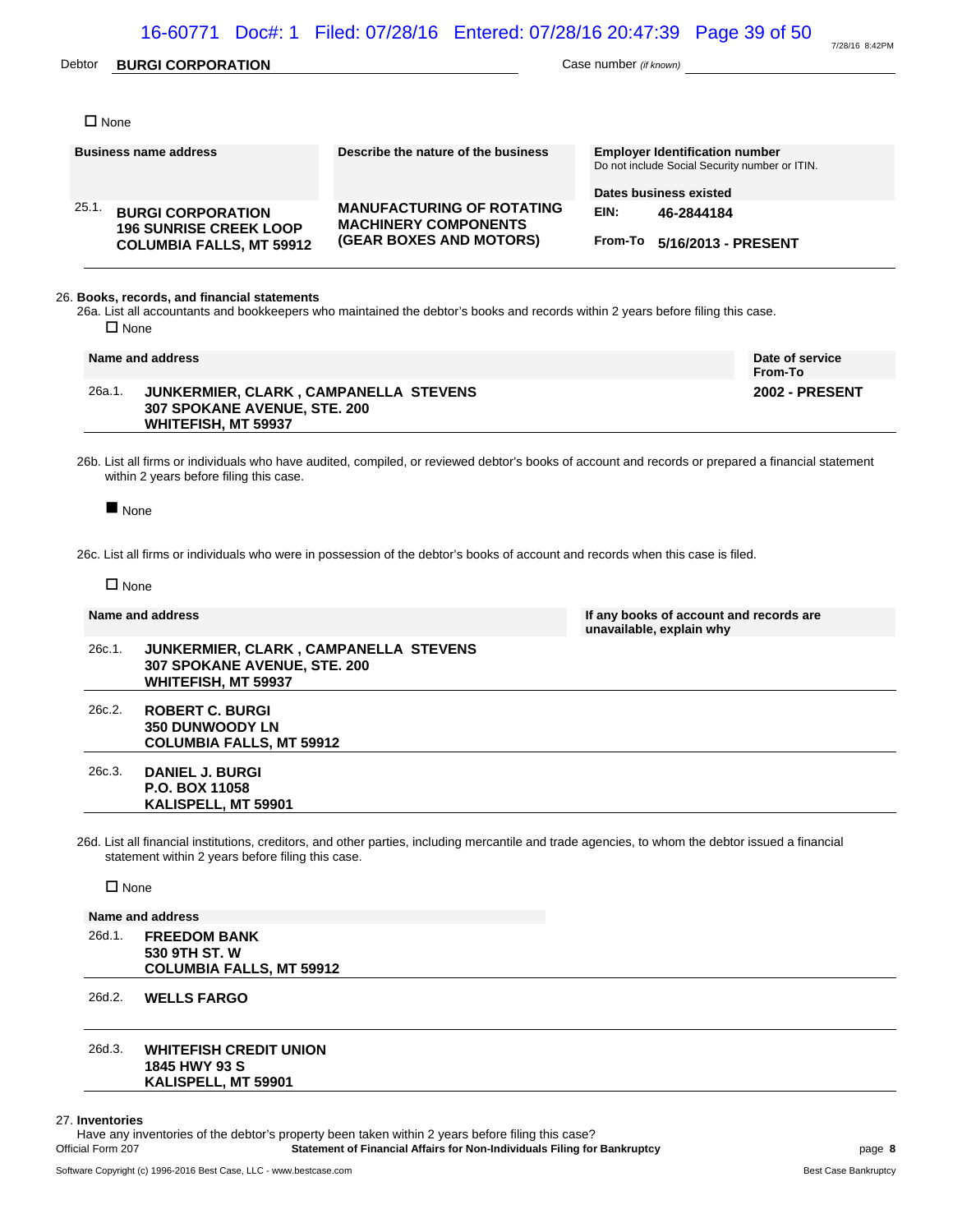# 16-60771 Doc#: 1 Filed: 07/28/16 Entered: 07/28/16 20:47:39 Page 40 of 50

| Debtor | <b>BURGI CORPORATION</b>                                                  |                   | Case number (if known)                                                          |
|--------|---------------------------------------------------------------------------|-------------------|---------------------------------------------------------------------------------|
|        |                                                                           |                   |                                                                                 |
| П      | <b>No</b>                                                                 |                   |                                                                                 |
|        | Yes. Give the details about the two most recent inventories.              |                   |                                                                                 |
|        | Name of the person who supervised the taking of the<br>inventory          | Date of inventory | The dollar amount and basis (cost, market,<br>or other basis) of each inventory |
| 27.1   | <b>DANIEL J. BURGI</b>                                                    | 6/30/2016         | \$23,040.94 - FIFO                                                              |
|        | Name and address of the person who has possession of<br>inventory records |                   |                                                                                 |
|        | <b>DANIEL J. BURGI</b><br>P.O. BOX 11058<br>KALISPELL, MT 59901           |                   |                                                                                 |
| 27.2   | <b>DANIEL J. BURGI</b>                                                    | 3/31/2016         | \$34,657.39 - FIFO                                                              |
|        | Name and address of the person who has possession of<br>inventory records |                   |                                                                                 |
|        | <b>DANIEL J. BURGI</b><br>P.O. BOX 11058<br>KALISPELL, MT 59901           |                   |                                                                                 |

28. **List the debtor's officers, directors, managing members, general partners, members in control, controlling shareholders, or other people in control of the debtor at the time of the filing of this case.**

| <b>Name</b>            | <b>Address</b>                        | Position and nature of any<br>interest | % of interest, if<br>any |
|------------------------|---------------------------------------|----------------------------------------|--------------------------|
| <b>DANIEL J. BURGI</b> | P.O. BOX 11058<br>KALISPELL, MT 59901 | <b>VICE PRESIDENT</b>                  | <b>10 PERCENT</b>        |
| <b>Name</b>            | <b>Address</b>                        | Position and nature of any             | % of interest, if        |
|                        |                                       | interest                               | any                      |

29. **Within 1 year before the filing of this case, did the debtor have officers, directors, managing members, general partners, members in control of the debtor, or shareholders in control of the debtor who no longer hold these positions?**

**No** 

□ Yes. Identify below.

#### 30. **Payments, distributions, or withdrawals credited or given to insiders**

Within 1 year before filing this case, did the debtor provide an insider with value in any form, including salary, other compensation, draws, bonuses, loans, credits on loans, stock redemptions, and options exercised?

 $\square$  No

**Now Yes. Identify below.**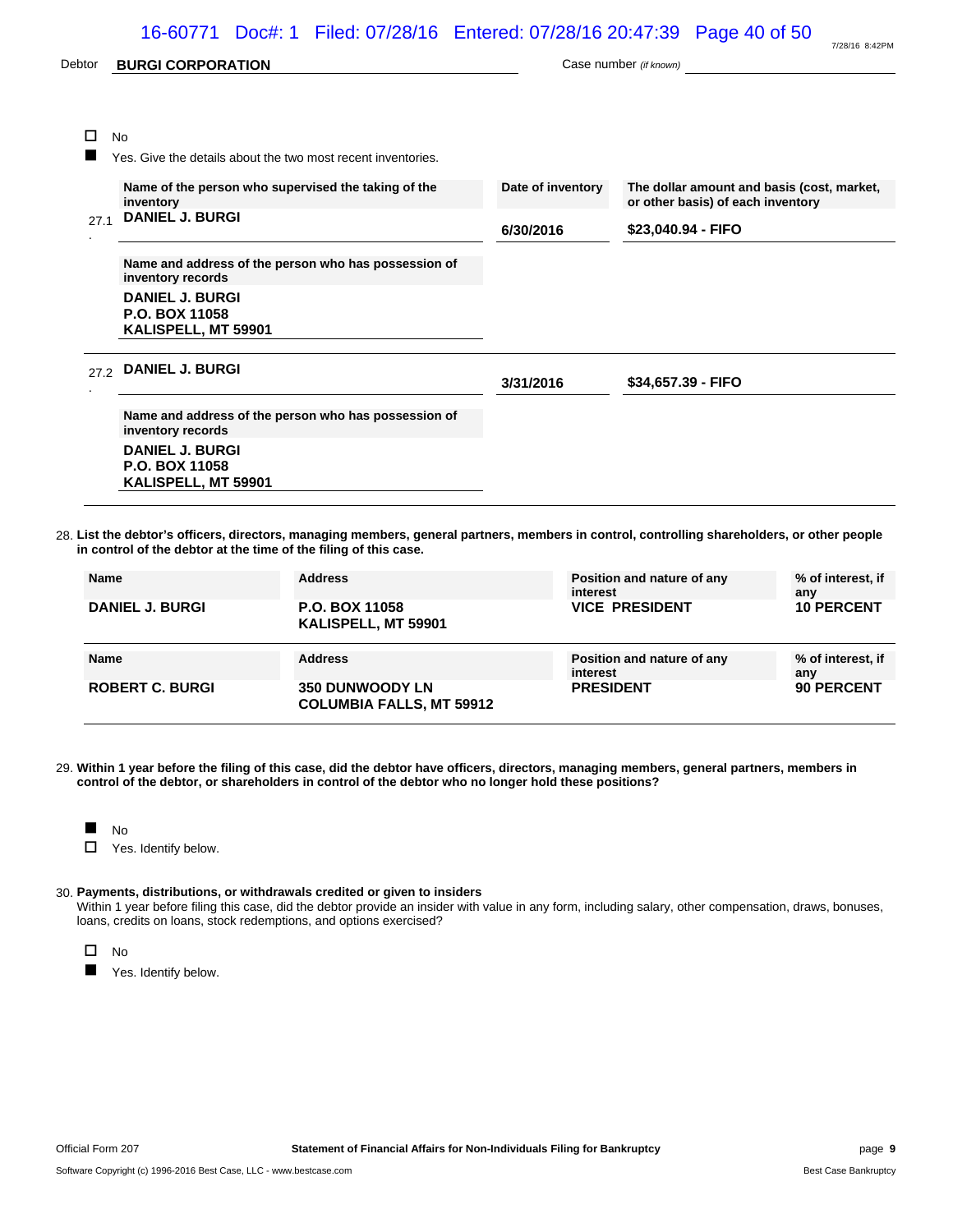|             |                                                                             | 16-60771 Doc#: 1 Filed: 07/28/16 Entered: 07/28/16 20:47:39 Page 41 of 50                                                                                                                                                                                       |                                                             | 7/28/16 8:42PM                      |
|-------------|-----------------------------------------------------------------------------|-----------------------------------------------------------------------------------------------------------------------------------------------------------------------------------------------------------------------------------------------------------------|-------------------------------------------------------------|-------------------------------------|
| Debtor      | <b>BURGI CORPORATION</b>                                                    |                                                                                                                                                                                                                                                                 | Case number (if known)                                      |                                     |
|             | Name and address of recipient                                               | Amount of money or description and value of                                                                                                                                                                                                                     | <b>Dates</b>                                                | <b>Reason for</b>                   |
|             | 30.1 DANIEL J. BURGI<br>P.O. BOX 11058<br>KALISPELL, MT 59901               | property<br>\$2,200                                                                                                                                                                                                                                             | 7/18/2015 -<br>7/11/2016                                    | providing the value<br><b>BONUS</b> |
|             | <b>Relationship to debtor</b><br><b>VICE PRESIDENT</b>                      |                                                                                                                                                                                                                                                                 |                                                             |                                     |
|             |                                                                             | 31. Within 6 years before filing this case, has the debtor been a member of any consolidated group for tax purposes?                                                                                                                                            |                                                             |                                     |
| □           | <b>No</b><br>Yes. Identify below.                                           |                                                                                                                                                                                                                                                                 |                                                             |                                     |
|             | Name of the parent corporation                                              |                                                                                                                                                                                                                                                                 | Employer Identification number of the parent<br>corporation |                                     |
|             |                                                                             | 32. Within 6 years before filing this case, has the debtor as an employer been responsible for contributing to a pension fund?                                                                                                                                  |                                                             |                                     |
|             | <b>No</b><br>Yes. Identify below.                                           |                                                                                                                                                                                                                                                                 |                                                             |                                     |
|             | Name of the parent corporation                                              |                                                                                                                                                                                                                                                                 | Employer Identification number of the parent<br>corporation |                                     |
|             | Part 14: Signature and Declaration                                          |                                                                                                                                                                                                                                                                 |                                                             |                                     |
|             | 18 U.S.C. §§ 152, 1341, 1519, and 3571.                                     | WARNING -- Bankruptcy fraud is a serious crime. Making a false statement, concealing property, or obtaining money or property by fraud in<br>connection with a bankruptcy case can result in fines up to \$500,000 or imprisonment for up to 20 years, or both. |                                                             |                                     |
|             | and correct.                                                                | I have examined the information in this Statement of Financial Affairs and any attachments and have a reasonable belief that the information is true                                                                                                            |                                                             |                                     |
|             | I declare under penalty of perjury that the foregoing is true and correct.  |                                                                                                                                                                                                                                                                 |                                                             |                                     |
| Executed on | July 28, 2016                                                               |                                                                                                                                                                                                                                                                 |                                                             |                                     |
|             | /s/ ROBERT BURGI<br>Signature of individual signing on behalf of the debtor | <b>ROBERT BURGI</b><br>Printed name                                                                                                                                                                                                                             |                                                             |                                     |

Position or relationship to debtor **PRESIDENT**

**Are additional pages to** *Statement of Financial Affairs for Non-Individuals Filing for Bankruptcy* **(Official Form 207) attached?**

**No** 

□ Yes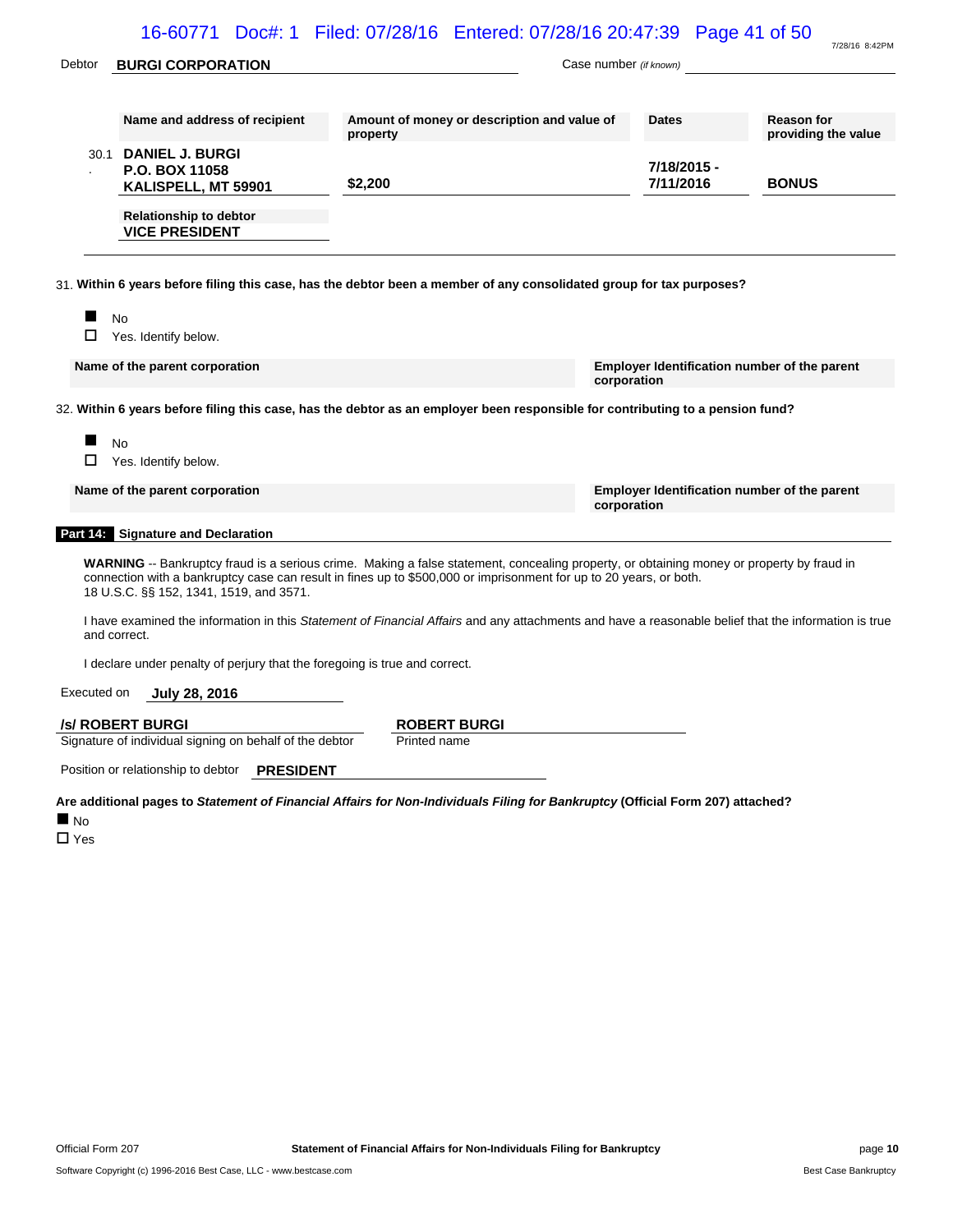| $7/28/16$ $8.42$ PM |
|---------------------|

|       | B2030 (Form 2030) (12/15)       |                                                                                                                                                                                                                                                                                                                                                                                                                |                                                                                                                                                                                                                                                                                                                                                                                                                                                                                                  |          | 7/28/16 8:42PM |  |  |  |
|-------|---------------------------------|----------------------------------------------------------------------------------------------------------------------------------------------------------------------------------------------------------------------------------------------------------------------------------------------------------------------------------------------------------------------------------------------------------------|--------------------------------------------------------------------------------------------------------------------------------------------------------------------------------------------------------------------------------------------------------------------------------------------------------------------------------------------------------------------------------------------------------------------------------------------------------------------------------------------------|----------|----------------|--|--|--|
|       |                                 |                                                                                                                                                                                                                                                                                                                                                                                                                | <b>United States Bankruptcy Court</b><br><b>District of Montana</b>                                                                                                                                                                                                                                                                                                                                                                                                                              |          |                |  |  |  |
| In re | <b>BURGI CORPORATION</b>        |                                                                                                                                                                                                                                                                                                                                                                                                                |                                                                                                                                                                                                                                                                                                                                                                                                                                                                                                  | Case No. |                |  |  |  |
|       |                                 |                                                                                                                                                                                                                                                                                                                                                                                                                | Debtor(s)                                                                                                                                                                                                                                                                                                                                                                                                                                                                                        | Chapter  | 11             |  |  |  |
|       |                                 |                                                                                                                                                                                                                                                                                                                                                                                                                | <b>DISCLOSURE OF COMPENSATION OF ATTORNEY FOR DEBTOR(S)</b>                                                                                                                                                                                                                                                                                                                                                                                                                                      |          |                |  |  |  |
| 1.    |                                 | Pursuant to 11 U .S.C. § 329(a) and Fed. Bankr. P. 2016(b), I certify that I am the attorney for the above named debtor(s) and that<br>compensation paid to me within one year before the filing of the petition in bankruptcy, or agreed to be paid to me, for services rendered or to<br>be rendered on behalf of the debtor(s) in contemplation of or in connection with the bankruptcy case is as follows: |                                                                                                                                                                                                                                                                                                                                                                                                                                                                                                  |          |                |  |  |  |
|       |                                 |                                                                                                                                                                                                                                                                                                                                                                                                                |                                                                                                                                                                                                                                                                                                                                                                                                                                                                                                  | \$       | 5,000.00       |  |  |  |
|       |                                 |                                                                                                                                                                                                                                                                                                                                                                                                                |                                                                                                                                                                                                                                                                                                                                                                                                                                                                                                  | \$       | 5,000.00       |  |  |  |
|       |                                 |                                                                                                                                                                                                                                                                                                                                                                                                                | Balance Due                                                                                                                                                                                                                                                                                                                                                                                                                                                                                      | \$       | 0.00           |  |  |  |
| 2.    |                                 | The source of the compensation paid to me was:                                                                                                                                                                                                                                                                                                                                                                 |                                                                                                                                                                                                                                                                                                                                                                                                                                                                                                  |          |                |  |  |  |
|       | $\blacksquare$ Debtor           | $\Box$ Other (specify):                                                                                                                                                                                                                                                                                                                                                                                        |                                                                                                                                                                                                                                                                                                                                                                                                                                                                                                  |          |                |  |  |  |
|       |                                 | The source of compensation to be paid to me is:                                                                                                                                                                                                                                                                                                                                                                |                                                                                                                                                                                                                                                                                                                                                                                                                                                                                                  |          |                |  |  |  |
|       | Debtor                          | $\Box$ Other (specify):                                                                                                                                                                                                                                                                                                                                                                                        |                                                                                                                                                                                                                                                                                                                                                                                                                                                                                                  |          |                |  |  |  |
| 4.    |                                 |                                                                                                                                                                                                                                                                                                                                                                                                                | I have not agreed to share the above-disclosed compensation with any other person unless they are members and associates of my law firm.                                                                                                                                                                                                                                                                                                                                                         |          |                |  |  |  |
|       |                                 |                                                                                                                                                                                                                                                                                                                                                                                                                | $\Box$ I have agreed to share the above-disclosed compensation with a person or persons who are not members or associates of my law firm. A<br>copy of the agreement, together with a list of the names of the people sharing in the compensation is attached.                                                                                                                                                                                                                                   |          |                |  |  |  |
| 5.    |                                 |                                                                                                                                                                                                                                                                                                                                                                                                                | In return for the above-disclosed fee, I have agreed to render legal service for all aspects of the bankruptcy case, including:                                                                                                                                                                                                                                                                                                                                                                  |          |                |  |  |  |
|       | d. [Other provisions as needed] |                                                                                                                                                                                                                                                                                                                                                                                                                | a. Analysis of the debtor's financial situation, and rendering advice to the debtor in determining whether to file a petition in bankruptcy;<br>b. Preparation and filing of any petition, schedules, statement of affairs and plan which may be required;<br>c. Representation of the debtor at the meeting of creditors and confirmation hearing, and any adjourned hearings thereof;<br>General bankruptcy counsel, examination of claims, preparation of plan and disclosure statement, etc. |          |                |  |  |  |
|       | respectively.                   |                                                                                                                                                                                                                                                                                                                                                                                                                | Malcolm H. Goodrich and Maggie W. Stein are the lead attorneys and their hourly rates are \$325.00 and \$270.00                                                                                                                                                                                                                                                                                                                                                                                  |          |                |  |  |  |
|       |                                 |                                                                                                                                                                                                                                                                                                                                                                                                                | By agreement with the debtor(s), the above-disclosed fee does not include the following service:<br>Representation of the debtors in any dischargeability actions and/or any other adversary proceeding.                                                                                                                                                                                                                                                                                         |          |                |  |  |  |
|       |                                 |                                                                                                                                                                                                                                                                                                                                                                                                                | <b>CERTIFICATION</b>                                                                                                                                                                                                                                                                                                                                                                                                                                                                             |          |                |  |  |  |
|       | this bankruptcy proceeding.     |                                                                                                                                                                                                                                                                                                                                                                                                                | I certify that the foregoing is a complete statement of any agreement or arrangement for payment to me for representation of the debtor(s) in                                                                                                                                                                                                                                                                                                                                                    |          |                |  |  |  |
|       | July 28, 2016                   |                                                                                                                                                                                                                                                                                                                                                                                                                | /s/ Maggie W. Stein                                                                                                                                                                                                                                                                                                                                                                                                                                                                              |          |                |  |  |  |

*Date* **Maggie W. Stein 8149** *Signature of Attorney* **Goodrich & Reely PLLC 2812 1st Ave North, Suite 301 PO Box 1899 Billings, MT 59103-1899 406-256-3663 Fax: 406-256-3660 malcolm@goodrichreely.com; maggie@goodrichreely.com** *Name of law firm*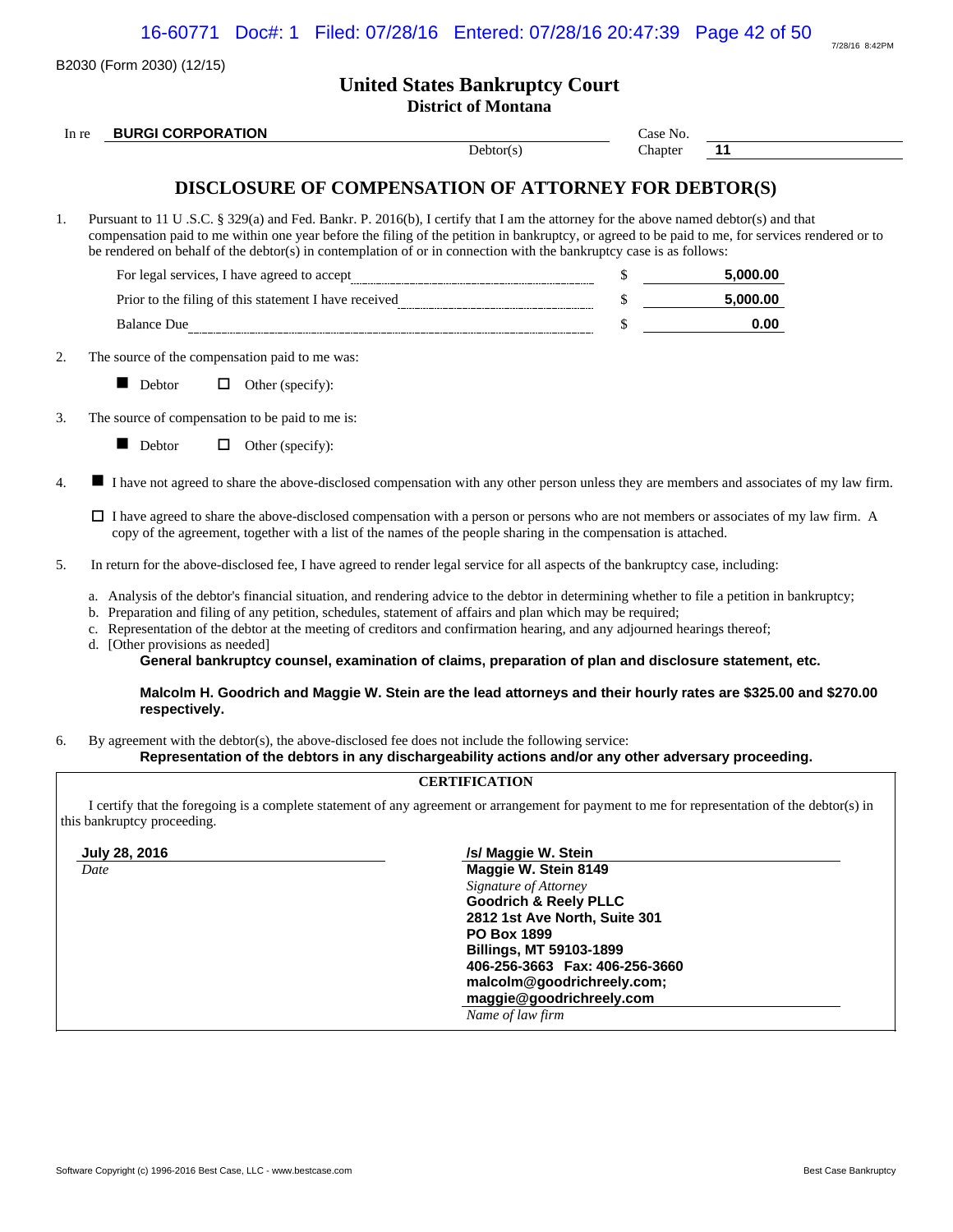# **United States Bankruptcy Court**

**District of Montana**

In re **BURGI CORPORATION Case No. Case No. Case No. Case No.** 

# **LIST OF EQUITY SECURITY HOLDERS**

Following is the list of the Debtor's equity security holders which is prepared in accordance with rule  $1007(a)(3)$  for filing in this Chapter 11 Case

Name and last known address or place of business of holder Security Class Number of Securities Kind of Interest

**DANIEL J. BURGI P.O. BOX 11058 KALISPELL, MT 59901**

**ROBERT C. BURGI 350 DUNWOODY LN COLUMBIA FALLS, MT 59912**

## **DECLARATION UNDER PENALTY OF PERJURY ON BEHALF OF CORPORATION OR PARTNERSHIP**

I, the **PRESIDENT** of the corporation named as the debtor in this case, declare under penalty of perjury that I have read the foregoing List of Equity Security Holders and that it is true and correct to the best of my information and belief.

Date **July 28, 2016** Signature **/s/ ROBERT BURGI ROBERT BURGI**

> *Penalty for making a false statement of concealing property:* Fine of up to \$500,000 or imprisonment for up to 5 years or both. 18 U.S.C. §§ 152 and 3571.

# Debtor(s) Chapter **11**

**10 PERCENT**

**90 PERCENT**

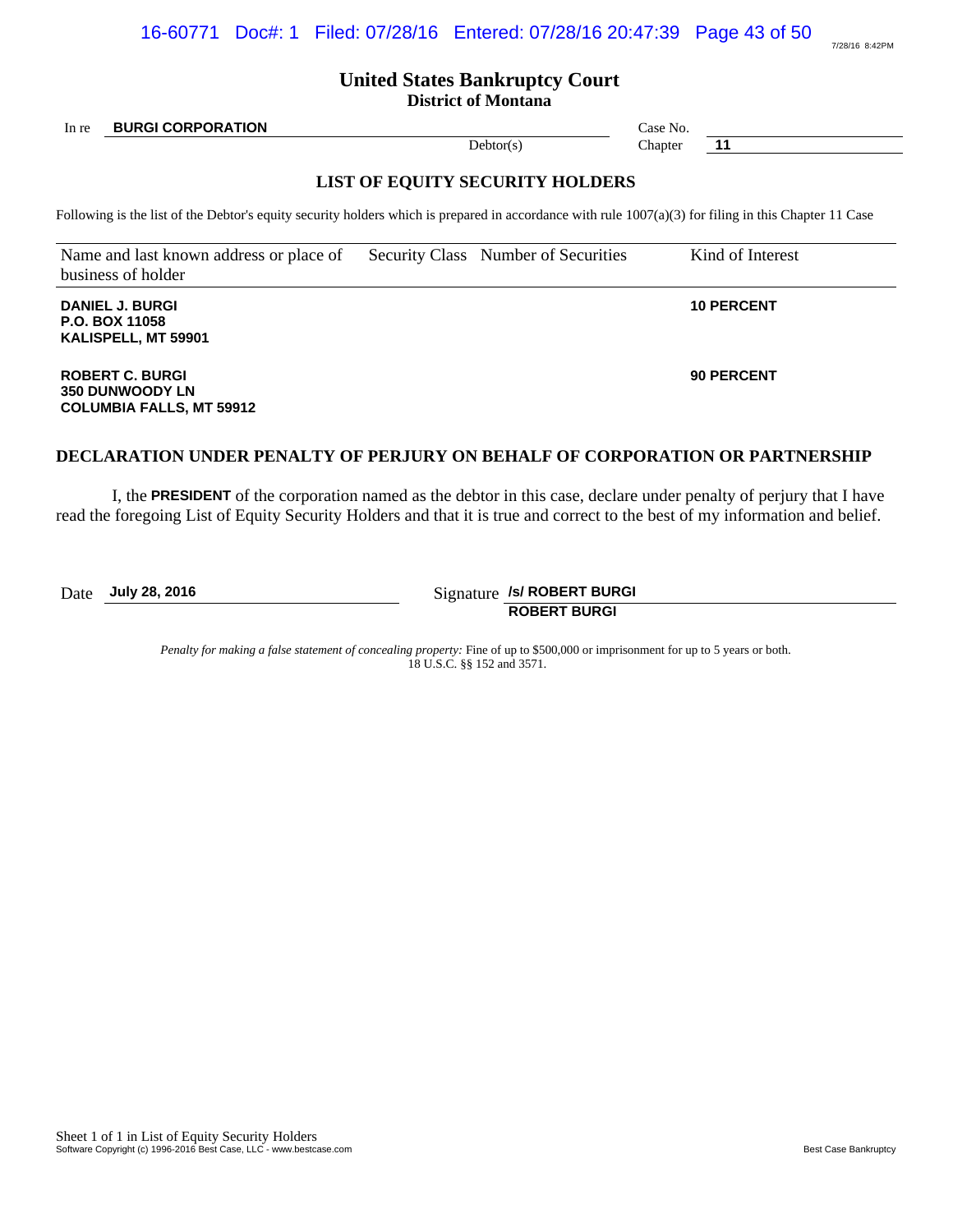# **United States Bankruptcy Court District of Montana**

In re **BURGI CORPORATION** Case No.

Debtor(s) Chapter **11** 

# **VERIFICATION OF CREDITOR MATRIX**

I, the PRESIDENT of the corporation named as the debtor in this case, hereby verify that the attached list of creditors is true and

correct to the best of my knowledge.

Date: **July 28, 2016** */s/ ROBERT BURGI* **ROBERT BURGI**/**PRESIDENT** Signer/Title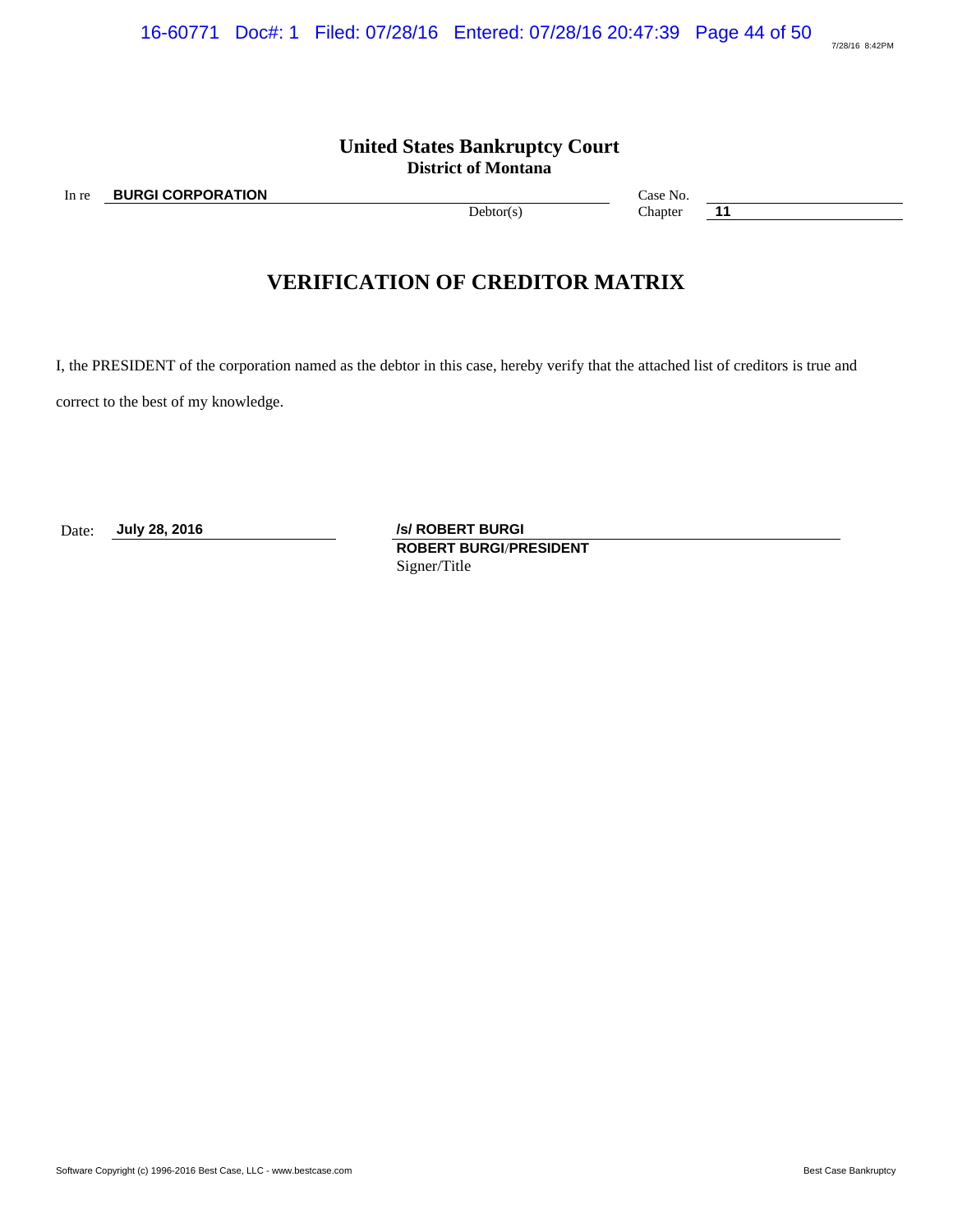### 16-60771 Doc#: 1 Filed: 07/28/16 Entered: 07/28/16 20:47:39 Page 45 of 50

BEI SENSORS 1461 LAWRENCE DRIVE THOUSAND OAKS, CA 91320

BETZ INDUSTRIES

PO Box 660899 Dallas, TX 75266-0899

CPM INDUSTRIES

בשורה כספרות 2121 BRISTOL<br>2121 BRISTOL AVENUE

BURGI ENGINEERS LLC 1091 ROSE CROSSING KALISPELL, MT 59901

Capital Premium Financing Inc.

410 WINDY POINT DRIVE

BURGI CORPORATION 350 DUNWOODY LN COLUMBIA FALLS, MT 59912

Maggie W. Stein wayyie w. Stein<br>Goodrich & Reely PLLC 2812 1st Ave North, Suite 301 GRAND RAPIDS, MI 49504 PO Box 1899 Billings, MT 59103-1899

BSB LEASING P.O. BOX 3892 SEATTLE, WA 98124

FREEDOM BANK 530 9TH ST. W COLUMBIA FALLS, MT 59912

FLATHEAD COUNTY TREASURER 935 1ST AVENUE WEST, SUITE 6 KALISPELL, MT 59901

INTERNAL REVENUE SERVICE PO BOX 7346 PHILADELPHIA, PA 19101-7346

DANIEL J. BURGI P.O. BOX 11058 KALISPELL, MT 59901

MONTANA DEPT OF REVENUE DELL CREDIT CARD KIM DAVIS, BANKRUPTCY SPECIALIST P.O. BOX 5278 PO BOX 7701 HELENA, MT 59604-7701 CAROL STREAM, IL 60197

MONTANA UNEMPLOYMENT INSURANCEMC INSURANCE COMPANIES P.O. BOX 6339 HELENA, MT 59604 PO BOX 1897 Bismarck, ND 58502-1897

ACME MACHINE WORKS 1220 N. Bradley Road Spokane, WA 99212

EXPRESS SERVICES INC. PO BOX 203901 Dallas, TX 75320

JENKINS PO BOX 32127 Charlotte, NC 28216

> LASER LAMINATIONS 9444 MOUNTAIN HIGH ROAD WARRIOR, AL 35180

LASER TECHNOLOGIES 1120 FRONTENAC RD NAPERVILLE, IL 60540

> MAGIC METALS 3401 BAY STREET UNION GAP, WA 98903

GLENDALE HEIGHTS, IL 60139 CICERO, IL 60804 MAH MACHINE COMPANY 3301 SOUTH CENTRAL

> MONTANA DIGITAL 102 MAIN STREET Kalispell, MT 59901

MONTANA STATE FUND PO BOX 4759 Helena, MT 59604-4759

MSC INDUSTRIAL SUPPLY CO DEPT CH 0075 PALATINE, IL 60055

NWVOX 2216 36TH STREET, STE 100 Everett, WA 98201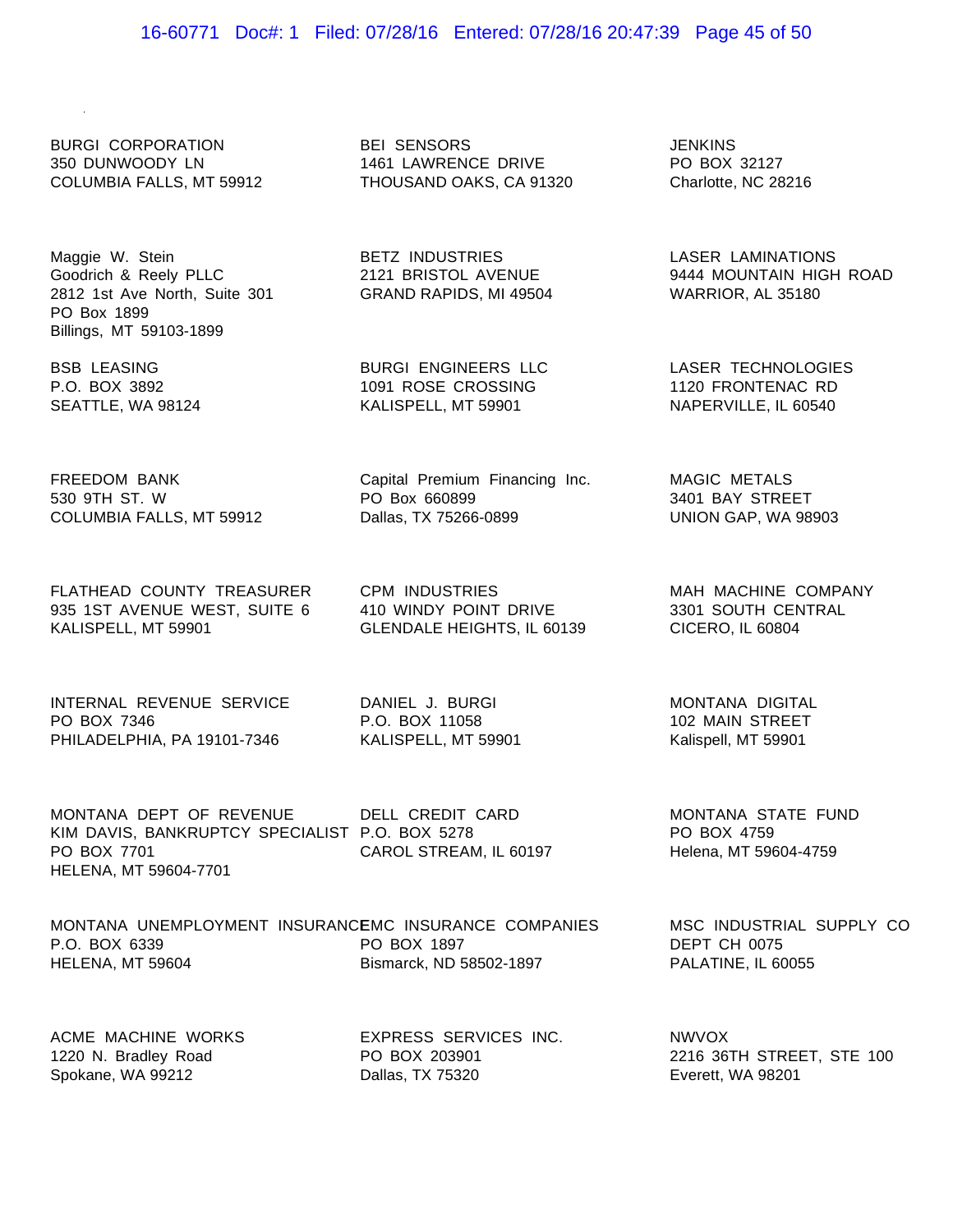PRECISION CUTTING TECHNOLOGIES UPS SUPPLY CHAIN SOLUTIONS WELLS FARGO 16208 EAST LACROSSE LANE 28013 NEWARK PLACE SPOKANE, WA 99216

Chicago, IL 60673

WELLS FARGO CREDIT CARD

2350 US HWY 93 KALISPELL, MT 59901

REULAND ELECTRIC 17969 RAILROAD STREET ROWLAND HEIGHTS, CA 91748

P.O. BOX 29482 PHOENIX, AZ 85038

ROBERT C. BURGI 350 DUNWOODY LN COLUMBIA FALLS, MT 59912 WESTERN RUBBER & SUPPLY, INC. 1575 GREENVILLE ROAD Livermore, CA 94550

SIVYER STEEL COMPANY P.O. BOX 220 BETTENDORF, IA 52722

WHITEFISH CREDIT UNION 1845 HWY 93 S KALISPELL, MT 59901

STAR FOUNDRY AND MACHINE WINGUARD & CO., INC 976 PIONEER ROAD Salt Lake City, UT 84125

4205 MENLO DRIVE Baltimore, MD 21215

SUNRISE #5 LLP<br>543 ABMOBY BB 547 ARMORY RD WHITEFISH, MT 59937

ERIC N. LINQUIST 2419 JAMES WOOD BLVD LOS ANGELES, CA 90006-2004

SUPERIOR ESSEX PO BOX 90413 Chicago, IL 60696

INTERNAL REVENUE SERVICE P.O. BOX 660351 DALLAS, TX 75266

TANSTAAFL ELECTRIC CABLE CO. MT DEPT. OF REVENUE 1445 BUSCH PARKWAY Buffalo Grove, IL 60089

P.O. BOX 6309 HELENA, MT 59604

THOMPSON PRECISION P.O. BOX 2294 KALISPELL, MT 59903

THOMAS J. DALY C. WARREN BLEEKER CHRISTIE, PARKER & HALE LLP 655 N. CENTRAL AVENUE, SUITE 2300 GLENDALE, CA 91203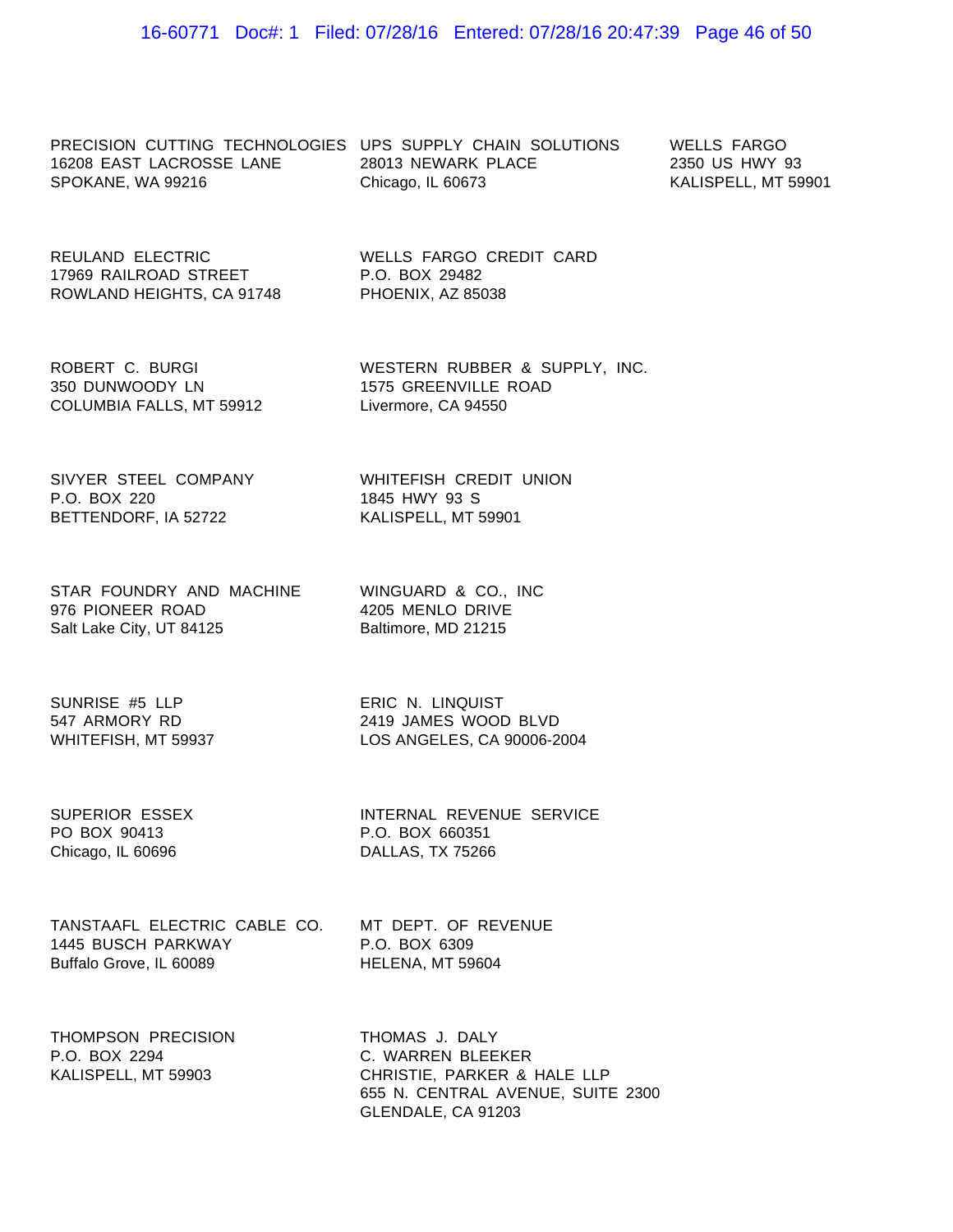## **United States Bankruptcy Court District of Montana**

In re **BURGI CORPORATION Case No. Case No. Case No.** 

Debtor(s) Chapter **11** 

### **CORPORATE OWNERSHIP STATEMENT (RULE 7007.1)**

Pursuant to Federal Rule of Bankruptcy Procedure 7007.1 and to enable the Judges to evaluate possible disqualification or recusal, the undersigned counsel for **BURGI CORPORATION** in the above captioned action, certifies that the following is a (are) corporation(s), other than the debtor or a governmental unit, that directly or indirectly own(s) 10% or more of any class of the corporation's(s') equity interests, or states that there are no entities to report under FRBP 7007.1:

■ None [*Check if applicable*]

**July 28, 2016 /s/ Maggie W. Stein** Date **Maggie W. Stein 8149** Signature of Attorney or Litigant Counsel for **BURGI CORPORATION Goodrich & Reely PLLC 2812 1st Ave North, Suite 301 PO Box 1899 Billings, MT 59103-1899 406-256-3663 Fax:406-256-3660 malcolm@goodrichreely.com; maggie@goodrichreely.com**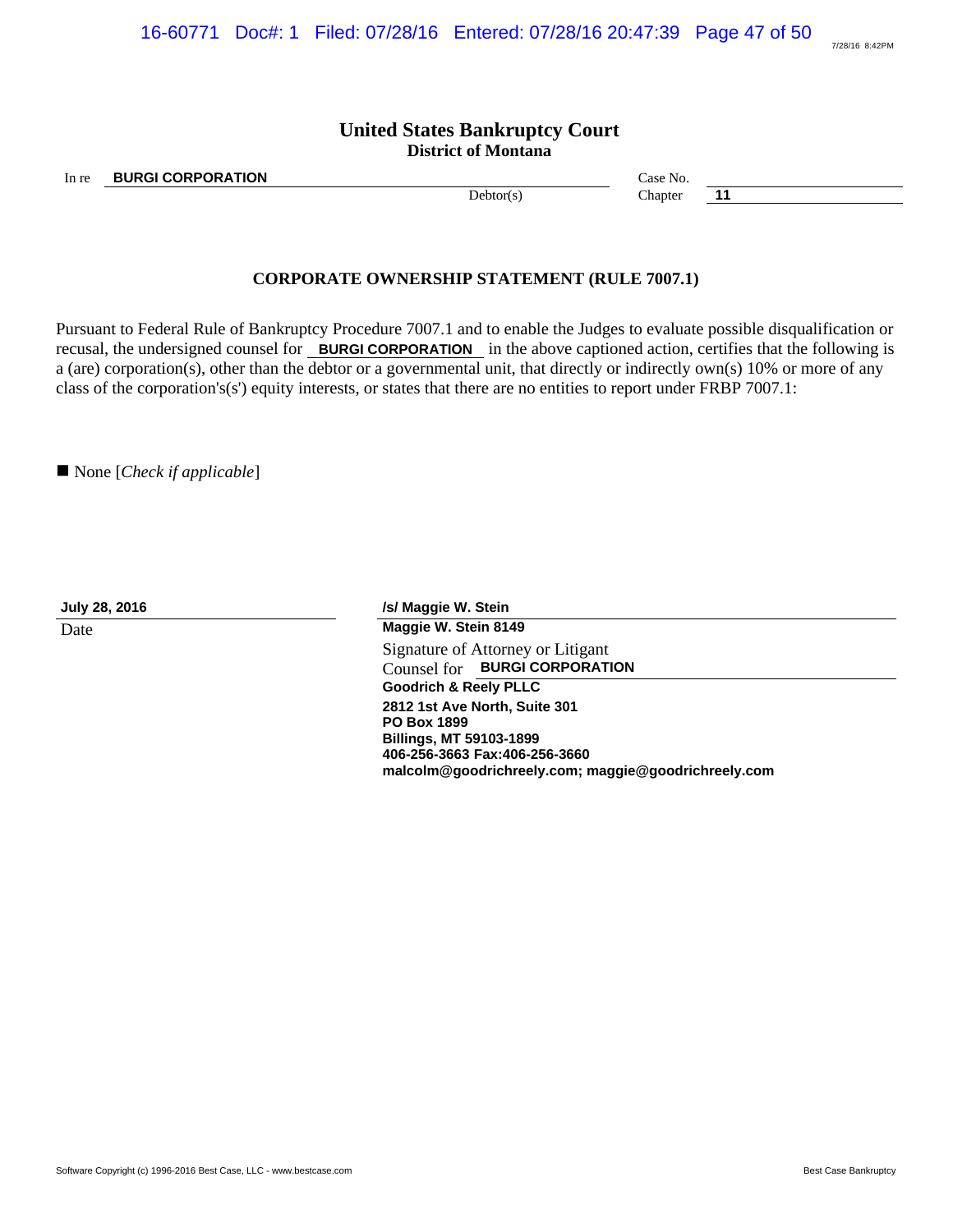Software Copyright (c) 1996-2016 Best Case, LLC - www.bestcase.com **Best Case Bankruptcy** Best Case Bankruptcy

7/28/16 8:42PM

# **United States Bankruptcy Court**

**District of Montana**

| In re | <b>BURGI CORPORATION</b>                                                                                                                                                                    |                                                                                    |         | Case No.   |            |  |
|-------|---------------------------------------------------------------------------------------------------------------------------------------------------------------------------------------------|------------------------------------------------------------------------------------|---------|------------|------------|--|
|       |                                                                                                                                                                                             | Dektor(s)                                                                          | Chapter | 11         |            |  |
|       | <b>BUSINESS INCOME AND EXPENSES</b>                                                                                                                                                         |                                                                                    |         |            |            |  |
|       | FINANCIAL REVIEW OF THE DEBTOR'S BUSINESS (NOTE: ONLY INCLUDE information directly related to the business operation.)                                                                      |                                                                                    |         |            |            |  |
|       | PART A - GROSS BUSINESS INCOME FOR PREVIOUS 12 MONTHS:                                                                                                                                      |                                                                                    |         |            |            |  |
|       | 1. Gross Income For 12 Months Prior to Filing:                                                                                                                                              | \$                                                                                 |         | 980,367.00 |            |  |
|       | PART B - ESTIMATED AVERAGE FUTURE GROSS MONTHLY INCOME:                                                                                                                                     |                                                                                    |         |            |            |  |
|       | 2. Gross Monthly Income                                                                                                                                                                     |                                                                                    |         | \$         | 120,050.00 |  |
|       | PART C - ESTIMATED FUTURE MONTHLY EXPENSES:                                                                                                                                                 |                                                                                    |         |            |            |  |
|       | 3. Net Employee Payroll (Other Than Debtor)                                                                                                                                                 | \$                                                                                 |         | 18,000.00  |            |  |
|       | 4. Payroll Taxes                                                                                                                                                                            |                                                                                    |         | 1,386.00   |            |  |
|       | 5. Unemployment Taxes                                                                                                                                                                       |                                                                                    |         | 0.00       |            |  |
|       | 6. Worker's Compensation                                                                                                                                                                    |                                                                                    |         | 500.00     |            |  |
|       | 7. Other Taxes                                                                                                                                                                              |                                                                                    |         | 0.00       |            |  |
|       | 8. Inventory Purchases (Including raw materials)                                                                                                                                            |                                                                                    |         | 0.00       |            |  |
|       | 9. Purchase of Feed/Fertilizer/Seed/Spray                                                                                                                                                   |                                                                                    |         | 0.00       |            |  |
|       | 10. Rent (Other than debtor's principal residence)                                                                                                                                          |                                                                                    |         | 4,172.00   |            |  |
|       | 11. Utilities                                                                                                                                                                               |                                                                                    |         | 1,400.00   |            |  |
|       | 12. Office Expenses and Supplies                                                                                                                                                            |                                                                                    |         | 50.00      |            |  |
|       | 13. Repairs and Maintenance                                                                                                                                                                 |                                                                                    |         | 0.00       |            |  |
|       | 14. Vehicle Expenses                                                                                                                                                                        |                                                                                    |         | 0.00       |            |  |
|       | 15. Travel and Entertainment                                                                                                                                                                |                                                                                    |         | 0.00       |            |  |
|       | 16. Equipment Rental and Leases                                                                                                                                                             |                                                                                    |         | 0.00       |            |  |
|       | 17. Legal/Accounting/Other Professional Fees                                                                                                                                                |                                                                                    |         | 8,000.00   |            |  |
|       | 18. Insurance                                                                                                                                                                               |                                                                                    |         | 219.00     |            |  |
|       | 19. Employee Benefits (e.g., pension, medical, etc.)                                                                                                                                        |                                                                                    |         | 0.00       |            |  |
|       | 20. Payments to Be Made Directly By Debtor to Secured Creditors For Pre-Petition Business Debts (Specify):                                                                                  |                                                                                    |         |            |            |  |
|       | <b>DESCRIPTION</b>                                                                                                                                                                          | <b>TOTAL</b>                                                                       |         |            |            |  |
|       | 21. Other (Specify):                                                                                                                                                                        |                                                                                    |         |            |            |  |
|       | <b>DESCRIPTION</b><br><b>Advertising</b><br><b>Bank Fees</b><br><b>Dues and Subscriptions</b><br><b>Shipping</b><br><b>Shop Supplies - consumables</b><br><b>Small Tools</b><br><b>COGS</b> | <b>TOTAL</b><br>26.00<br>100.00<br>50.00<br>50.00<br>700.00<br>500.00<br>77,793.00 |         |            |            |  |
|       | 22. Total Monthly Expenses (Add items 3-21)                                                                                                                                                 |                                                                                    |         | \$         | 112,946.00 |  |
|       | PART D - ESTIMATED AVERAGE NET MONTHLY INCOME:                                                                                                                                              |                                                                                    |         |            |            |  |
|       | 23. AVERAGE NET MONTHLY INCOME (Subtract item 22 from item 2)                                                                                                                               |                                                                                    |         | $S_{-}$    | 7,104.00   |  |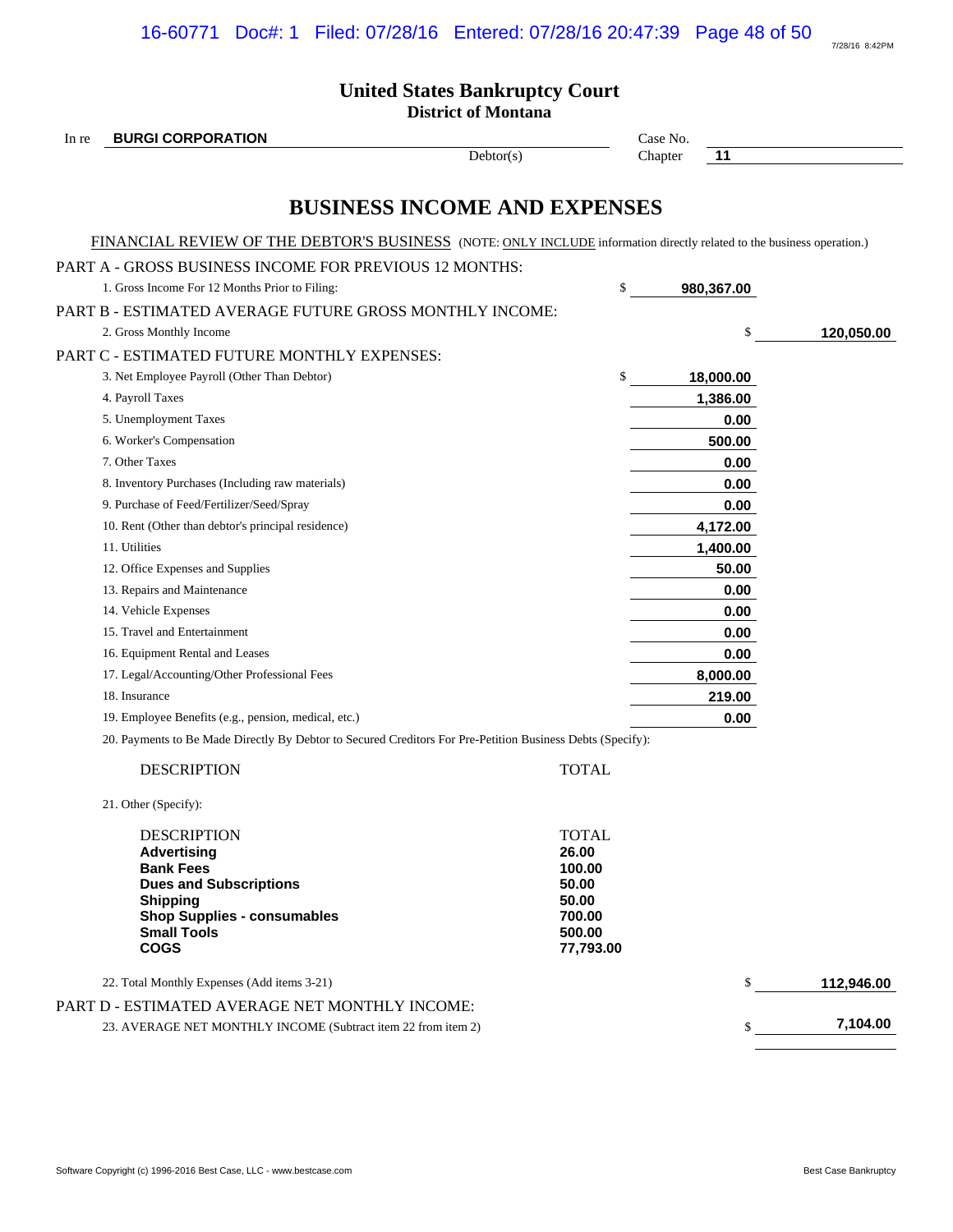7/28/16 8:42PM

# **United States Bankruptcy Court District of Montana**

In re **BURGI CORPORATION Case No. Case No. Case No.** 

Debtor(s) Chapter **11** 

# **STATEMENT REGARDING AUTHORITY TO SIGN AND FILE PETITION**

I, **ROBERT BURGI**, declare under penalty of perjury that I am the **PRESIDENT** of **BURGI CORPORATION**, and that the following is a true and correct copy of the resolutions adopted by the Board of Directors of said corporation at a special meeting duly called and held on the 27th day of July, 2016.

"Whereas, it is in the best interest of this corporation to file a voluntary petition in the United States Bankruptcy Court pursuant to Chapter 11 of Title 11 of the United States Code;

Be It Therefore Resolved, that **ROBERT BURGI**, **PRESIDENT** of this Corporation, is authorized and directed to execute and deliver all documents necessary to perfect the filing of a chapter **11** voluntary bankruptcy case on behalf of the corporation; and

Be It Further Resolved, that **ROBERT BURGI**, **PRESIDENT** of this Corporation is authorized and directed to appear in all bankruptcy proceedings on behalf of the corporation, and to otherwise do and perform all acts and deeds and to execute and deliver all necessary documents on behalf of the corporation in connection with such bankruptcy case, and

Be It Further Resolved, that **ROBERT BURGI**, **PRESIDENT** of this Corporation is authorized and directed to employ **Maggie W. Stein**, attorney and the law firm of **Goodrich & Reely PLLC** to represent the corporation in such bankruptcy case."

Date **July 27, 2016** Signed */s/ Robert Burgi* **ROBERT BURGI**